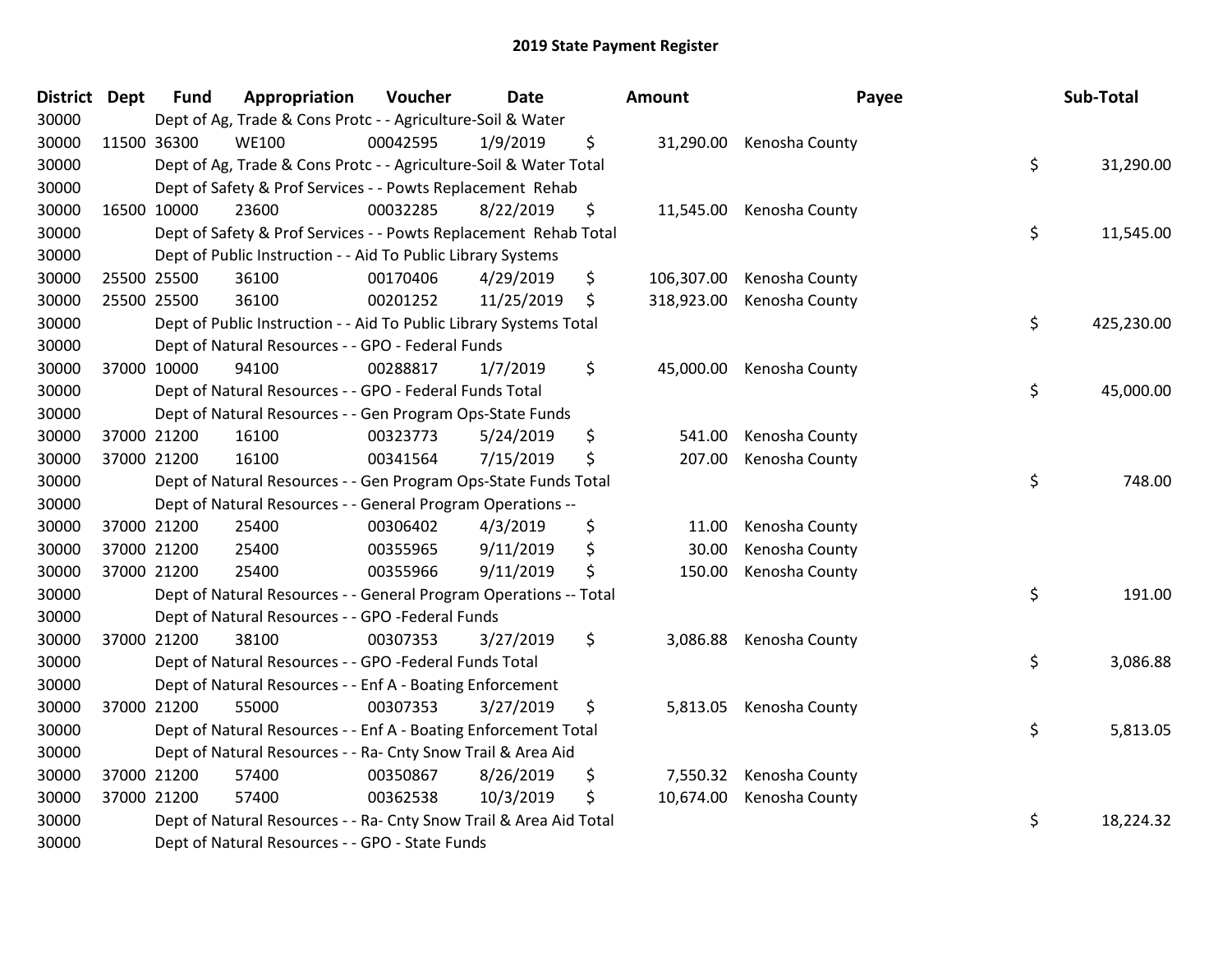| <b>District Dept</b> |             | <b>Fund</b> | Appropriation                                                     | Voucher  | <b>Date</b> | <b>Amount</b>    |                | Payee | Sub-Total  |
|----------------------|-------------|-------------|-------------------------------------------------------------------|----------|-------------|------------------|----------------|-------|------------|
| 30000                |             | 37000 21200 | 96100                                                             | 00306104 | 3/19/2019   | \$<br>8.00       | Kenosha County |       |            |
| 30000                |             |             | Dept of Natural Resources - - GPO - State Funds Total             |          |             |                  |                | \$    | 8.00       |
| 30000                |             |             | Dept of Natural Resources - - GPO-Environmental Fund              |          |             |                  |                |       |            |
| 30000                |             | 37000 27400 | 46100                                                             | 00362614 | 10/3/2019   | \$<br>30.00      | Kenosha County |       |            |
| 30000                |             |             | Dept of Natural Resources - - GPO-Environmental Fund Total        |          |             |                  |                | \$    | 30.00      |
| 30000                |             |             | Dept of Natural Resources - - Land Acquisition                    |          |             |                  |                |       |            |
| 30000                |             | 37000 36300 | <b>TA100</b>                                                      | 00326920 | 6/4/2019    | \$<br>78,815.00  | Kenosha County |       |            |
| 30000                |             |             | Dept of Natural Resources - - Land Acquisition Total              |          |             |                  |                | \$    | 78,815.00  |
| 30000                |             |             | Dept of Natural Resources - - GPO - Sd Water Loan Prog, Fed       |          |             |                  |                |       |            |
| 30000                |             | 37000 57300 | 48200                                                             | 00300450 | 2/21/2019   | \$<br>6,338.00   | Kenosha County |       |            |
| 30000                |             | 37000 57300 | 48200                                                             | 00310928 | 4/30/2019   | \$<br>7,583.00   | Kenosha County |       |            |
| 30000                | 37000 57300 |             | 48200                                                             | 00329984 | 7/5/2019    | \$<br>7,583.00   | Kenosha County |       |            |
| 30000                |             | 37000 57300 | 48200                                                             | 00373455 | 11/27/2019  | \$<br>7,583.00   | Kenosha County |       |            |
| 30000                |             |             | Dept of Natural Resources - - GPO - Sd Water Loan Prog, Fed Total |          |             |                  |                | \$    | 29,087.00  |
| 30000                |             |             | WI Dept of Transportation - - Eldly&Disa Co/Aid Sf                |          |             |                  |                |       |            |
| 30000                |             | 39500 21100 | 16800                                                             | 00350667 | 2/12/2019   | \$<br>368,164.00 | Kenosha County |       |            |
| 30000                |             |             | WI Dept of Transportation - - Eldly&Disa Co/Aid Sf Total          |          |             |                  |                | \$    | 368,164.00 |
| 30000                |             |             | WI Dept of Transportation - - Tc, Trns Oper Aid Sf                |          |             |                  |                |       |            |
| 30000                |             | 39500 21100 | 17700                                                             | 00392824 | 6/13/2019   | \$<br>10,423.00  | Kenosha County |       |            |
| 30000                |             | 39500 21100 | 17700                                                             | 00417105 | 7/31/2019   | \$<br>31,274.00  | Kenosha County |       |            |
| 30000                |             |             | WI Dept of Transportation - - Tc, Trns Oper Aid Sf Total          |          |             |                  |                | \$    | 41,697.00  |
| 30000                |             |             | WI Dept of Transportation - - Trnst/Trns-Rel Aid F                |          |             |                  |                |       |            |
| 30000                |             | 39500 21100 | 18200                                                             | 00353411 | 2/21/2019   | \$<br>49,249.00  | Kenosha County |       |            |
| 30000                |             | 39500 21100 | 18200                                                             | 00423912 | 8/15/2019   | \$<br>62,657.50  | Kenosha County |       |            |
| 30000                |             | 39500 21100 | 18200                                                             | 00428248 | 8/27/2019   | \$<br>62,856.00  | Kenosha County |       |            |
| 30000                |             | 39500 21100 | 18200                                                             | 00469427 | 12/10/2019  | \$<br>62,864.00  | Kenosha County |       |            |
| 30000                |             |             | WI Dept of Transportation - - Trnst/Trns-Rel Aid F Total          |          |             |                  |                | \$    | 237,626.50 |
| 30000                |             |             | WI Dept of Transportation - - Eldly&Disa Aid Fd Fd                |          |             |                  |                |       |            |
| 30000                |             | 39500 21100 | 18300                                                             | 00350333 | 2/11/2019   | \$<br>10,222.40  | Kenosha County |       |            |
| 30000                |             | 39500 21100 | 18300                                                             | 00418875 | 8/2/2019    | \$<br>9,397.60   | Kenosha County |       |            |
| 30000                |             | 39500 21100 | 18300                                                             | 00425597 | 8/20/2019   | \$<br>11,428.80  | Kenosha County |       |            |
| 30000                |             | 39500 21100 | 18300                                                             | 00461560 | 11/14/2019  | \$<br>11,094.40  | Kenosha County |       |            |
| 30000                |             |             | WI Dept of Transportation - - Eldly&Disa Aid Fd Fd Total          |          |             |                  |                | \$    | 42,143.20  |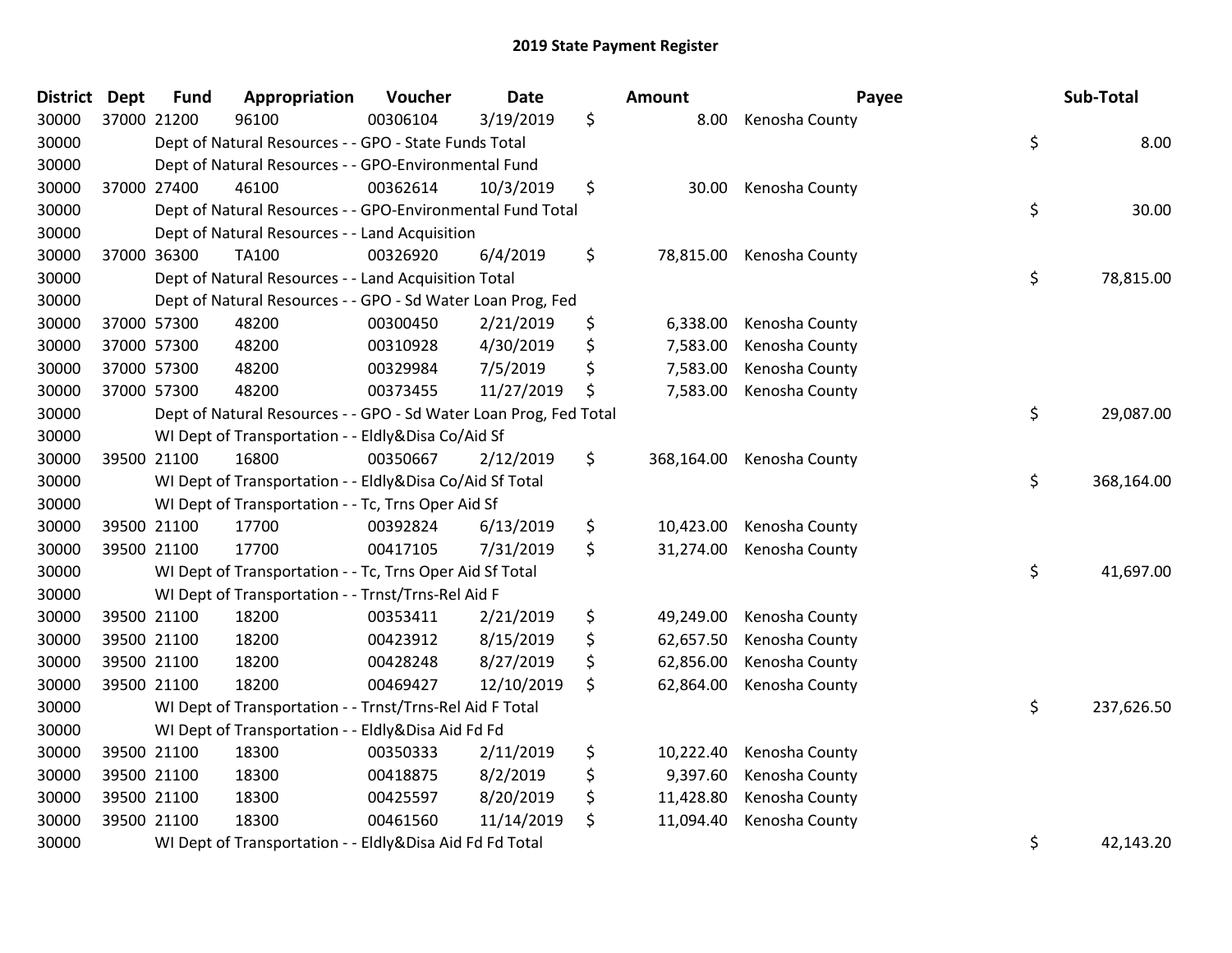| District Dept | <b>Fund</b> | Appropriation                                            | Voucher  | <b>Date</b> | <b>Amount</b>      | Payee          | Sub-Total          |
|---------------|-------------|----------------------------------------------------------|----------|-------------|--------------------|----------------|--------------------|
| 30000         |             | WI Dept of Transportation - - Trans Aids To Co.-Sf       |          |             |                    |                |                    |
| 30000         | 39500 21100 | 19000                                                    | 00335802 | 1/7/2019    | \$<br>760,430.63   | Kenosha County |                    |
| 30000         | 39500 21100 | 19000                                                    | 00401127 | 7/1/2019    | \$<br>1,520,861.26 | Kenosha County |                    |
| 30000         | 39500 21100 | 19000                                                    | 00443945 | 10/7/2019   | \$<br>760,430.65   | Kenosha County |                    |
| 30000         |             | WI Dept of Transportation - - Trans Aids To Co.-Sf Total |          |             |                    |                | \$<br>3,041,722.54 |
| 30000         |             | WI Dept of Transportation - - Local Rds, Grants Sf       |          |             |                    |                |                    |
| 30000         | 39500 21100 | 27000                                                    | 00352453 | 2/15/2019   | \$<br>198,417.33   | Kenosha County |                    |
| 30000         | 39500 21100 | 27000                                                    | 00352456 | 2/15/2019   | \$<br>102,000.00   | Kenosha County |                    |
| 30000         | 39500 21100 | 27000                                                    | 00352462 | 3/13/2019   | \$<br>278,413.67   | Kenosha County |                    |
| 30000         | 39500 21100 | 27000                                                    | 00352464 | 2/15/2019   | \$<br>325,100.86   | Kenosha County |                    |
| 30000         |             | WI Dept of Transportation - - Local Rds, Grants Sf Total |          |             |                    |                | \$<br>903,931.86   |
| 30000         |             | WI Dept of Transportation - - Loc Rd Imp Prg St Fd       |          |             |                    |                |                    |
| 30000         | 39500 21100 | 27800                                                    | 00352461 | 2/15/2019   | \$<br>341,230.00   | Kenosha County |                    |
| 30000         | 39500 21100 | 27800                                                    | 00465122 | 11/29/2019  | \$<br>2,708.89     | Kenosha County |                    |
| 30000         |             | WI Dept of Transportation - - Loc Rd Imp Prg St Fd Total |          |             |                    |                | \$<br>343,938.89   |
| 30000         |             | WI Dept of Transportation - - Cg Mt & Air Q Imp-Lf       |          |             |                    |                |                    |
| 30000         | 39500 21100 | 27900                                                    | 00362605 | 3/21/2019   | \$<br>456,666.65   | Kenosha County |                    |
| 30000         |             | WI Dept of Transportation - - Cg Mt & Air Q Imp-Lf Total |          |             |                    |                | \$<br>456,666.65   |
| 30000         |             | WI Dept of Transportation - - St Hwy Rehab, Sf           |          |             |                    |                |                    |
| 30000         | 39500 21100 | 36300                                                    | 00332580 | 1/4/2019    | \$<br>131.85       | Kenosha County |                    |
| 30000         | 39500 21100 | 36300                                                    | 00334384 | 1/3/2019    | \$<br>25.00        | Kenosha County |                    |
| 30000         | 39500 21100 | 36300                                                    | 00345289 | 2/1/2019    | \$<br>75.00        | Kenosha County |                    |
| 30000         | 39500 21100 | 36300                                                    | 00356118 | 2/27/2019   | \$<br>3,952.46     | Kenosha County |                    |
| 30000         | 39500 21100 | 36300                                                    | 00356932 | 3/6/2019    | \$<br>50.00        | Kenosha County |                    |
| 30000         | 39500 21100 | 36300                                                    | 00360378 | 3/15/2019   | \$<br>246.08       | Kenosha County |                    |
| 30000         | 39500 21100 | 36300                                                    | 00368172 | 4/4/2019    | \$<br>1,002.85     | Kenosha County |                    |
| 30000         | 39500 21100 | 36300                                                    | 00377943 | 5/8/2019    | \$<br>25.00        | Kenosha County |                    |
| 30000         | 39500 21100 | 36300                                                    | 00381246 | 5/13/2019   | \$<br>656.54       | Kenosha County |                    |
| 30000         | 39500 21100 | 36300                                                    | 00385465 | 6/7/2019    | \$<br>13.00        | Kenosha County |                    |
| 30000         | 39500 21100 | 36300                                                    | 00385466 | 6/7/2019    | \$<br>50.00        | Kenosha County |                    |
| 30000         | 39500 21100 | 36300                                                    | 00386369 | 5/29/2019   | \$<br>1,093.04     | Kenosha County |                    |
| 30000         | 39500 21100 | 36300                                                    | 00396268 | 6/21/2019   | \$<br>300.00       | Kenosha County |                    |
| 30000         | 39500 21100 | 36300                                                    | 00400427 | 6/28/2019   | \$<br>1,803.36     | Kenosha County |                    |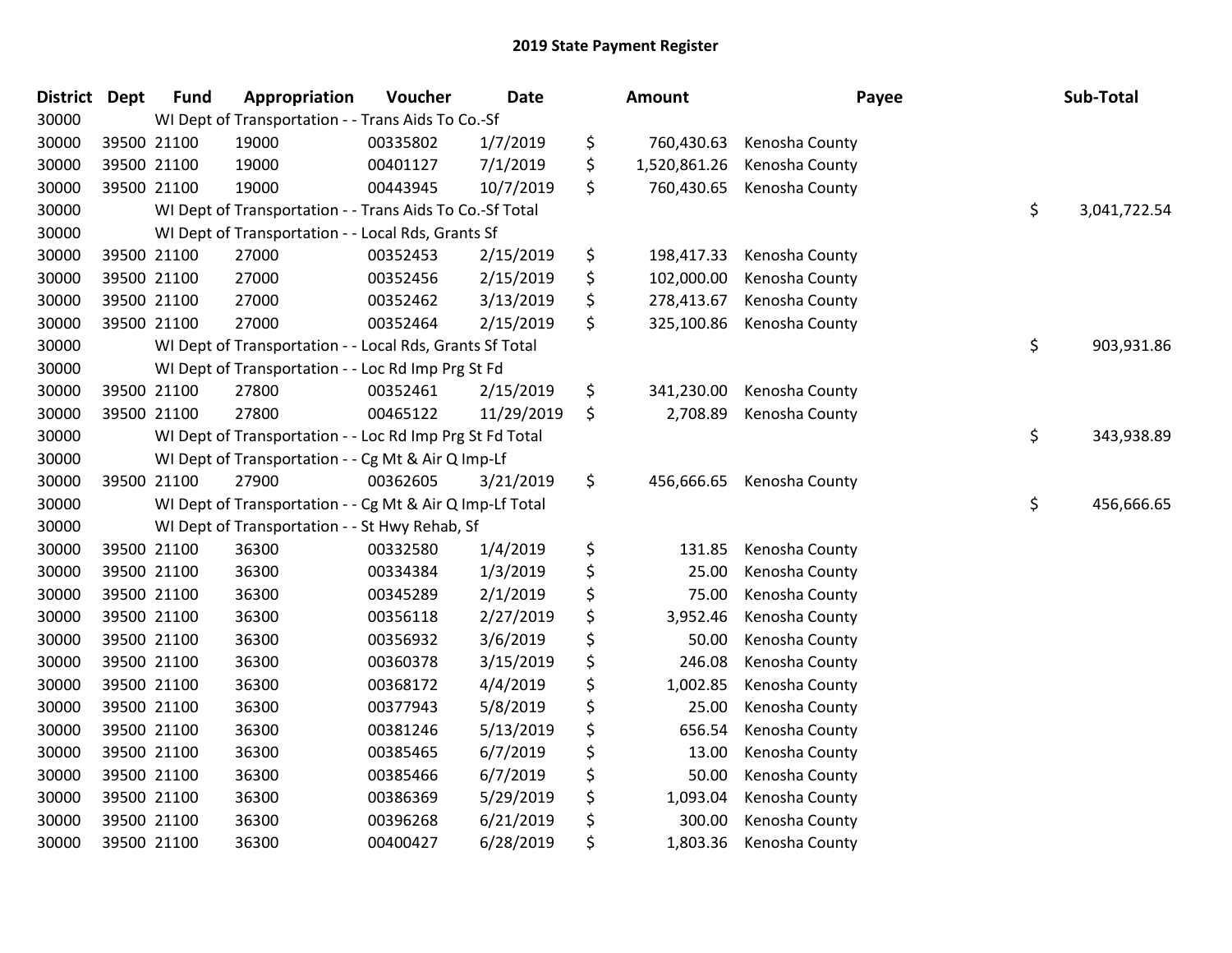| <b>District</b> | <b>Dept</b> | <b>Fund</b> | Appropriation                                        | Voucher  | Date       | Amount             | Payee          | Sub-Total          |
|-----------------|-------------|-------------|------------------------------------------------------|----------|------------|--------------------|----------------|--------------------|
| 30000           |             | 39500 21100 | 36300                                                | 00413888 | 8/2/2019   | \$<br>17.00        | Kenosha County |                    |
| 30000           |             | 39500 21100 | 36300                                                | 00417663 | 8/1/2019   | \$<br>5,451.30     | Kenosha County |                    |
| 30000           |             | 39500 21100 | 36300                                                | 00429747 | 9/3/2019   | \$<br>368.87       | Kenosha County |                    |
| 30000           |             | 39500 21100 | 36300                                                | 00431525 | 9/9/2019   | \$<br>95.00        | Kenosha County |                    |
| 30000           |             | 39500 21100 | 36300                                                | 00441325 | 10/4/2019  | \$<br>1,291.67     | Kenosha County |                    |
| 30000           |             | 39500 21100 | 36300                                                | 00454076 | 11/1/2019  | \$<br>15.00        | Kenosha County |                    |
| 30000           |             | 39500 21100 | 36300                                                | 00456423 | 11/5/2019  | \$<br>662.79       | Kenosha County |                    |
| 30000           |             | 39500 21100 | 36300                                                | 00465409 | 11/27/2019 | \$<br>1,181.25     | Kenosha County |                    |
| 30000           |             | 39500 21100 | 36300                                                | 00472791 | 12/18/2019 | \$<br>7,520,000.00 | Kenosha County |                    |
| 30000           |             | 39500 21100 | 36300                                                | 00473205 | 12/23/2019 | \$<br>1,806.32     | Kenosha County |                    |
| 30000           |             |             | WI Dept of Transportation - - St Hwy Rehab, Sf Total |          |            |                    |                | \$<br>7,540,313.38 |
| 30000           |             |             | WI Dept of Transportation - - Routine Maint Sf       |          |            |                    |                |                    |
| 30000           |             | 39500 21100 | 36800                                                | 00332580 | 1/4/2019   | \$<br>165,004.20   | Kenosha County |                    |
| 30000           |             | 39500 21100 | 36800                                                | 00343878 | 1/25/2019  | \$<br>236,995.36   | Kenosha County |                    |
| 30000           |             | 39500 21100 | 36800                                                | 00355395 | 3/6/2019   | \$<br>331,223.03   | Kenosha County |                    |
| 30000           |             | 39500 21100 | 36800                                                | 00361906 | 3/19/2019  | \$<br>279,576.64   | Kenosha County |                    |
| 30000           |             | 39500 21100 | 36800                                                | 00367763 | 6/11/2019  | \$<br>256,185.90   | Kenosha County |                    |
| 30000           |             | 39500 21100 | 36800                                                | 00369384 | 4/8/2019   | \$<br>546,420.02   | Kenosha County |                    |
| 30000           |             | 39500 21100 | 36800                                                | 00385906 | 5/23/2019  | \$<br>471,691.96   | Kenosha County |                    |
| 30000           |             | 39500 21100 | 36800                                                | 00395355 | 6/19/2019  | \$<br>168,864.04   | Kenosha County |                    |
| 30000           |             | 39500 21100 | 36800                                                | 00410693 | 7/10/2019  | \$<br>148,905.11   | Kenosha County |                    |
| 30000           |             | 39500 21100 | 36800                                                | 00418216 | 7/31/2019  | \$<br>160,761.75   | Kenosha County |                    |
| 30000           |             | 39500 21100 | 36800                                                | 00431666 | 9/9/2019   | \$<br>124,438.95   | Kenosha County |                    |
| 30000           |             | 39500 21100 | 36800                                                | 00432523 | 9/10/2019  | \$<br>68,146.88    | Kenosha County |                    |
| 30000           |             | 39500 21100 | 36800                                                | 00433938 | 9/13/2019  | \$<br>121,317.30   | Kenosha County |                    |
| 30000           |             | 39500 21100 | 36800                                                | 00435052 | 9/18/2019  | \$<br>53,049.90    | Kenosha County |                    |
| 30000           |             | 39500 21100 | 36800                                                | 00440097 | 10/1/2019  | \$<br>50,957.27    | Kenosha County |                    |
| 30000           |             | 39500 21100 | 36800                                                | 00440098 | 10/1/2019  | \$<br>26,432.00    | Kenosha County |                    |
| 30000           |             | 39500 21100 | 36800                                                | 00449964 | 10/16/2019 | \$<br>204,243.57   | Kenosha County |                    |
| 30000           |             | 39500 21100 | 36800                                                | 00453490 | 10/25/2019 | \$<br>61,506.05    | Kenosha County |                    |
| 30000           |             | 39500 21100 | 36800                                                | 00453493 | 10/25/2019 | \$<br>66,337.89    | Kenosha County |                    |
| 30000           |             | 39500 21100 | 36800                                                | 00453535 | 10/25/2019 | \$<br>150,612.34   | Kenosha County |                    |
| 30000           |             | 39500 21100 | 36800                                                | 00462928 | 11/19/2019 | \$<br>2,014.50     | Kenosha County |                    |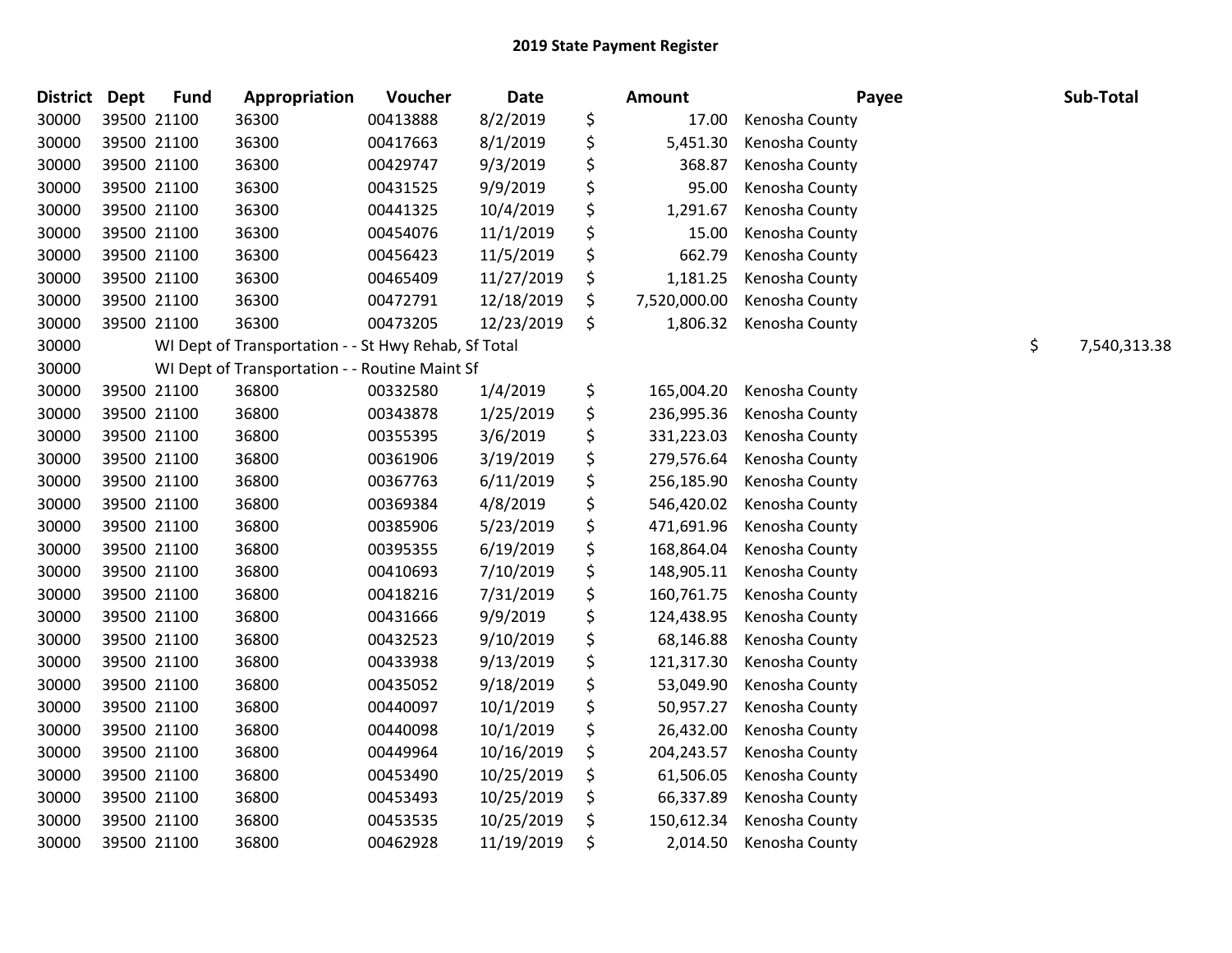| <b>District</b> | <b>Dept</b> | <b>Fund</b> | Appropriation                                                      | Voucher  | <b>Date</b> | Amount           | Payee          | Sub-Total          |
|-----------------|-------------|-------------|--------------------------------------------------------------------|----------|-------------|------------------|----------------|--------------------|
| 30000           | 39500 21100 |             | 36800                                                              | 00462929 | 11/19/2019  | \$<br>17,289.00  | Kenosha County |                    |
| 30000           | 39500 21100 |             | 36800                                                              | 00469856 | 12/10/2019  | \$<br>30,657.15  | Kenosha County |                    |
| 30000           | 39500 21100 |             | 36800                                                              | 00470952 | 12/13/2019  | \$<br>162,931.64 | Kenosha County |                    |
| 30000           |             |             | WI Dept of Transportation - - Routine Maint Sf Total               |          |             |                  |                | \$<br>3,905,562.45 |
| 30000           |             |             | WI Dept of Transportation - - St Hwy Rehab Fed Fd                  |          |             |                  |                |                    |
| 30000           | 39500 21100 |             | 38300                                                              | 00332580 | 1/4/2019    | \$<br>527.41     | Kenosha County |                    |
| 30000           |             |             | WI Dept of Transportation - - St Hwy Rehab Fed Fd Total            |          |             |                  |                | \$<br>527.41       |
| 30000           |             |             | WI Dept of Transportation - - Bond Proceeds                        |          |             |                  |                |                    |
| 30000           | 39500 21100 |             | 93900                                                              | 00461104 | 11/13/2019  | \$<br>19,808.62  | Kenosha County |                    |
| 30000           | 39500 21100 |             | 93900                                                              | 00461105 | 11/13/2019  | \$<br>19,533.11  | Kenosha County |                    |
| 30000           | 39500 21100 |             | 93900                                                              | 00464817 | 11/26/2019  | \$<br>19,012.76  | Kenosha County |                    |
| 30000           | 39500 21100 |             | 93900                                                              | 00464819 | 11/26/2019  | \$<br>18,970.96  | Kenosha County |                    |
| 30000           | 39500 21100 |             | 93900                                                              | 00473281 | 12/23/2019  | \$<br>18,754.74  | Kenosha County |                    |
| 30000           |             |             | WI Dept of Transportation - - Bond Proceeds Total                  |          |             |                  |                | \$<br>96,080.19    |
| 30000           |             |             | Department of Corrections - - Becky Young Community Correcti       |          |             |                  |                |                    |
| 30000           | 41000 10000 |             | 11200                                                              | 00262612 | 1/24/2019   | \$<br>10,042.10  | Kenosha County |                    |
| 30000           | 41000 10000 |             | 11200                                                              | 00262618 | 1/24/2019   | \$<br>13,583.97  | Kenosha County |                    |
| 30000           | 41000 10000 |             | 11200                                                              | 00271372 | 3/8/2019    | \$<br>4,336.77   | Kenosha County |                    |
| 30000           | 41000 10000 |             | 11200                                                              | 00274258 | 3/21/2019   | \$<br>9,583.41   | Kenosha County |                    |
| 30000           | 41000 10000 |             | 11200                                                              | 00283046 | 5/1/2019    | \$<br>3,454.83   | Kenosha County |                    |
| 30000           | 41000 10000 |             | 11200                                                              | 00287885 | 5/24/2019   | \$<br>12,789.29  | Kenosha County |                    |
| 30000           | 41000 10000 |             | 11200                                                              | 00294733 | 6/26/2019   | \$<br>10,221.91  | Kenosha County |                    |
| 30000           | 41000 10000 |             | 11200                                                              | 00297638 | 7/11/2019   | \$<br>7,987.53   | Kenosha County |                    |
| 30000           | 41000 10000 |             | 11200                                                              | 00299394 | 7/18/2019   | \$<br>14,600.50  | Kenosha County |                    |
| 30000           | 41000 10000 |             | 11200                                                              | 00312861 | 9/30/2019   | \$<br>1,714.79   | Kenosha County |                    |
| 30000           | 41000 10000 |             | 11200                                                              | 00318976 | 10/24/2019  | \$<br>10,388.24  | Kenosha County |                    |
| 30000           | 41000 10000 |             | 11200                                                              | 00326187 | 11/27/2019  | \$<br>7,184.68   | Kenosha County |                    |
| 30000           |             |             | Department of Corrections - - Becky Young Community Correcti Total |          |             |                  |                | \$<br>105,888.02   |
| 30000           |             |             | Department of Corrections - - Corrections Contracts And Agre       |          |             |                  |                |                    |
| 30000           | 41000 10000 |             | 11400                                                              | 00259149 | 1/11/2019   | \$<br>37,668.72  | Kenosha County |                    |
| 30000           | 41000 10000 |             | 11400                                                              | 00268664 | 2/25/2019   | \$<br>39,727.12  | Kenosha County |                    |
| 30000           | 41000 10000 |             | 11400                                                              | 00276927 | 4/4/2019    | \$<br>30,001.18  | Kenosha County |                    |
| 30000           | 41000 10000 |             | 11400                                                              | 00280309 | 4/18/2019   | \$<br>27,273.80  | Kenosha County |                    |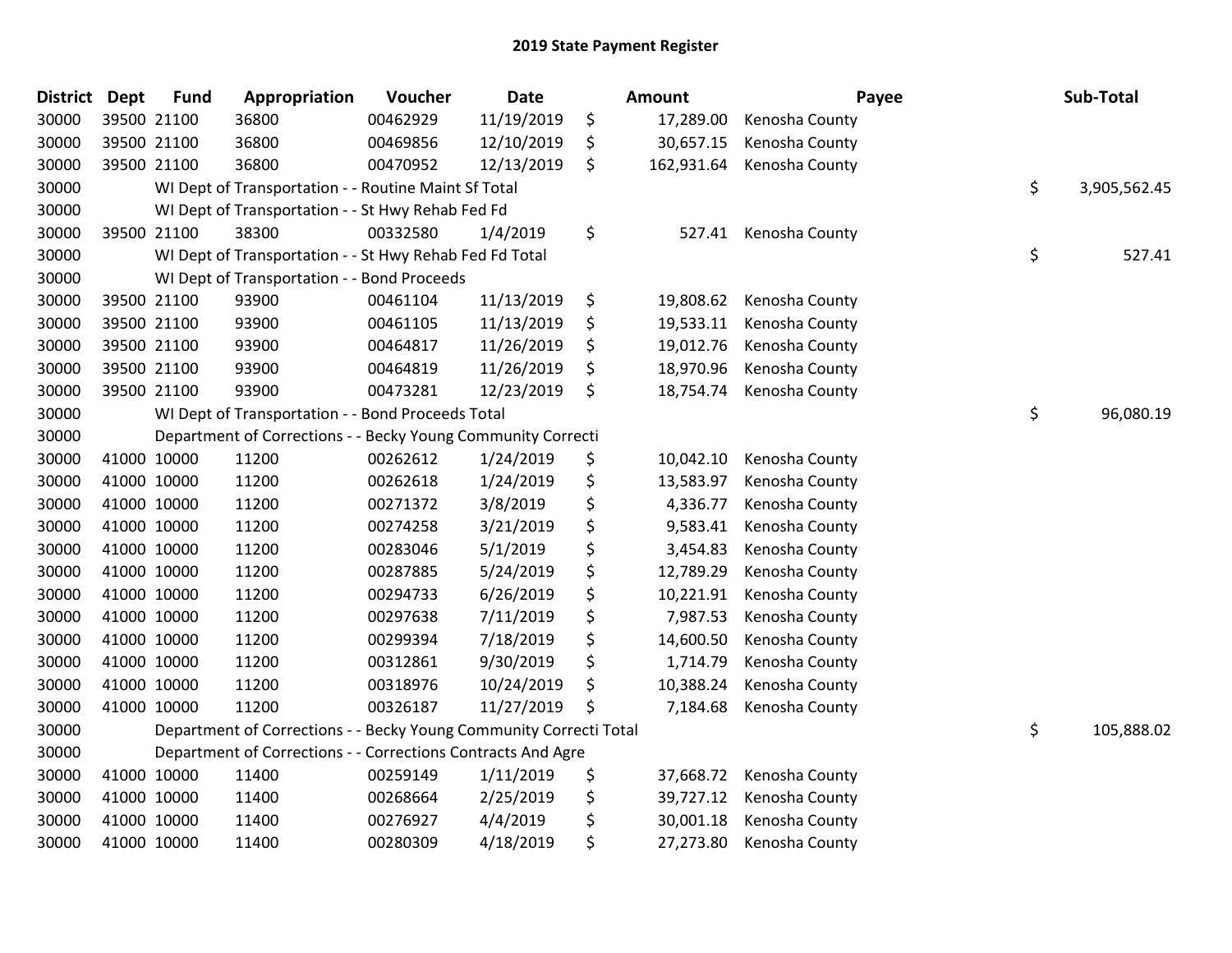| <b>District</b> | <b>Dept</b> | <b>Fund</b> | Appropriation                                                      | Voucher  | <b>Date</b> | Amount             | Payee                                                                                                         | Sub-Total        |
|-----------------|-------------|-------------|--------------------------------------------------------------------|----------|-------------|--------------------|---------------------------------------------------------------------------------------------------------------|------------------|
| 30000           |             | 41000 10000 | 11400                                                              | 00286115 | 5/16/2019   | \$<br>36,124.92    | Kenosha County                                                                                                |                  |
| 30000           |             | 41000 10000 | 11400                                                              | 00292002 | 6/14/2019   | \$<br>39,521.28    | Kenosha County                                                                                                |                  |
| 30000           | 41000 10000 |             | 11400                                                              | 00299249 | 7/17/2019   | \$<br>44,409.98    | Kenosha County                                                                                                |                  |
| 30000           | 41000 10000 |             | 11400                                                              | 00304091 | 8/16/2019   | \$<br>41,888.44    | Kenosha County                                                                                                |                  |
| 30000           | 41000 10000 |             | 11400                                                              | 00312231 | 9/25/2019   | \$<br>54,187.38    | Kenosha County                                                                                                |                  |
| 30000           | 41000 10000 |             | 11400                                                              | 00317204 | 10/16/2019  | \$<br>45,181.88    | Kenosha County                                                                                                |                  |
| 30000           |             | 41000 10000 | 11400                                                              | 00323342 | 11/15/2019  | \$<br>46,931.22    | Kenosha County                                                                                                |                  |
| 30000           | 41000 10000 |             | 11400                                                              | 00331269 | 12/23/2019  | \$<br>54,856.36    | Kenosha County                                                                                                |                  |
| 30000           |             |             | Department of Corrections - - Corrections Contracts And Agre Total |          |             |                    |                                                                                                               | \$<br>497,772.28 |
| 30000           |             |             |                                                                    |          |             |                    | Department of Corrections - - Reimbursing Counties For Probation, Extended Supervision And Parole Holds       |                  |
| 30000           |             | 41000 10000 | 11600                                                              | 00320702 | 11/4/2019   | \$                 | 241,530.78 Kenosha County                                                                                     |                  |
| 30000           |             |             |                                                                    |          |             |                    | Department of Corrections - - Reimbursing Counties For Probation, Extended Supervision And Parole Holds Total | \$<br>241,530.78 |
| 30000           |             |             | Department of Corrections - - Probation, Parole And Extended       |          |             |                    |                                                                                                               |                  |
| 30000           |             | 41000 10000 | 18700                                                              | 00320702 | 11/4/2019   | \$                 | 101,309.22 Kenosha County                                                                                     |                  |
| 30000           |             |             | Department of Corrections - - Probation, Parole And Extended Total |          |             |                    |                                                                                                               | \$<br>101,309.22 |
| 30000           |             |             | Child Abuse & Neglect Prev Bd - - General Aids                     |          |             |                    |                                                                                                               |                  |
| 30000           |             | 43300 10000 | 99000                                                              | 00001659 | 1/4/2019    | \$<br>8,061.00     | Kenosha County                                                                                                |                  |
| 30000           |             | 43300 10000 | 99000                                                              | 00001710 | 2/13/2019   | \$<br>9,791.00     | Kenosha County                                                                                                |                  |
| 30000           |             | 43300 10000 | 99000                                                              | 00001749 | 3/8/2019    | \$<br>8,958.00     | Kenosha County                                                                                                |                  |
| 30000           |             | 43300 10000 | 99000                                                              | 00001799 | 4/8/2019    | \$<br>14,896.00    | Kenosha County                                                                                                |                  |
| 30000           |             | 43300 10000 | 99000                                                              | 00001837 | 5/8/2019    | \$<br>11,747.00    | Kenosha County                                                                                                |                  |
| 30000           |             | 43300 10000 | 99000                                                              | 00001892 | 6/6/2019    | \$<br>7,893.00     | Kenosha County                                                                                                |                  |
| 30000           | 43300 10000 |             | 99000                                                              | 00001947 | 7/12/2019   | \$<br>4,789.00     | Kenosha County                                                                                                |                  |
| 30000           | 43300 10000 |             | 99000                                                              | 00001977 | 7/30/2019   | \$<br>3,772.00     | Kenosha County                                                                                                |                  |
| 30000           | 43300 10000 |             | 99000                                                              | 00002008 | 8/30/2019   | \$<br>12,062.00    | Kenosha County                                                                                                |                  |
| 30000           | 43300 10000 |             | 99000                                                              | 00002045 | 10/3/2019   | \$<br>4,432.00     | Kenosha County                                                                                                |                  |
| 30000           | 43300 10000 |             | 99000                                                              | 00002095 | 11/4/2019   | \$<br>11,817.00    | Kenosha County                                                                                                |                  |
| 30000           | 43300 10000 |             | 99000                                                              | 00002144 | 12/9/2019   | \$<br>11,776.00    | Kenosha County                                                                                                |                  |
| 30000           | 43300 10000 |             | 99000                                                              | 00002180 | 12/30/2019  | \$<br>7,000.00     | Kenosha County                                                                                                |                  |
| 30000           |             |             | Child Abuse & Neglect Prev Bd - - General Aids Total               |          |             |                    |                                                                                                               | \$<br>116,994.00 |
| 30000           |             |             | Department of Health Services - - State/Federal Aids               |          |             |                    |                                                                                                               |                  |
| 30000           |             | 43500 10000 | 00000                                                              | 90906    | 1/2/2019    | \$<br>79,905.00    | Kenosha County                                                                                                |                  |
| 30000           | 43500 10000 |             | 00000                                                              | 90907    | 2/1/2019    | \$<br>1,369,029.00 | Kenosha County                                                                                                |                  |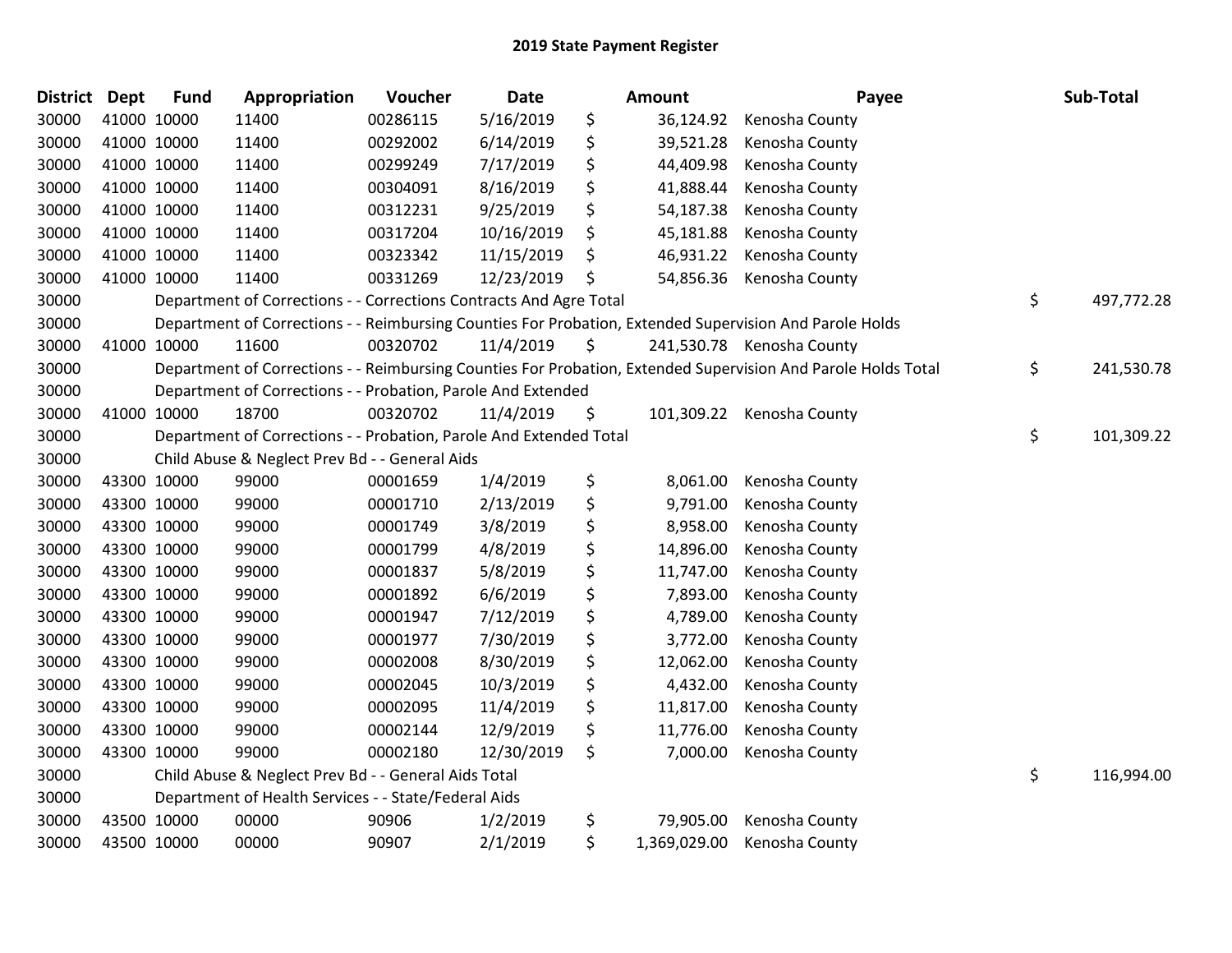| <b>District</b> | <b>Dept</b> | <b>Fund</b> | Appropriation                                                    | Voucher  | <b>Date</b> | <b>Amount</b>      | Payee          | Sub-Total           |
|-----------------|-------------|-------------|------------------------------------------------------------------|----------|-------------|--------------------|----------------|---------------------|
| 30000           | 43500 10000 |             | 00000                                                            | 90909    | 3/1/2019    | \$<br>742,148.00   | Kenosha County |                     |
| 30000           | 43500 10000 |             | 00000                                                            | 90910    | 4/1/2019    | \$<br>455,155.00   | Kenosha County |                     |
| 30000           | 43500 10000 |             | 00000                                                            | 90911    | 5/1/2019    | \$<br>6,942,084.00 | Kenosha County |                     |
| 30000           | 43500 10000 |             | 00000                                                            | 90913    | 6/3/2019    | \$<br>1,485,857.00 | Kenosha County |                     |
| 30000           | 43500 10000 |             | 00000                                                            | 92000    | 7/1/2019    | \$<br>5,699,066.00 | Kenosha County |                     |
| 30000           | 43500 10000 |             | 00000                                                            | 92001    | 8/1/2019    | \$<br>3,148,720.00 | Kenosha County |                     |
| 30000           | 43500 10000 |             | 00000                                                            | 92002    | 9/3/2019    | \$<br>2,076,427.00 | Kenosha County |                     |
| 30000           | 43500 10000 |             | 00000                                                            | 92003    | 10/1/2019   | \$<br>1,736,843.00 | Kenosha County |                     |
| 30000           | 43500 10000 |             | 00000                                                            | 92004    | 11/1/2019   | \$<br>21,776.00    | Kenosha County |                     |
| 30000           | 43500 10000 |             | 00000                                                            | 92005    | 12/2/2019   | \$<br>2,231,337.00 | Kenosha County |                     |
| 30000           |             |             | Department of Health Services - - State/Federal Aids Total       |          |             |                    |                | \$<br>25,988,347.00 |
| 30000           |             |             | Department of Health Services - - Public Health Dispensaries And |          |             |                    |                |                     |
| 30000           | 43500 10000 |             | 10700                                                            | 00281619 | 5/24/2019   | \$<br>434.24       | Kenosha County |                     |
| 30000           | 43500 10000 |             | 10700                                                            | 00281620 | 5/24/2019   | \$<br>377.60       | Kenosha County |                     |
| 30000           | 43500 10000 |             | 10700                                                            | 00281621 | 5/24/2019   | \$<br>339.84       | Kenosha County |                     |
| 30000           | 43500 10000 |             | 10700                                                            | 00281622 | 5/24/2019   | \$<br>717.44       | Kenosha County |                     |
| 30000           | 43500 10000 |             | 10700                                                            | 00281623 | 5/24/2019   | \$<br>1,561.38     | Kenosha County |                     |
| 30000           | 43500 10000 |             | 10700                                                            | 00281624 | 5/24/2019   | \$<br>358.72       | Kenosha County |                     |
| 30000           | 43500 10000 |             | 10700                                                            | 00281625 | 5/24/2019   | \$<br>339.84       | Kenosha County |                     |
| 30000           | 43500 10000 |             | 10700                                                            | 00281626 | 5/24/2019   | \$<br>226.56       | Kenosha County |                     |
| 30000           | 43500 10000 |             | 10700                                                            | 00288521 | 6/5/2019    | \$<br>358.72       | Kenosha County |                     |
| 30000           | 43500 10000 |             | 10700                                                            | 00295407 | 7/19/2019   | \$<br>641.92       | Kenosha County |                     |
| 30000           | 43500 10000 |             | 10700                                                            | 00295408 | 7/19/2019   | \$<br>623.23       | Kenosha County |                     |
| 30000           | 43500 10000 |             | 10700                                                            | 00295411 | 7/19/2019   | \$<br>679.87       | Kenosha County |                     |
| 30000           | 43500 10000 |             | 10700                                                            | 00298181 | 7/19/2019   | \$<br>793.32       | Kenosha County |                     |
| 30000           | 43500 10000 |             | 10700                                                            | 00298183 | 8/1/2019    | \$<br>94.40        | Kenosha County |                     |
| 30000           | 43500 10000 |             | 10700                                                            | 00305927 | 8/28/2019   | \$<br>131.60       | Kenosha County |                     |
| 30000           | 43500 10000 |             | 10700                                                            | 00305929 | 8/28/2019   | \$<br>1,154.53     | Kenosha County |                     |
| 30000           | 43500 10000 |             | 10700                                                            | 00321421 | 11/6/2019   | \$<br>1,712.11     | Kenosha County |                     |
| 30000           | 43500 10000 |             | 10700                                                            | 00321507 | 10/31/2019  | \$<br>1,201.90     | Kenosha County |                     |
| 30000           | 43500 10000 |             | 10700                                                            | 00321511 | 10/31/2019  | \$<br>160.12       | Kenosha County |                     |
| 30000           | 43500 10000 |             | 10700                                                            | 00329554 | 12/10/2019  | \$<br>1,455.15     | Kenosha County |                     |
|                 |             |             |                                                                  |          |             |                    |                |                     |

30000 Department of Health Services - - Public Health Dispensaries And Total 30000 5 13,362.49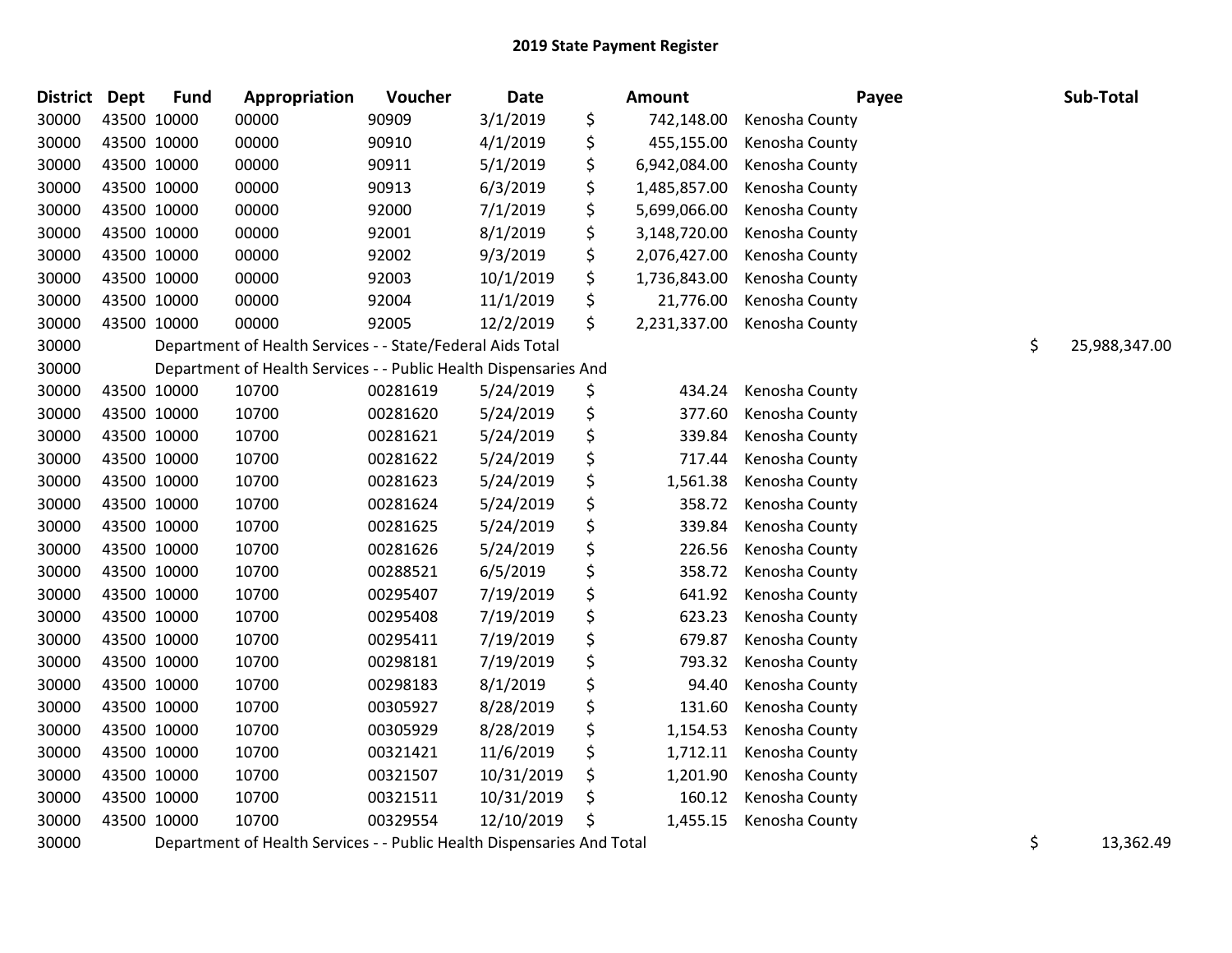| <b>District</b> | <b>Dept</b> | <b>Fund</b> | Appropriation                                                          | Voucher  | <b>Date</b> | Amount         | Payee          | Sub-Total      |
|-----------------|-------------|-------------|------------------------------------------------------------------------|----------|-------------|----------------|----------------|----------------|
| 30000           |             |             | Department of Health Services - - Services, Reimbursement & Paym       |          |             |                |                |                |
| 30000           |             | 43500 10000 | 10900                                                                  | 00289389 | 6/20/2019   | \$<br>645.00   | Kenosha County |                |
| 30000           |             |             | Department of Health Services - - Services, Reimbursement & Paym Total |          |             |                |                | \$<br>645.00   |
| 30000           |             |             | Department of Health Services - - Federal Projects Operations          |          |             |                |                |                |
| 30000           | 43500 10000 |             | 14900                                                                  | 00298017 | 7/18/2019   | \$<br>600.00   | Kenosha County |                |
| 30000           |             | 43500 10000 | 14900                                                                  | 00319689 | 11/8/2019   | \$<br>1,400.00 | Kenosha County |                |
| 30000           |             |             | Department of Health Services - - Federal Projects Operations Total    |          |             |                |                | \$<br>2,000.00 |
| 30000           |             |             | Department of Health Services - - Federal Project Aids                 |          |             |                |                |                |
| 30000           |             | 43500 10000 | 15000                                                                  | 00278657 | 5/10/2019   | \$<br>1,000.00 | Kenosha County |                |
| 30000           | 43500 10000 |             | 15000                                                                  | 00294865 | 7/19/2019   | \$<br>50.00    | Kenosha County |                |
| 30000           |             |             | Department of Health Services - - Federal Project Aids Total           |          |             |                |                | \$<br>1,050.00 |
| 30000           |             |             | Department of Health Services - - Interagency And Intra-Agency P       |          |             |                |                |                |
| 30000           | 43500 10000 |             | 16700                                                                  | 00262339 | 2/8/2019    | \$<br>2,750.00 | Kenosha County |                |
| 30000           | 43500 10000 |             | 16700                                                                  | 00281241 | 5/22/2019   | \$<br>192.78   | Kenosha County |                |
| 30000           | 43500 10000 |             | 16700                                                                  | 00283899 | 5/31/2019   | \$<br>40.00    | Kenosha County |                |
| 30000           |             | 43500 10000 | 16700                                                                  | 00294870 | 7/19/2019   | \$<br>270.90   | Kenosha County |                |
| 30000           |             | 43500 10000 | 16700                                                                  | 00313107 | 10/18/2019  | \$<br>2,750.00 | Kenosha County |                |
| 30000           |             |             | Department of Health Services - - Interagency And Intra-Agency P Total |          |             |                |                | \$<br>6,003.68 |
| 30000           |             |             | Department of Health Services - - General Program Operations           |          |             |                |                |                |
| 30000           | 43500 10000 |             | 40100                                                                  | 00265143 | 2/20/2019   | \$<br>1.50     | Kenosha County |                |
| 30000           |             | 43500 10000 | 40100                                                                  | 00276021 | 4/10/2019   | \$<br>1.50     | Kenosha County |                |
| 30000           |             | 43500 10000 | 40100                                                                  | 00281047 | 5/1/2019    | \$<br>1.50     | Kenosha County |                |
| 30000           | 43500 10000 |             | 40100                                                                  | 00281048 | 5/1/2019    | \$<br>1.50     | Kenosha County |                |
| 30000           | 43500 10000 |             | 40100                                                                  | 00287232 | 5/29/2019   | \$<br>1.50     | Kenosha County |                |
| 30000           | 43500 10000 |             | 40100                                                                  | 00288526 | 6/5/2019    | \$<br>1.50     | Kenosha County |                |
| 30000           |             | 43500 10000 | 40100                                                                  | 00290196 | 6/12/2019   | \$<br>1.50     | Kenosha County |                |
| 30000           |             | 43500 10000 | 40100                                                                  | 00291871 | 6/19/2019   | \$<br>3.50     | Kenosha County |                |
| 30000           | 43500 10000 |             | 40100                                                                  | 00291872 | 6/19/2019   | \$<br>15.00    | Kenosha County |                |
| 30000           | 43500 10000 |             | 40100                                                                  | 00291879 | 6/19/2019   | \$<br>1.50     | Kenosha County |                |
| 30000           | 43500 10000 |             | 40100                                                                  | 00300554 | 7/31/2019   | \$<br>1.50     | Kenosha County |                |
| 30000           |             | 43500 10000 | 40100                                                                  | 00305051 | 8/21/2019   | \$<br>1.50     | Kenosha County |                |
| 30000           |             | 43500 10000 | 40100                                                                  | 00314517 | 10/2/2019   | \$<br>1.50     | Kenosha County |                |
| 30000           | 43500 10000 |             | 40100                                                                  | 00324181 | 11/13/2019  | \$<br>3.50     | Kenosha County |                |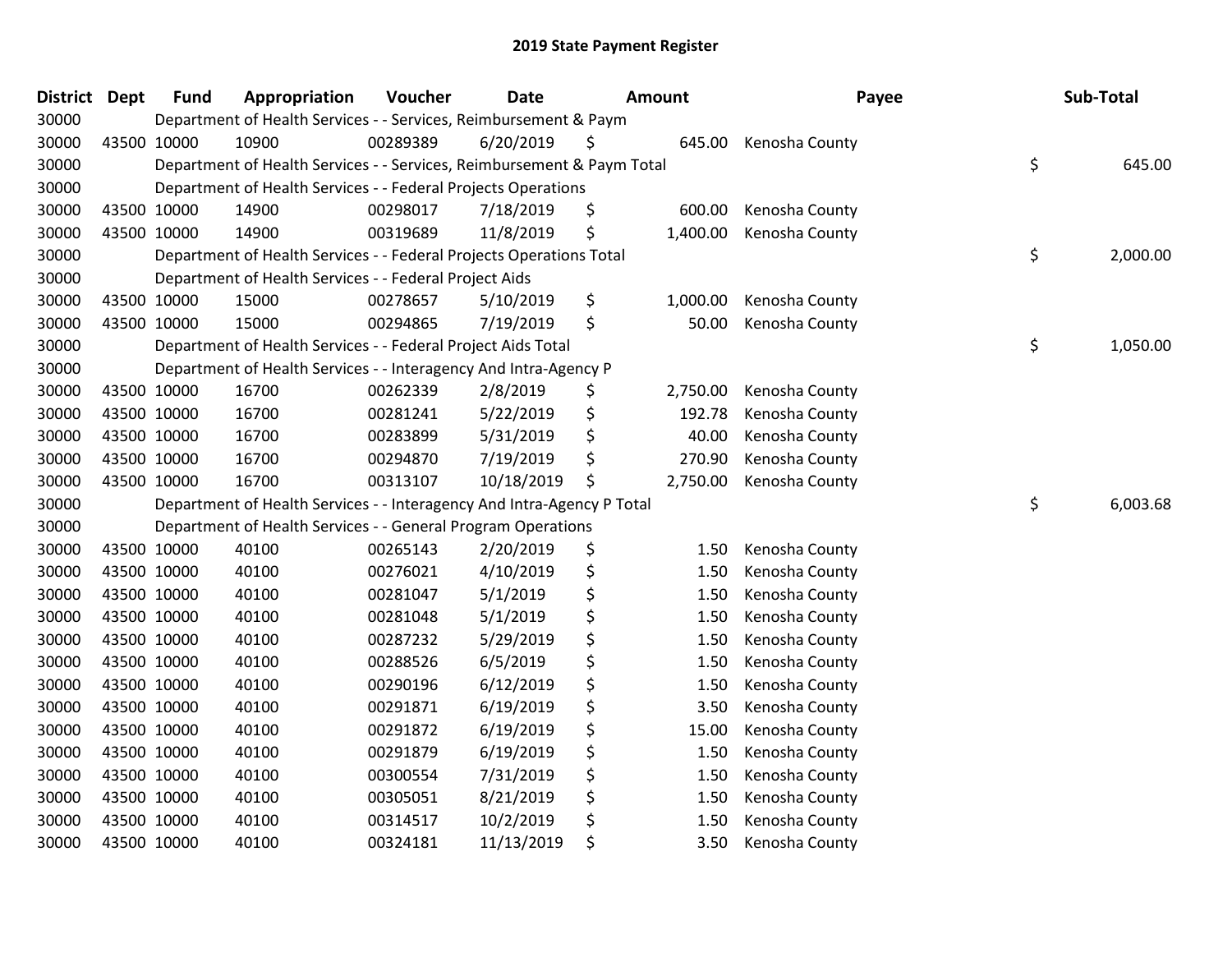| <b>District Dept</b> |             | <b>Fund</b> | Appropriation                                                          | Voucher  | <b>Date</b> | <b>Amount</b>      |                | Payee | Sub-Total    |
|----------------------|-------------|-------------|------------------------------------------------------------------------|----------|-------------|--------------------|----------------|-------|--------------|
| 30000                | 43500 10000 |             | 40100                                                                  | 00328035 | 12/4/2019   | \$<br>1.50         | Kenosha County |       |              |
| 30000                | 43500 10000 |             | 40100                                                                  | 00329600 | 12/11/2019  | \$<br>1.50         | Kenosha County |       |              |
| 30000                |             |             | Department of Health Services - - General Program Operations Total     |          |             |                    |                | \$    | 41.50        |
| 30000                |             |             | Department of Health Services - - Medical Assistance State Admin       |          |             |                    |                |       |              |
| 30000                | 43500 10000 |             | 44000                                                                  | 00265143 | 2/20/2019   | \$<br>1.50         | Kenosha County |       |              |
| 30000                |             | 43500 10000 | 44000                                                                  | 00276021 | 4/10/2019   | \$<br>1.50         | Kenosha County |       |              |
| 30000                |             | 43500 10000 | 44000                                                                  | 00281047 | 5/1/2019    | \$<br>1.50         | Kenosha County |       |              |
| 30000                | 43500 10000 |             | 44000                                                                  | 00281048 | 5/1/2019    | \$<br>1.50         | Kenosha County |       |              |
| 30000                | 43500 10000 |             | 44000                                                                  | 00287232 | 5/29/2019   | \$<br>1.50         | Kenosha County |       |              |
| 30000                | 43500 10000 |             | 44000                                                                  | 00288526 | 6/5/2019    | \$<br>1.50         | Kenosha County |       |              |
| 30000                | 43500 10000 |             | 44000                                                                  | 00290196 | 6/12/2019   | \$<br>1.50         | Kenosha County |       |              |
| 30000                | 43500 10000 |             | 44000                                                                  | 00291871 | 6/19/2019   | \$<br>3.50         | Kenosha County |       |              |
| 30000                | 43500 10000 |             | 44000                                                                  | 00291872 | 6/19/2019   | \$<br>15.00        | Kenosha County |       |              |
| 30000                | 43500 10000 |             | 44000                                                                  | 00291879 | 6/19/2019   | \$<br>1.50         | Kenosha County |       |              |
| 30000                | 43500 10000 |             | 44000                                                                  | 00300554 | 7/31/2019   | \$<br>1.50         | Kenosha County |       |              |
| 30000                |             | 43500 10000 | 44000                                                                  | 00305051 | 8/21/2019   | \$<br>1.50         | Kenosha County |       |              |
| 30000                | 43500 10000 |             | 44000                                                                  | 00314517 | 10/2/2019   | \$<br>1.50         | Kenosha County |       |              |
| 30000                | 43500 10000 |             | 44000                                                                  | 00324181 | 11/13/2019  | \$<br>3.50         | Kenosha County |       |              |
| 30000                | 43500 10000 |             | 44000                                                                  | 00328035 | 12/4/2019   | \$<br>1.50         | Kenosha County |       |              |
| 30000                | 43500 10000 |             | 44000                                                                  | 00329600 | 12/11/2019  | \$<br>1.50         | Kenosha County |       |              |
| 30000                |             |             | Department of Health Services - - Medical Assistance State Admin Total |          |             |                    |                | \$    | 41.50        |
| 30000                |             |             | Department of Health Services - - Interagency And Intra-Agency A       |          |             |                    |                |       |              |
| 30000                |             | 43500 10000 | 46800                                                                  | 00260347 | 2/1/2019    | \$<br>1,150,040.00 | Kenosha County |       |              |
| 30000                | 43500 10000 |             | 46800                                                                  | 00317032 | 10/15/2019  | \$<br>691,414.00   | Kenosha County |       |              |
| 30000                |             |             | Department of Health Services - - Interagency And Intra-Agency A Total |          |             |                    |                | \$    | 1,841,454.00 |
| 30000                |             |             | Department of Health Services - - Reimbursements To Local Units        |          |             |                    |                |       |              |
| 30000                |             | 43500 10000 | 57400                                                                  | 00305468 | 8/22/2019   | \$<br>4,188.07     | Kenosha County |       |              |
| 30000                |             |             | Department of Health Services - - Reimbursements To Local Units Total  |          |             |                    |                | \$    | 4,188.07     |
| 30000                |             |             | Department of Health Services - - Administrative And Support-Fis       |          |             |                    |                |       |              |
| 30000                | 43500 10000 |             | 82100                                                                  | 00272433 | 3/26/2019   | \$<br>5.00         | Kenosha County |       |              |
| 30000                |             | 43500 10000 | 82100                                                                  | 00308921 | 9/10/2019   | \$<br>5.00         | Kenosha County |       |              |
| 30000                | 43500 10000 |             | 82100                                                                  | 00332802 | 12/27/2019  | \$<br>5.00         | Kenosha County |       |              |
| 30000                |             |             | Department of Health Services - - Administrative And Support-Fis Total |          |             |                    |                | \$    | 15.00        |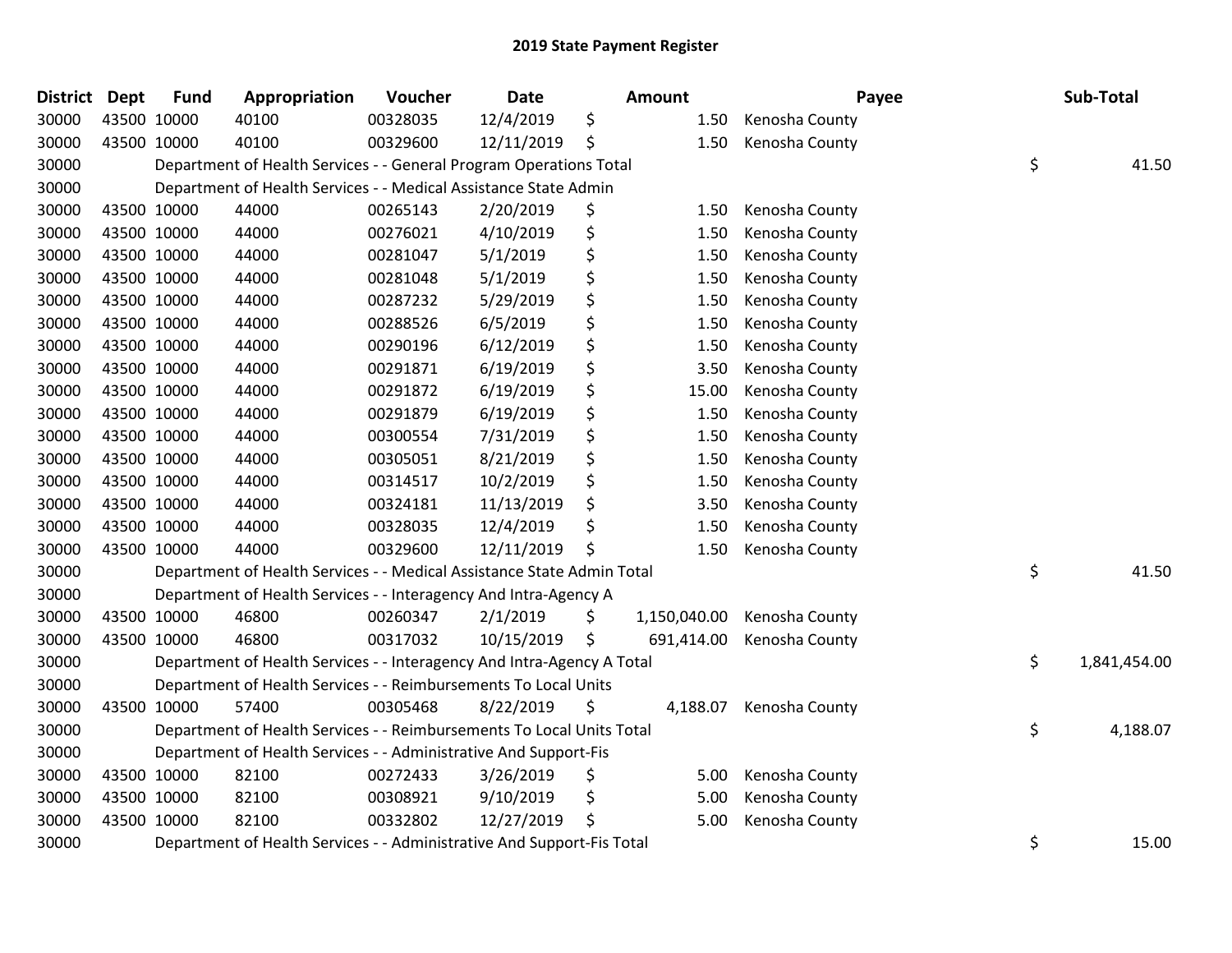| District Dept |             | <b>Fund</b> | Appropriation                                                          | Voucher  | <b>Date</b> | <b>Amount</b>      | Payee          | Sub-Total      |
|---------------|-------------|-------------|------------------------------------------------------------------------|----------|-------------|--------------------|----------------|----------------|
| 30000         |             |             | Dept of Children and Families - - Fees For Administrative Servic       |          |             |                    |                |                |
| 30000         | 43700 10000 |             | 23100                                                                  | 00049856 | 2/5/2019    | \$<br>430.00       | Kenosha County |                |
| 30000         | 43700 10000 |             | 23100                                                                  | 00054476 | 4/30/2019   | \$<br>590.00       | Kenosha County |                |
| 30000         | 43700 10000 |             | 23100                                                                  | 00058399 | 7/26/2019   | \$<br>620.00       | Kenosha County |                |
| 30000         |             | 43700 10000 | 23100                                                                  | 00062290 | 10/31/2019  | \$<br>660.00       | Kenosha County |                |
| 30000         |             |             | Dept of Children and Families - - Fees For Administrative Servic Total |          |             |                    |                | \$<br>2,300.00 |
| 30000         |             |             | Dept of Children and Families - - General Aids                         |          |             |                    |                |                |
| 30000         |             | 43700 10000 | 99000                                                                  | 00048527 | 1/7/2019    | \$<br>115,528.91   | Kenosha County |                |
| 30000         |             | 43700 10000 | 99000                                                                  | 00048587 | 1/7/2019    | \$<br>175,950.00   | Kenosha County |                |
| 30000         |             | 43700 10000 | 99000                                                                  | 00049413 | 2/1/2019    | \$<br>567,712.41   | Kenosha County |                |
| 30000         |             | 43700 10000 | 99000                                                                  | 00049652 | 2/5/2019    | \$<br>85,231.36    | Kenosha County |                |
| 30000         | 43700 10000 |             | 99000                                                                  | 00049723 | 2/5/2019    | \$<br>254,631.16   | Kenosha County |                |
| 30000         | 43700 10000 |             | 99000                                                                  | 00050050 | 2/13/2019   | \$<br>40,489.68    | Kenosha County |                |
| 30000         |             | 43700 10000 | 99000                                                                  | 00050051 | 2/13/2019   | \$<br>105,495.00   | Kenosha County |                |
| 30000         |             | 43700 10000 | 99000                                                                  | 00050607 | 2/26/2019   | \$<br>129,733.32   | Kenosha County |                |
| 30000         |             | 43700 10000 | 99000                                                                  | 00050933 | 3/5/2019    | \$<br>1,368,051.96 | Kenosha County |                |
| 30000         | 43700 10000 |             | 99000                                                                  | 00051128 | 3/7/2019    | \$<br>37,644.74    | Kenosha County |                |
| 30000         | 43700 10000 |             | 99000                                                                  | 00051185 | 3/8/2019    | \$<br>110,134.00   | Kenosha County |                |
| 30000         |             | 43700 10000 | 99000                                                                  | 00052218 | 4/1/2019    | \$<br>95,874.36    | Kenosha County |                |
| 30000         |             | 43700 10000 | 99000                                                                  | 00052795 | 4/4/2019    | \$<br>84,511.61    | Kenosha County |                |
| 30000         |             | 43700 10000 | 99000                                                                  | 00052871 | 4/5/2019    | \$<br>741,620.17   | Kenosha County |                |
| 30000         |             | 43700 10000 | 99000                                                                  | 00052962 | 4/8/2019    | \$<br>3,671.30     | Kenosha County |                |
| 30000         | 43700 10000 |             | 99000                                                                  | 00052963 | 4/8/2019    | \$<br>145,242.00   | Kenosha County |                |
| 30000         |             | 43700 10000 | 99000                                                                  | 00053006 | 4/9/2019    | \$<br>207,883.00   | Kenosha County |                |
| 30000         |             | 43700 10000 | 99000                                                                  | 00053999 | 4/30/2019   | \$<br>50,831.00    | Kenosha County |                |
| 30000         |             | 43700 10000 | 99000                                                                  | 00054000 | 4/26/2019   | \$<br>168,107.44   | Kenosha County |                |
| 30000         |             | 43700 10000 | 99000                                                                  | 00054592 | 5/2/2019    | \$<br>1,003,355.85 | Kenosha County |                |
| 30000         |             | 43700 10000 | 99000                                                                  | 00054667 | 5/6/2019    | \$<br>977,650.65   | Kenosha County |                |
| 30000         |             | 43700 10000 | 99000                                                                  | 00054861 | 5/7/2019    | \$<br>5,442.00     | Kenosha County |                |
| 30000         |             | 43700 10000 | 99000                                                                  | 00055973 | 6/3/2019    | \$<br>25,219.00    | Kenosha County |                |
| 30000         |             | 43700 10000 | 99000                                                                  | 00056099 | 6/5/2019    | \$<br>182,664.11   | Kenosha County |                |
| 30000         |             | 43700 10000 | 99000                                                                  | 00056214 | 6/6/2019    | \$<br>245,081.00   | Kenosha County |                |
| 30000         | 43700 10000 |             | 99000                                                                  | 00057365 | 7/5/2019    | \$<br>168,555.36   | Kenosha County |                |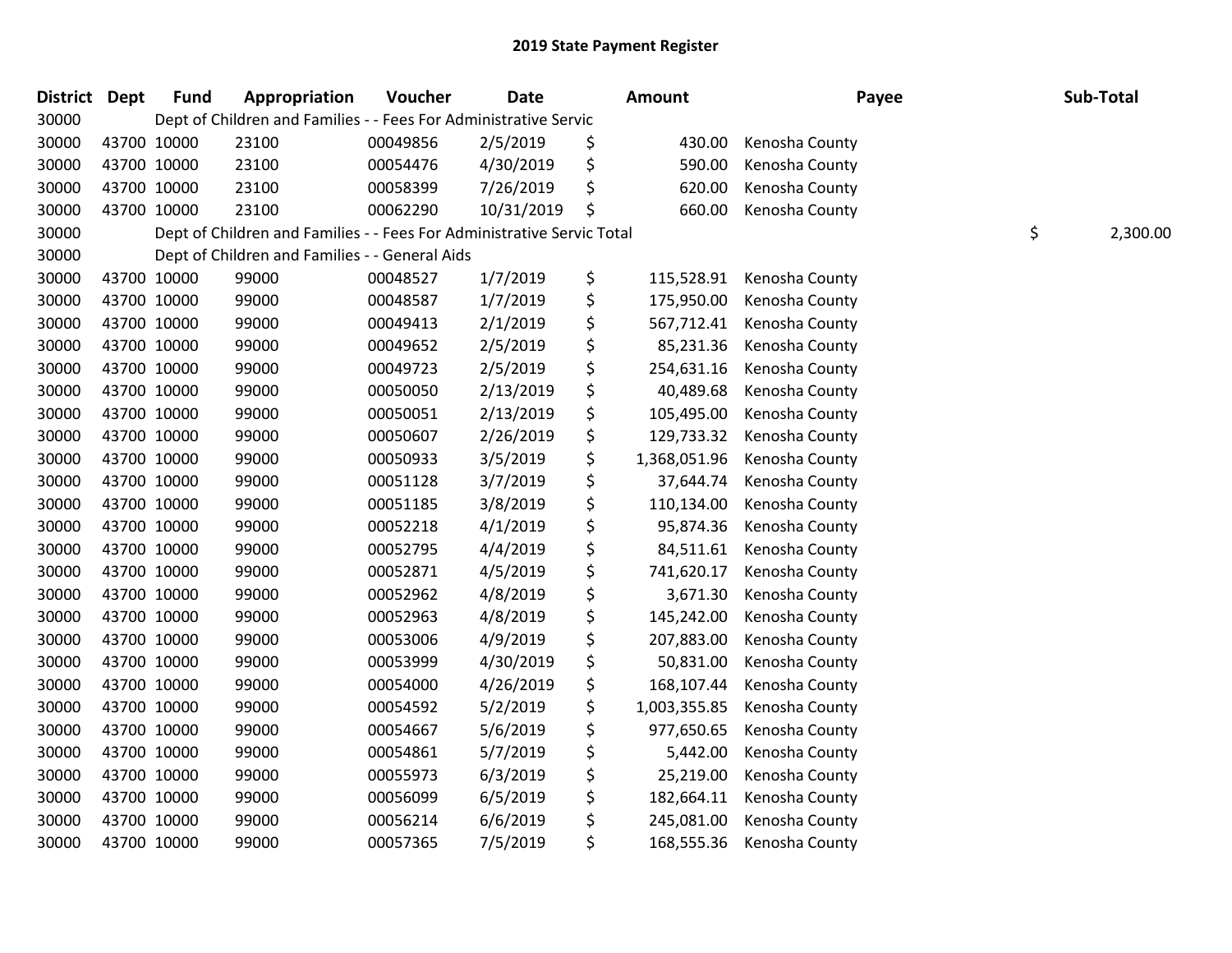| <b>District</b> | <b>Dept</b> | <b>Fund</b> | Appropriation                                                 | Voucher  | <b>Date</b> | <b>Amount</b>      | Payee          | Sub-Total           |
|-----------------|-------------|-------------|---------------------------------------------------------------|----------|-------------|--------------------|----------------|---------------------|
| 30000           | 43700 10000 |             | 99000                                                         | 00057642 | 7/12/2019   | \$<br>119,900.00   | Kenosha County |                     |
| 30000           | 43700 10000 |             | 99000                                                         | 00057826 | 7/16/2019   | \$<br>150,691.00   | Kenosha County |                     |
| 30000           | 43700 10000 |             | 99000                                                         | 00057827 | 7/16/2019   | \$<br>122,233.09   | Kenosha County |                     |
| 30000           | 43700 10000 |             | 99000                                                         | 00057828 | 7/16/2019   | \$<br>35,378.00    | Kenosha County |                     |
| 30000           | 43700 10000 |             | 99000                                                         | 00058473 | 7/30/2019   | \$<br>577,807.94   | Kenosha County |                     |
| 30000           | 43700 10000 |             | 99000                                                         | 00058523 | 7/30/2019   | \$<br>263,426.29   | Kenosha County |                     |
| 30000           | 43700 10000 |             | 99000                                                         | 00058580 | 8/2/2019    | \$<br>101,839.00   | Kenosha County |                     |
| 30000           | 43700 10000 |             | 99000                                                         | 00058690 | 8/6/2019    | \$<br>144,712.00   | Kenosha County |                     |
| 30000           | 43700 10000 |             | 99000                                                         | 00058772 | 8/5/2019    | \$<br>134,422.50   | Kenosha County |                     |
| 30000           | 43700 10000 |             | 99000                                                         | 00059662 | 8/30/2019   | \$<br>101,234.00   | Kenosha County |                     |
| 30000           | 43700 10000 |             | 99000                                                         | 00059897 | 9/5/2019    | \$<br>4,589.70     | Kenosha County |                     |
| 30000           | 43700 10000 |             | 99000                                                         | 00059898 | 9/5/2019    | \$<br>173,207.22   | Kenosha County |                     |
| 30000           | 43700 10000 |             | 99000                                                         | 00060758 | 9/27/2019   | \$<br>11,678.00    | Kenosha County |                     |
| 30000           | 43700 10000 |             | 99000                                                         | 00060759 | 9/27/2019   | \$<br>4,078.30     | Kenosha County |                     |
| 30000           | 43700 10000 |             | 99000                                                         | 00061023 | 10/3/2019   | \$<br>132,262.00   | Kenosha County |                     |
| 30000           | 43700 10000 |             | 99000                                                         | 00061162 | 10/7/2019   | \$<br>3,647,746.48 | Kenosha County |                     |
| 30000           | 43700 10000 |             | 99000                                                         | 00061163 | 10/7/2019   | \$<br>208,218.03   | Kenosha County |                     |
| 30000           | 43700 10000 |             | 99000                                                         | 00061972 | 10/30/2019  | \$<br>543,661.26   | Kenosha County |                     |
| 30000           | 43700 10000 |             | 99000                                                         | 00062384 | 11/5/2019   | \$<br>175,992.39   | Kenosha County |                     |
| 30000           | 43700 10000 |             | 99000                                                         | 00062385 | 11/4/2019   | \$<br>139,764.00   | Kenosha County |                     |
| 30000           | 43700 10000 |             | 99000                                                         | 00062546 | 11/8/2019   | \$<br>509,009.58   | Kenosha County |                     |
| 30000           | 43700 10000 |             | 99000                                                         | 00062934 | 11/18/2019  | \$<br>156,792.97   | Kenosha County |                     |
| 30000           | 43700 10000 |             | 99000                                                         | 00063554 | 12/5/2019   | \$<br>162,635.50   | Kenosha County |                     |
| 30000           | 43700 10000 |             | 99000                                                         | 00063555 | 12/5/2019   | \$<br>94,865.00    | Kenosha County |                     |
| 30000           | 43700 10000 |             | 99000                                                         | 00063633 | 12/5/2019   | \$<br>4,963.10     | Kenosha County |                     |
| 30000           |             |             | Dept of Children and Families - - General Aids Total          |          |             |                    |                | \$<br>14,817,418.74 |
| 30000           |             |             | Dept of Workforce Development - - Workforce Invest And Assist |          |             |                    |                |                     |
| 30000           | 44500 10000 |             | 14100                                                         | 00204973 | 1/10/2019   | \$<br>50,124.74    | Kenosha County |                     |
| 30000           | 44500 10000 |             | 14100                                                         | 00204977 | 1/10/2019   | \$<br>100,989.84   | Kenosha County |                     |
| 30000           | 44500 10000 |             | 14100                                                         | 00204979 | 1/10/2019   | \$<br>163,510.00   | Kenosha County |                     |
| 30000           | 44500 10000 |             | 14100                                                         | 00204981 | 1/10/2019   | \$<br>833.61       | Kenosha County |                     |
| 30000           | 44500 10000 |             | 14100                                                         | 00204982 | 1/10/2019   | \$<br>158,136.69   | Kenosha County |                     |
| 30000           | 44500 10000 |             | 14100                                                         | 00204983 | 1/10/2019   | \$<br>3,676.73     | Kenosha County |                     |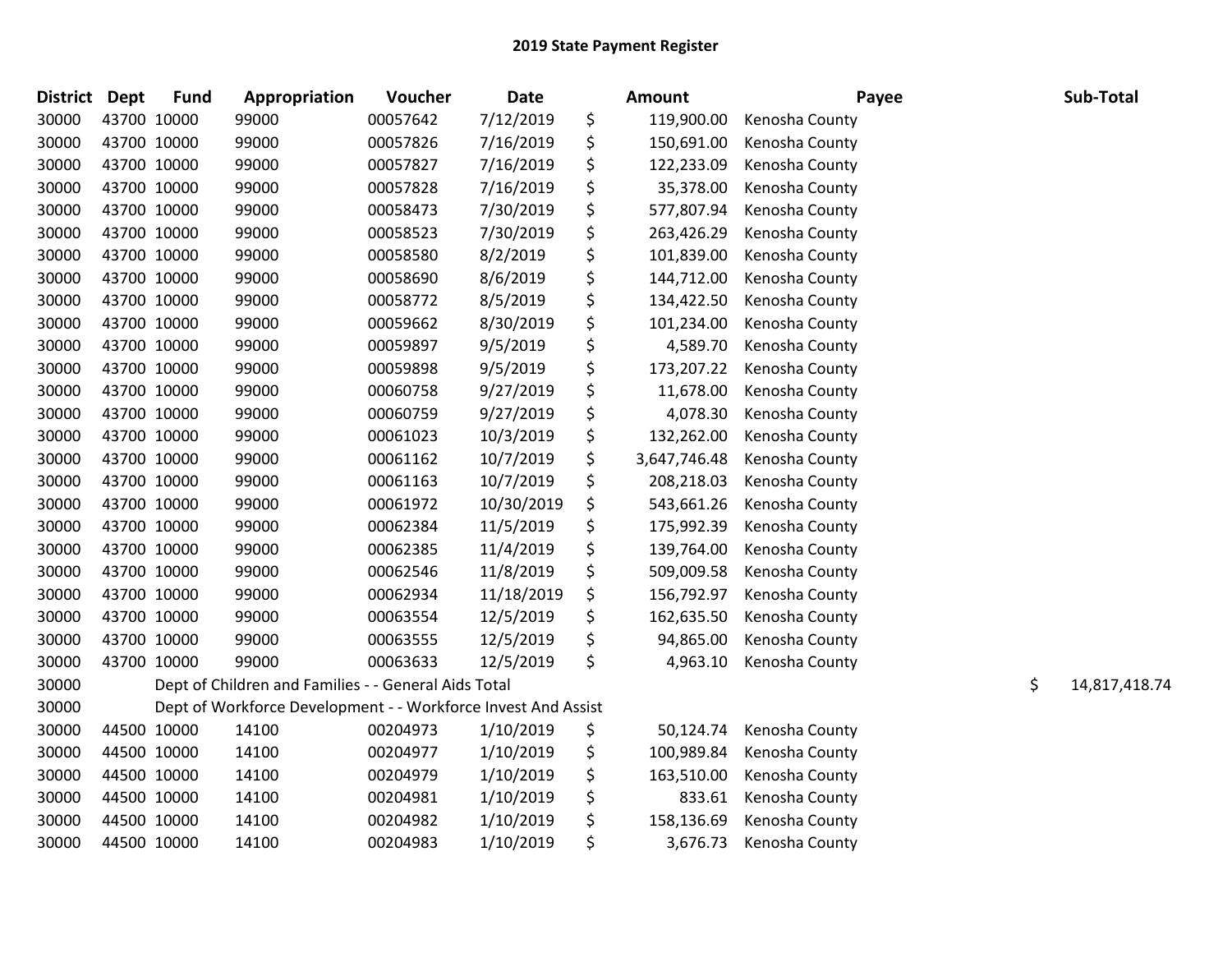| <b>District</b> | Dept        | <b>Fund</b> | Appropriation | Voucher  | Date      | <b>Amount</b>                  | Payee          | Sub-Total |
|-----------------|-------------|-------------|---------------|----------|-----------|--------------------------------|----------------|-----------|
| 30000           |             | 44500 10000 | 14100         | 00204984 | 1/10/2019 | \$<br>686.20                   | Kenosha County |           |
| 30000           |             | 44500 10000 | 14100         | 00204985 | 1/10/2019 | \$<br>5,211.12                 | Kenosha County |           |
| 30000           |             | 44500 10000 | 14100         | 00206992 | 1/22/2019 | \$<br>5,659.36                 | Kenosha County |           |
| 30000           |             | 44500 10000 | 14100         | 00207349 | 1/23/2019 | \$<br>270.00                   | Kenosha County |           |
| 30000           |             | 44500 10000 | 14100         | 00208882 | 2/6/2019  | \$<br>3,537.41                 | Kenosha County |           |
| 30000           |             | 44500 10000 | 14100         | 00208884 | 2/6/2019  | \$<br>266,031.60               | Kenosha County |           |
| 30000           |             | 44500 10000 | 14100         | 00209540 | 2/8/2019  | \$<br>65,699.97                | Kenosha County |           |
| 30000           |             | 44500 10000 | 14100         | 00211083 | 2/19/2019 | \$<br>270.00                   | Kenosha County |           |
| 30000           |             | 44500 10000 | 14100         | 00211087 | 2/19/2019 | \$<br>5,659.36                 | Kenosha County |           |
| 30000           |             | 44500 10000 | 14100         | 00213429 | 3/5/2019  | \$<br>5,335.34                 | Kenosha County |           |
| 30000           |             | 44500 10000 | 14100         | 00213430 | 3/5/2019  | \$<br>859.85                   | Kenosha County |           |
| 30000           |             | 44500 10000 | 14100         | 00213431 | 3/5/2019  | \$<br>29,995.17                | Kenosha County |           |
| 30000           |             | 44500 10000 | 14100         | 00213432 | 3/5/2019  | \$<br>172,972.83               | Kenosha County |           |
| 30000           |             | 44500 10000 | 14100         | 00214516 | 3/8/2019  | \$<br>270.00                   | Kenosha County |           |
| 30000           |             | 44500 10000 | 14100         | 00214522 | 3/8/2019  | \$<br>5,659.36                 | Kenosha County |           |
| 30000           |             | 44500 10000 | 14100         | 00218174 | 4/2/2019  | \$<br>1,106.50                 | Kenosha County |           |
| 30000           |             | 44500 10000 | 14100         | 00218369 | 4/3/2019  | \$<br>4,014.47                 | Kenosha County |           |
| 30000           |             | 44500 10000 | 14100         | 00218370 | 4/3/2019  | \$<br>220,832.66               | Kenosha County |           |
| 30000           |             | 44500 10000 | 14100         | 00221785 | 4/24/2019 | \$<br>5,659.36                 | Kenosha County |           |
| 30000           |             | 44500 10000 | 14100         | 00221897 | 4/24/2019 | \$<br>262.00                   | Kenosha County |           |
| 30000           |             | 44500 10000 | 14100         | 00223323 | 5/6/2019  | \$<br>278.16                   | Kenosha County |           |
| 30000           |             | 44500 10000 | 14100         | 00223324 | 5/6/2019  | \$<br>196,434.23               | Kenosha County |           |
| 30000           |             | 44500 10000 | 14100         | 00223325 | 5/6/2019  | \$<br>2,209.69                 | Kenosha County |           |
| 30000           |             | 44500 10000 | 14100         | 00226157 | 5/21/2019 | \$<br>5,659.36                 | Kenosha County |           |
| 30000           |             | 44500 10000 | 14100         | 00226707 | 5/23/2019 | \$<br>266.00                   | Kenosha County |           |
| 30000           |             | 44500 10000 | 14100         | 00228557 | 6/4/2019  | \$<br>911.34                   | Kenosha County |           |
| 30000           |             | 44500 10000 | 14100         | 00228558 | 6/4/2019  | \$<br>238,402.35               | Kenosha County |           |
| 30000           |             | 44500 10000 | 14100         | 00228897 | 6/6/2019  | \$<br>$\overline{\phantom{a}}$ | Kenosha County |           |
| 30000           |             | 44500 10000 | 14100         | 00228918 | 6/7/2019  | \$<br>3,110.49                 | Kenosha County |           |
| 30000           |             | 44500 10000 | 14100         | 00233301 | 7/3/2019  | \$<br>191,052.01               | Kenosha County |           |
| 30000           |             | 44500 10000 | 14100         | 00233302 | 7/3/2019  | \$<br>3,426.91                 | Kenosha County |           |
| 30000           |             | 44500 10000 | 14100         | 00233646 | 7/3/2019  | \$<br>5,659.36                 | Kenosha County |           |
| 30000           | 44500 10000 |             | 14100         | 00234599 | 7/9/2019  | \$<br>266.00                   | Kenosha County |           |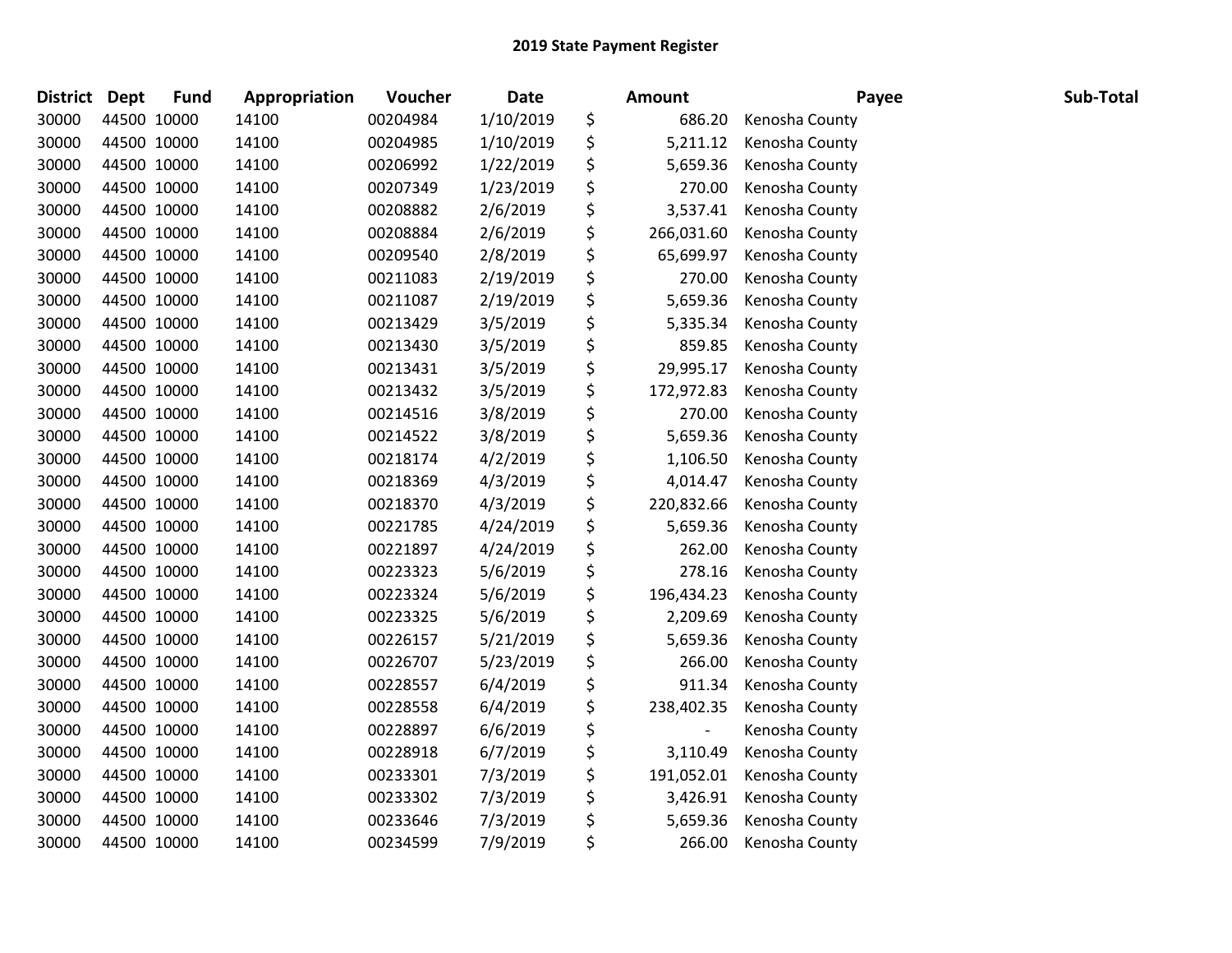| <b>District</b> | <b>Dept</b> | <b>Fund</b> | Appropriation                                                       | Voucher  | <b>Date</b> | <b>Amount</b>    | Payee          | Sub-Total          |
|-----------------|-------------|-------------|---------------------------------------------------------------------|----------|-------------|------------------|----------------|--------------------|
| 30000           | 44500 10000 |             | 14100                                                               | 00236875 | 7/24/2019   | \$<br>5,659.36   | Kenosha County |                    |
| 30000           | 44500 10000 |             | 14100                                                               | 00238660 | 8/5/2019    | \$<br>4,431.05   | Kenosha County |                    |
| 30000           | 44500 10000 |             | 14100                                                               | 00238661 | 8/5/2019    | \$<br>3,924.23   | Kenosha County |                    |
| 30000           | 44500 10000 |             | 14100                                                               | 00238964 | 8/2/2019    | \$<br>266.00     | Kenosha County |                    |
| 30000           | 44500 10000 |             | 14100                                                               | 00242271 | 8/22/2019   | \$<br>5,659.36   | Kenosha County |                    |
| 30000           | 44500 10000 |             | 14100                                                               | 00242666 | 8/26/2019   | \$<br>266.00     | Kenosha County |                    |
| 30000           | 44500 10000 |             | 14100                                                               | 00244382 | 9/6/2019    | \$<br>269,632.58 | Kenosha County |                    |
| 30000           | 44500 10000 |             | 14100                                                               | 00244383 | 9/5/2019    | \$<br>130,776.38 | Kenosha County |                    |
| 30000           | 44500 10000 |             | 14100                                                               | 00244384 | 9/5/2019    | \$<br>3,864.06   | Kenosha County |                    |
| 30000           | 44500 10000 |             | 14100                                                               | 00244607 | 9/6/2019    | \$<br>4,370.64   | Kenosha County |                    |
| 30000           | 44500 10000 |             | 14100                                                               | 00247386 | 9/23/2019   | \$<br>266.00     | Kenosha County |                    |
| 30000           | 44500 10000 |             | 14100                                                               | 00247537 | 9/24/2019   | \$<br>5,659.36   | Kenosha County |                    |
| 30000           | 44500 10000 |             | 14100                                                               | 00248993 | 10/2/2019   | \$<br>2,865.77   | Kenosha County |                    |
| 30000           | 44500 10000 |             | 14100                                                               | 00249216 | 10/3/2019   | \$<br>384.00     | Kenosha County |                    |
| 30000           | 44500 10000 |             | 14100                                                               | 00249217 | 10/3/2019   | \$<br>4,548.59   | Kenosha County |                    |
| 30000           | 44500 10000 |             | 14100                                                               | 00252502 | 10/17/2019  | \$<br>5,659.36   | Kenosha County |                    |
| 30000           | 44500 10000 |             | 14100                                                               | 00252625 | 10/18/2019  | \$<br>154,334.80 | Kenosha County |                    |
| 30000           | 44500 10000 |             | 14100                                                               | 00253115 | 10/22/2019  | \$<br>266.00     | Kenosha County |                    |
| 30000           | 44500 10000 |             | 14100                                                               | 00255395 | 11/4/2019   | \$<br>6,656.96   | Kenosha County |                    |
| 30000           | 44500 10000 |             | 14100                                                               | 00255397 | 11/12/2019  | \$<br>2,615.57   | Kenosha County |                    |
| 30000           | 44500 10000 |             | 14100                                                               | 00255398 | 11/4/2019   | \$<br>147,524.41 | Kenosha County |                    |
| 30000           | 44500 10000 |             | 14100                                                               | 00257234 | 11/12/2019  | \$<br>266.00     | Kenosha County |                    |
| 30000           | 44500 10000 |             | 14100                                                               | 00257242 | 11/12/2019  | \$<br>5,659.36   | Kenosha County |                    |
| 30000           | 44500 10000 |             | 14100                                                               | 00260920 | 12/3/2019   | \$<br>162,267.84 | Kenosha County |                    |
| 30000           | 44500 10000 |             | 14100                                                               | 00260921 | 12/3/2019   | \$<br>6,476.78   | Kenosha County |                    |
| 30000           | 44500 10000 |             | 14100                                                               | 00260922 | 12/4/2019   | \$<br>3,496.11   | Kenosha County |                    |
| 30000           | 44500 10000 |             | 14100                                                               | 00263476 | 12/17/2019  | \$<br>5,659.36   | Kenosha County |                    |
| 30000           | 44500 10000 |             | 14100                                                               | 00264029 | 12/18/2019  | \$<br>266.00     | Kenosha County |                    |
| 30000           |             |             | Dept of Workforce Development - - Workforce Invest And Assist Total |          |             |                  |                | \$<br>2,868,662.00 |
| 30000           |             |             | Dept of Workforce Development - - Ui Admin Fed                      |          |             |                  |                |                    |
| 30000           | 44500 10000 |             | 15100                                                               | 00204034 | 1/3/2019    | \$<br>140.00     | Kenosha County |                    |
| 30000           | 44500 10000 |             | 15100                                                               | 00206629 | 1/18/2019   | \$<br>3.00       | Kenosha County |                    |
| 30000           | 44500 10000 |             | 15100                                                               | 00208775 | 2/4/2019    | \$<br>190.00     | Kenosha County |                    |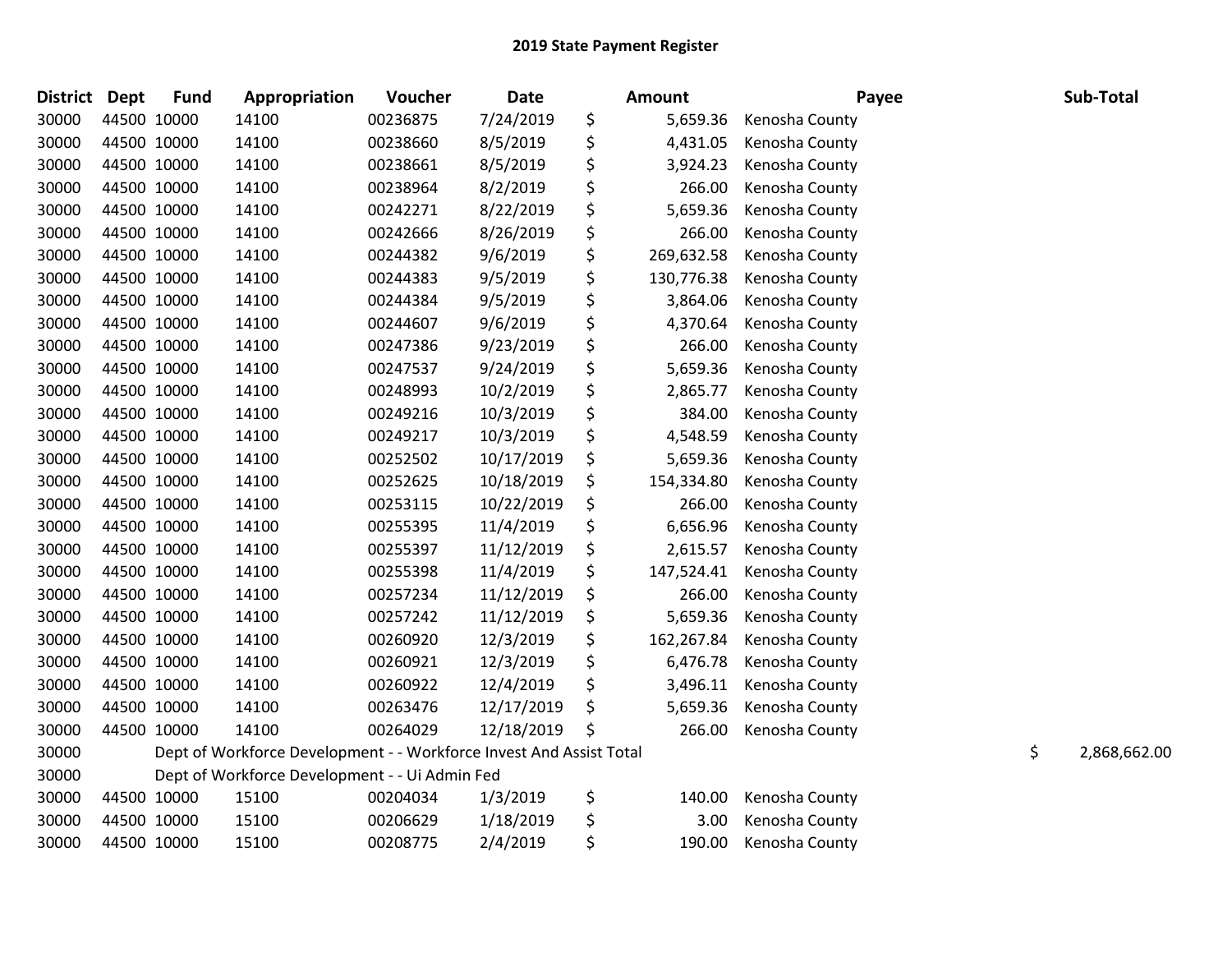| <b>District</b> | <b>Dept</b> | <b>Fund</b> | Appropriation                                                 | Voucher  | Date      | Amount         | Payee          | Sub-Total      |
|-----------------|-------------|-------------|---------------------------------------------------------------|----------|-----------|----------------|----------------|----------------|
| 30000           | 44500 10000 |             | 15100                                                         | 00209659 | 2/8/2019  | \$<br>40.00    | Kenosha County |                |
| 30000           | 44500 10000 |             | 15100                                                         | 00213475 | 3/4/2019  | \$<br>160.00   | Kenosha County |                |
| 30000           | 44500 10000 |             | 15100                                                         | 00215036 | 3/13/2019 | \$<br>40.00    | Kenosha County |                |
| 30000           | 44500 10000 |             | 15100                                                         | 00215993 | 3/19/2019 | \$<br>40.00    | Kenosha County |                |
| 30000           | 44500 10000 |             | 15100                                                         | 00218407 | 4/2/2019  | \$<br>310.00   | Kenosha County |                |
| 30000           | 44500 10000 |             | 15100                                                         | 00223364 | 5/2/2019  | \$<br>230.00   | Kenosha County |                |
| 30000           |             | 44500 10000 | 15100                                                         | 00228651 | 6/4/2019  | \$<br>180.00   | Kenosha County |                |
| 30000           | 44500 10000 |             | 15100                                                         | 00233337 | 7/2/2019  | \$<br>180.00   | Kenosha County |                |
| 30000           | 44500 10000 |             | 15100                                                         | 00234600 | 7/9/2019  | \$<br>40.00    | Kenosha County |                |
| 30000           | 44500 10000 |             | 15100                                                         | 00238707 | 8/2/2019  | \$<br>170.00   | Kenosha County |                |
| 30000           | 44500 10000 |             | 15100                                                         | 00243319 | 8/28/2019 | \$<br>3.00     | Kenosha County |                |
| 30000           | 44500 10000 |             | 15100                                                         | 00244411 | 9/4/2019  | \$<br>205.00   | Kenosha County |                |
| 30000           | 44500 10000 |             | 15100                                                         | 00249249 | 10/2/2019 | \$<br>200.00   | Kenosha County |                |
| 30000           | 44500 10000 |             | 15100                                                         | 00255636 | 11/4/2019 | \$<br>215.00   | Kenosha County |                |
| 30000           | 44500 10000 |             | 15100                                                         | 00261197 | 12/3/2019 | \$<br>170.00   | Kenosha County |                |
| 30000           | 44500 10000 |             | 15100                                                         | 00261902 | 12/9/2019 | \$<br>40.00    | Kenosha County |                |
| 30000           |             |             | Dept of Workforce Development - - Ui Admin Fed Total          |          |           |                |                | \$<br>2,556.00 |
| 30000           |             |             | Dept of Workforce Development - - Title Ib Operations Federal |          |           |                |                |                |
| 30000           | 44500 10000 |             | 54100                                                         | 00206992 | 1/22/2019 | \$<br>3,578.49 | Kenosha County |                |
| 30000           | 44500 10000 |             | 54100                                                         | 00207349 | 1/23/2019 | \$<br>270.00   | Kenosha County |                |
| 30000           | 44500 10000 |             | 54100                                                         | 00211083 | 2/19/2019 | \$<br>270.00   | Kenosha County |                |
| 30000           | 44500 10000 |             | 54100                                                         | 00211087 | 2/19/2019 | \$<br>3,578.49 | Kenosha County |                |
| 30000           | 44500 10000 |             | 54100                                                         | 00214516 | 3/8/2019  | \$<br>270.00   | Kenosha County |                |
| 30000           | 44500 10000 |             | 54100                                                         | 00214522 | 3/8/2019  | \$<br>3,578.49 | Kenosha County |                |
| 30000           | 44500 10000 |             | 54100                                                         | 00221785 | 4/24/2019 | \$<br>3,578.49 | Kenosha County |                |
| 30000           | 44500 10000 |             | 54100                                                         | 00221897 | 4/24/2019 | \$<br>262.00   | Kenosha County |                |
| 30000           | 44500 10000 |             | 54100                                                         | 00226157 | 5/21/2019 | \$<br>3,578.49 | Kenosha County |                |
| 30000           | 44500 10000 |             | 54100                                                         | 00226707 | 5/23/2019 | \$<br>266.00   | Kenosha County |                |
| 30000           | 44500 10000 |             | 54100                                                         | 00233646 | 7/3/2019  | \$<br>3,578.49 | Kenosha County |                |
| 30000           | 44500 10000 |             | 54100                                                         | 00234599 | 7/9/2019  | \$<br>266.00   | Kenosha County |                |
| 30000           | 44500 10000 |             | 54100                                                         | 00236875 | 7/24/2019 | \$<br>3,578.49 | Kenosha County |                |
| 30000           | 44500 10000 |             | 54100                                                         | 00238964 | 8/2/2019  | \$<br>266.00   | Kenosha County |                |
| 30000           | 44500 10000 |             | 54100                                                         | 00242271 | 8/22/2019 | \$<br>3,578.49 | Kenosha County |                |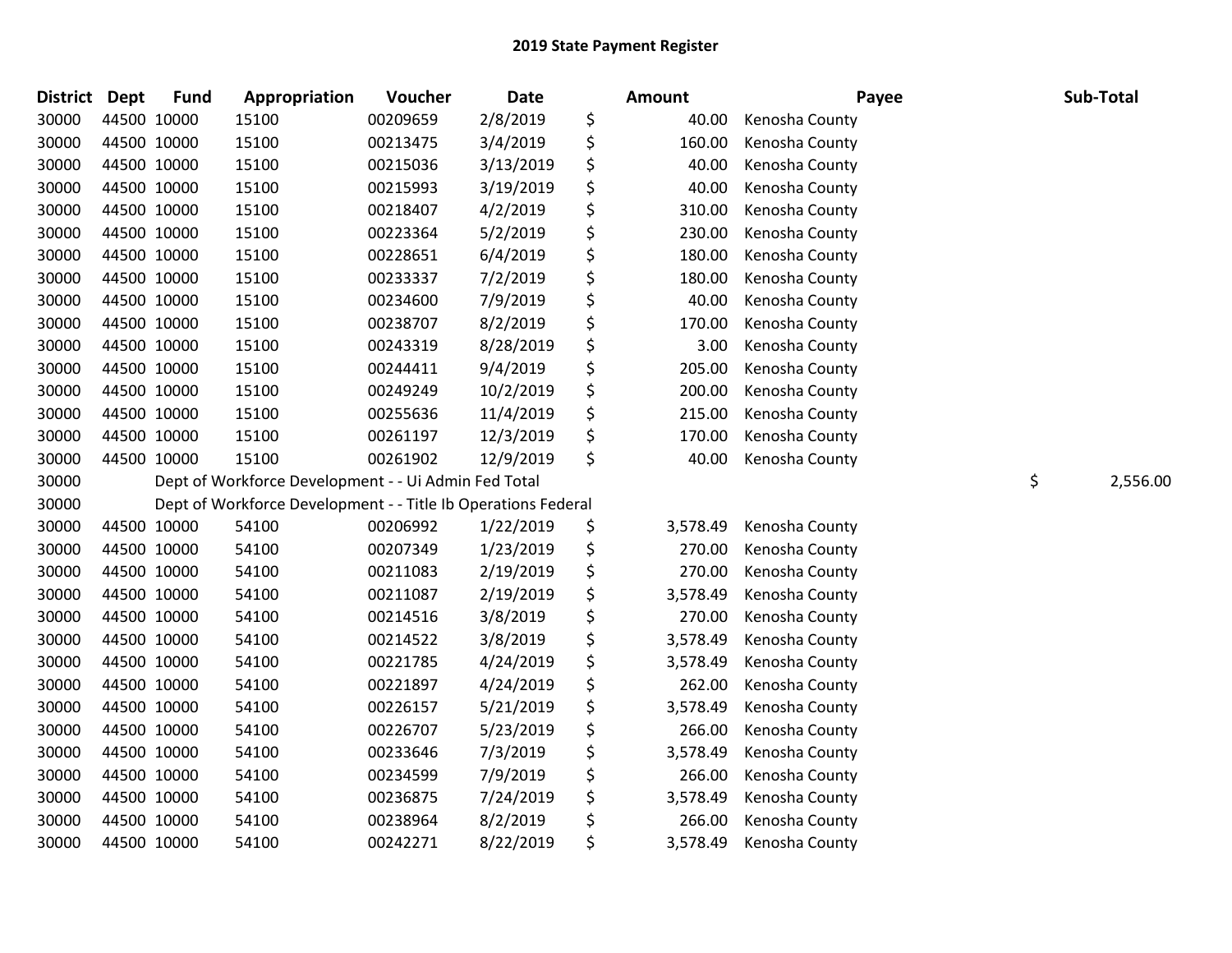| <b>District</b> | <b>Dept</b> | <b>Fund</b> | Appropriation                                                         | Voucher  | Date       |    | Amount   | Payee          | Sub-Total       |
|-----------------|-------------|-------------|-----------------------------------------------------------------------|----------|------------|----|----------|----------------|-----------------|
| 30000           |             | 44500 10000 | 54100                                                                 | 00242666 | 8/26/2019  | \$ | 266.00   | Kenosha County |                 |
| 30000           |             | 44500 10000 | 54100                                                                 | 00247386 | 9/23/2019  | \$ | 266.00   | Kenosha County |                 |
| 30000           |             | 44500 10000 | 54100                                                                 | 00247537 | 9/24/2019  | \$ | 3,578.49 | Kenosha County |                 |
| 30000           |             | 44500 10000 | 54100                                                                 | 00252502 | 10/17/2019 | \$ | 3,578.49 | Kenosha County |                 |
| 30000           |             | 44500 10000 | 54100                                                                 | 00253115 | 10/22/2019 | \$ | 266.00   | Kenosha County |                 |
| 30000           |             | 44500 10000 | 54100                                                                 | 00257234 | 11/12/2019 | \$ | 266.00   | Kenosha County |                 |
| 30000           |             | 44500 10000 | 54100                                                                 | 00257242 | 11/12/2019 | \$ | 3,578.49 | Kenosha County |                 |
| 30000           |             | 44500 10000 | 54100                                                                 | 00263476 | 12/17/2019 | \$ | 3,578.49 | Kenosha County |                 |
| 30000           |             | 44500 10000 | 54100                                                                 | 00264029 | 12/18/2019 | \$ | 266.00   | Kenosha County |                 |
| 30000           |             |             | Dept of Workforce Development - - Title Ib Operations Federal Total   |          |            |    |          |                | \$<br>46,141.88 |
| 30000           |             |             | Dept of Workforce Development - - Wc Ops Uninsured Emplyr Admin       |          |            |    |          |                |                 |
| 30000           |             | 44500 22700 | 17700                                                                 | 00216703 | 3/26/2019  | \$ | 5.00     | Kenosha County |                 |
| 30000           |             | 44500 22700 | 17700                                                                 | 00216706 | 3/26/2019  | \$ | 110.00   | Kenosha County |                 |
| 30000           |             | 44500 22700 | 17700                                                                 | 00216707 | 3/26/2019  | \$ | 160.00   | Kenosha County |                 |
| 30000           |             | 44500 22700 | 17700                                                                 | 00247522 | 9/24/2019  | \$ | 95.00    | Kenosha County |                 |
| 30000           |             | 44500 22700 | 17700                                                                 | 00247527 | 9/24/2019  | \$ | 145.00   | Kenosha County |                 |
| 30000           |             |             | Dept of Workforce Development - - Wc Ops Uninsured Emplyr Admin Total |          |            |    |          |                | \$<br>515.00    |
| 30000           |             |             | Department of Justice - - Legal Expenses                              |          |            |    |          |                |                 |
| 30000           |             | 45500 10000 | 10400                                                                 | 00064387 | 5/10/2019  | \$ | 40.00    | Kenosha County |                 |
| 30000           |             |             | Department of Justice - - Legal Expenses Total                        |          |            |    |          |                | \$<br>40.00     |
| 30000           |             |             | Department of Justice - - Federal Aid                                 |          |            |    |          |                |                 |
| 30000           |             | 45500 10000 | 14100                                                                 | 00060332 | 3/8/2019   | \$ | 40.00    | Kenosha County |                 |
| 30000           |             |             | Department of Justice - - Federal Aid Total                           |          |            |    |          |                | \$<br>40.00     |
| 30000           |             |             | Department of Justice - - Officer Training Reimbursement              |          |            |    |          |                |                 |
| 30000           |             | 45500 10000 | 20200                                                                 | 00076286 | 12/16/2019 | \$ | 3,712.54 | Kenosha County |                 |
| 30000           |             | 45500 10000 | 20200                                                                 | 00076352 | 12/19/2019 | -Ş | 3,712.54 | Kenosha County |                 |
| 30000           |             |             | Department of Justice - - Officer Training Reimbursement Total        |          |            |    |          |                | \$<br>7,425.08  |
| 30000           |             |             | Department of Justice - - Crime Laboratories, Dna                     |          |            |    |          |                |                 |
| 30000           |             | 45500 10000 | 22100                                                                 | 00068552 | 7/22/2019  | \$ | 7,110.00 | Kenosha County |                 |
| 30000           |             |             | Department of Justice - - Crime Laboratories, Dna Total               |          |            |    |          |                | \$<br>7,110.00  |
| 30000           |             |             | Department of Justice - - Law Enforcement Train, Local                |          |            |    |          |                |                 |
| 30000           |             | 45500 10000 | 23100                                                                 | 00065081 | 5/20/2019  | \$ | 3,712.52 | Kenosha County |                 |
| 30000           |             | 45500 10000 | 23100                                                                 | 00065089 | 5/20/2019  | \$ | 3,730.70 | Kenosha County |                 |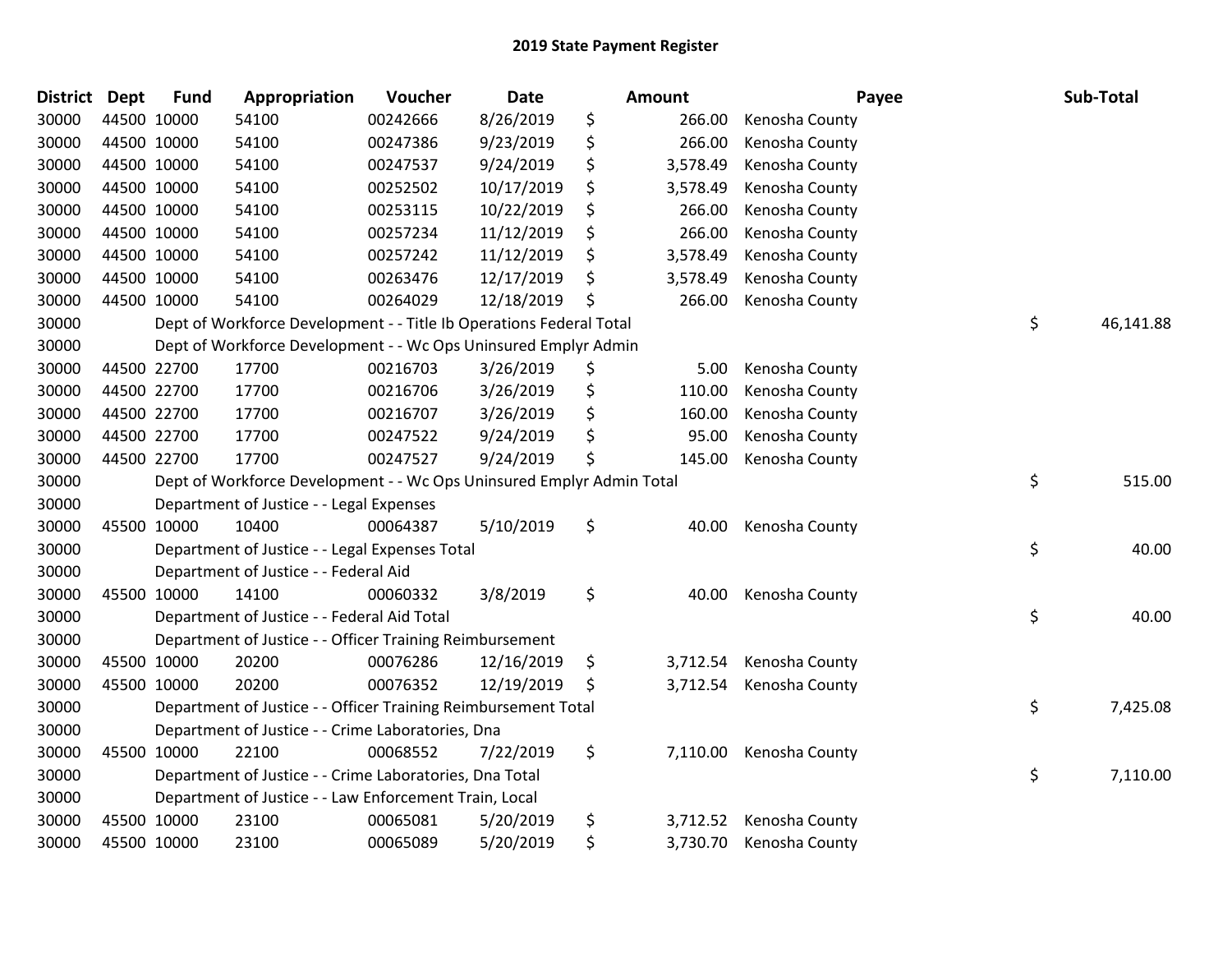| <b>District</b> | <b>Dept</b> | <b>Fund</b> | Appropriation                                                 | Voucher  | <b>Date</b> | Amount           | Payee          | Sub-Total        |
|-----------------|-------------|-------------|---------------------------------------------------------------|----------|-------------|------------------|----------------|------------------|
| 30000           | 45500 10000 |             | 23100                                                         | 00073245 | 10/18/2019  | \$<br>41,280.00  | Kenosha County |                  |
| 30000           | 45500 10000 |             | 23100                                                         | 00073246 | 10/18/2019  | \$<br>160.00     | Kenosha County |                  |
| 30000           |             |             | Department of Justice - - Law Enforcement Train, Local Total  |          |             |                  |                | \$<br>48,883.22  |
| 30000           |             |             | Department of Justice - - Inter And Intra-Agency Assist       |          |             |                  |                |                  |
| 30000           | 45500 10000 |             | 23300                                                         | 00063380 | 4/26/2019   | \$<br>13,930.00  | Kenosha County |                  |
| 30000           | 45500 10000 |             | 23300                                                         | 00067510 | 7/1/2019    | \$<br>3,977.00   | Kenosha County |                  |
| 30000           | 45500 10000 |             | 23300                                                         | 00072397 | 10/2/2019   | \$<br>7,263.00   | Kenosha County |                  |
| 30000           |             |             | Department of Justice - - Inter And Intra-Agency Assist Total |          |             |                  |                | \$<br>25,170.00  |
| 30000           |             |             | Department of Justice - - Federal Aid, State Operations       |          |             |                  |                |                  |
| 30000           | 45500 10000 |             | 24100                                                         | 00058961 | 1/30/2019   | \$<br>1,217.47   | Kenosha County |                  |
| 30000           | 45500 10000 |             | 24100                                                         | 00063633 | 4/25/2019   | \$<br>4,484.00   | Kenosha County |                  |
| 30000           | 45500 10000 |             | 24100                                                         | 00069902 | 8/12/2019   | \$<br>5,374.10   | Kenosha County |                  |
| 30000           | 45500 10000 |             | 24100                                                         | 00075225 | 11/22/2019  | \$<br>7,573.00   | Kenosha County |                  |
| 30000           |             |             | Department of Justice - - Federal Aid, State Operations Total |          |             |                  |                | \$<br>18,648.57  |
| 30000           |             |             | Department of Justice - - Federal Aid, Local Assistance       |          |             |                  |                |                  |
| 30000           | 45500 10000 |             | 25100                                                         | 00063806 | 4/26/2019   | \$<br>19,200.00  | Kenosha County |                  |
| 30000           | 45500 10000 |             | 25100                                                         | 00073510 | 10/28/2019  | \$<br>5,512.91   | Kenosha County |                  |
| 30000           |             |             | Department of Justice - - Federal Aid, Local Assistance Total |          |             |                  |                | \$<br>24,712.91  |
| 30000           |             |             | Department of Justice - - Alt Prosecution Alcohol Drugs       |          |             |                  |                |                  |
| 30000           | 45500 10000 |             | 27100                                                         | 00061807 | 3/21/2019   | \$<br>61,577.56  | Kenosha County |                  |
| 30000           | 45500 10000 |             | 27100                                                         | 00064714 | 5/15/2019   | \$<br>35,176.00  | Kenosha County |                  |
| 30000           | 45500 10000 |             | 27100                                                         | 00069675 | 8/7/2019    | \$<br>36,732.00  | Kenosha County |                  |
| 30000           | 45500 10000 |             | 27100                                                         | 00075720 | 12/2/2019   | \$<br>28,364.00  | Kenosha County |                  |
| 30000           |             |             | Department of Justice - - Alt Prosecution Alcohol Drugs Total |          |             |                  |                | \$<br>161,849.56 |
| 30000           |             |             | Department of Justice - - Youth Diversion Program             |          |             |                  |                |                  |
| 30000           | 45500 10000 |             | 27800                                                         | 00059574 | 2/12/2019   | \$<br>62,484.00  | Kenosha County |                  |
| 30000           | 45500 10000 |             | 27800                                                         | 00064506 | 5/10/2019   | \$<br>31,363.00  | Kenosha County |                  |
| 30000           | 45500 10000 |             | 27800                                                         | 00069067 | 7/29/2019   | \$<br>2,353.00   | Kenosha County |                  |
| 30000           | 45500 10000 |             | 27800                                                         | 00076303 | 12/17/2019  | \$<br>25,141.00  | Kenosha County |                  |
| 30000           |             |             | Department of Justice - - Youth Diversion Program Total       |          |             |                  |                | \$<br>121,341.00 |
| 30000           |             |             | Department of Justice - - Crime Victim Witness Assist         |          |             |                  |                |                  |
| 30000           | 45500 10000 |             | 53200                                                         | 00060569 | 2/28/2019   | \$<br>119,787.11 | Kenosha County |                  |
| 30000           | 45500 10000 |             | 53200                                                         | 00068329 | 7/18/2019   | \$<br>118,362.55 | Kenosha County |                  |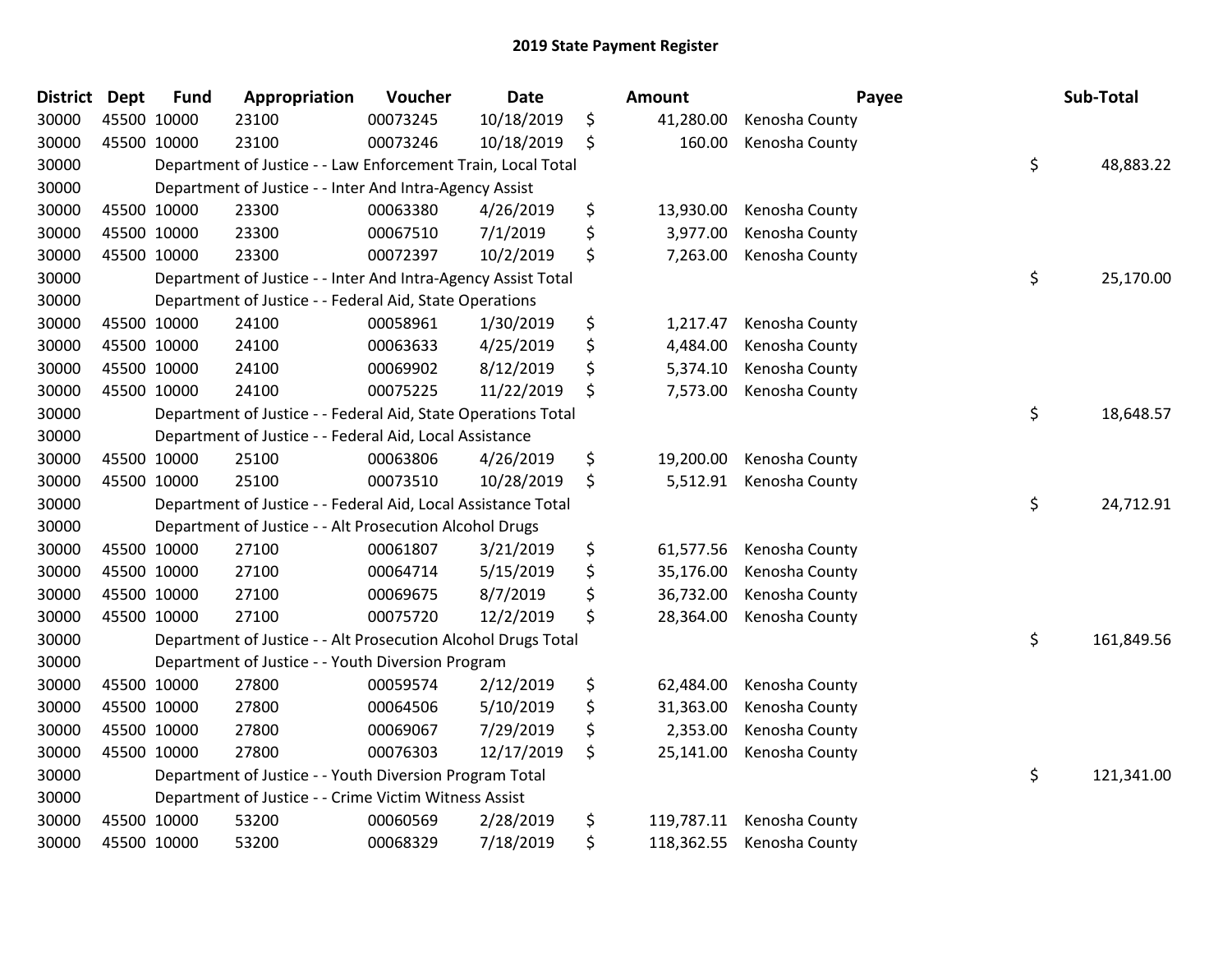| District Dept | <b>Fund</b> | Appropriation                                                           | Voucher  | <b>Date</b> |    | <b>Amount</b> | Payee                    | Sub-Total        |
|---------------|-------------|-------------------------------------------------------------------------|----------|-------------|----|---------------|--------------------------|------------------|
| 30000         |             | Department of Justice - - Crime Victim Witness Assist Total             |          |             |    |               |                          | \$<br>238,149.66 |
| 30000         |             | Department of Military Affairs - - Federal Aid-Service Contracts        |          |             |    |               |                          |                  |
| 30000         | 46500 10000 | 14100                                                                   | 00056032 | 2/5/2019    | \$ | 30.00         | Kenosha County           |                  |
| 30000         |             | Department of Military Affairs - - Federal Aid-Service Contracts Total  |          |             |    |               |                          | \$<br>30.00      |
| 30000         |             | Department of Military Affairs - - Emergency Response Equipment         |          |             |    |               |                          |                  |
| 30000         | 46500 10000 | 30800                                                                   | 00054796 | 1/18/2019   | \$ | 8,077.05      | Kenosha County           |                  |
| 30000         | 46500 10000 | 30800                                                                   | 00059134 | 4/18/2019   | \$ | 89.02         | Kenosha County           |                  |
| 30000         |             | Department of Military Affairs - - Emergency Response Equipment Total   |          |             |    |               |                          | \$<br>8,166.07   |
| 30000         |             | Department of Military Affairs - - Mobile Field Force Grants            |          |             |    |               |                          |                  |
| 30000         | 46500 10000 | 31200                                                                   | 00057805 | 3/14/2019   | \$ | 5,699.20      | Kenosha County           |                  |
| 30000         | 46500 10000 | 31200                                                                   | 00068646 | 10/24/2019  | S. | 4,655.10      | Kenosha County           |                  |
| 30000         |             | Department of Military Affairs - - Mobile Field Force Grants Total      |          |             |    |               |                          | \$<br>10,354.30  |
| 30000         |             | Department of Military Affairs - - Federal Aid, Local Assistance        |          |             |    |               |                          |                  |
| 30000         | 46500 10000 | 34200                                                                   | 00055541 | 1/31/2019   | \$ | 43,341.27     | Kenosha County           |                  |
| 30000         | 46500 10000 | 34200                                                                   | 00066725 | 9/16/2019   | \$ | 4,557.15      | Kenosha County           |                  |
| 30000         |             | Department of Military Affairs - - Federal Aid, Local Assistance Total  |          |             |    |               |                          | \$<br>47,898.42  |
| 30000         |             | Department of Military Affairs - - Federal Aid, Homeland Security       |          |             |    |               |                          |                  |
| 30000         | 46500 10000 | 35000                                                                   | 00063320 | 7/1/2019    | \$ | 32,599.00     | Kenosha County           |                  |
| 30000         |             | Department of Military Affairs - - Federal Aid, Homeland Security Total |          |             |    |               |                          | \$<br>32,599.00  |
| 30000         |             | Department of Military Affairs - - St Emerg Response Bd Grant Pif       |          |             |    |               |                          |                  |
| 30000         | 46500 27200 | 36400                                                                   | 00055479 | 1/31/2019   | \$ |               | 15,841.31 Kenosha County |                  |
| 30000         |             | Department of Military Affairs - - St Emerg Response Bd Grant Pif Total |          |             |    |               |                          | \$<br>15,841.31  |
| 30000         |             | Department of Veterans Affairs - - Grants To Counties                   |          |             |    |               |                          |                  |
| 30000         | 48500 15200 | 12700                                                                   | 00060692 | 2/22/2019   | \$ | 1,300.00      | Kenosha County           |                  |
| 30000         |             | Department of Veterans Affairs - - Grants To Counties Total             |          |             |    |               |                          | \$<br>1,300.00   |
| 30000         |             | Department of Veterans Affairs - - County Grants                        |          |             |    |               |                          |                  |
| 30000         | 48500 58200 | 26700                                                                   | 00060692 | 2/22/2019   | \$ | 5,850.00      | Kenosha County           |                  |
| 30000         |             | Department of Veterans Affairs - - County Grants Total                  |          |             |    |               |                          | \$<br>5,850.00   |
| 30000         |             | Department of Veterans Affairs - - County Grants                        |          |             |    |               |                          |                  |
| 30000         | 48500 58300 | 37000                                                                   | 00060692 | 2/22/2019   | \$ | 5,850.00      | Kenosha County           |                  |
| 30000         |             | Department of Veterans Affairs - - County Grants Total                  |          |             |    |               |                          | \$<br>5,850.00   |
| 30000         |             | Department of Administration - - Federal Aid                            |          |             |    |               |                          |                  |
| 30000         | 50500 10000 | 14200                                                                   | 00094862 | 1/10/2019   | \$ | 31,041.70     | Kenosha County           |                  |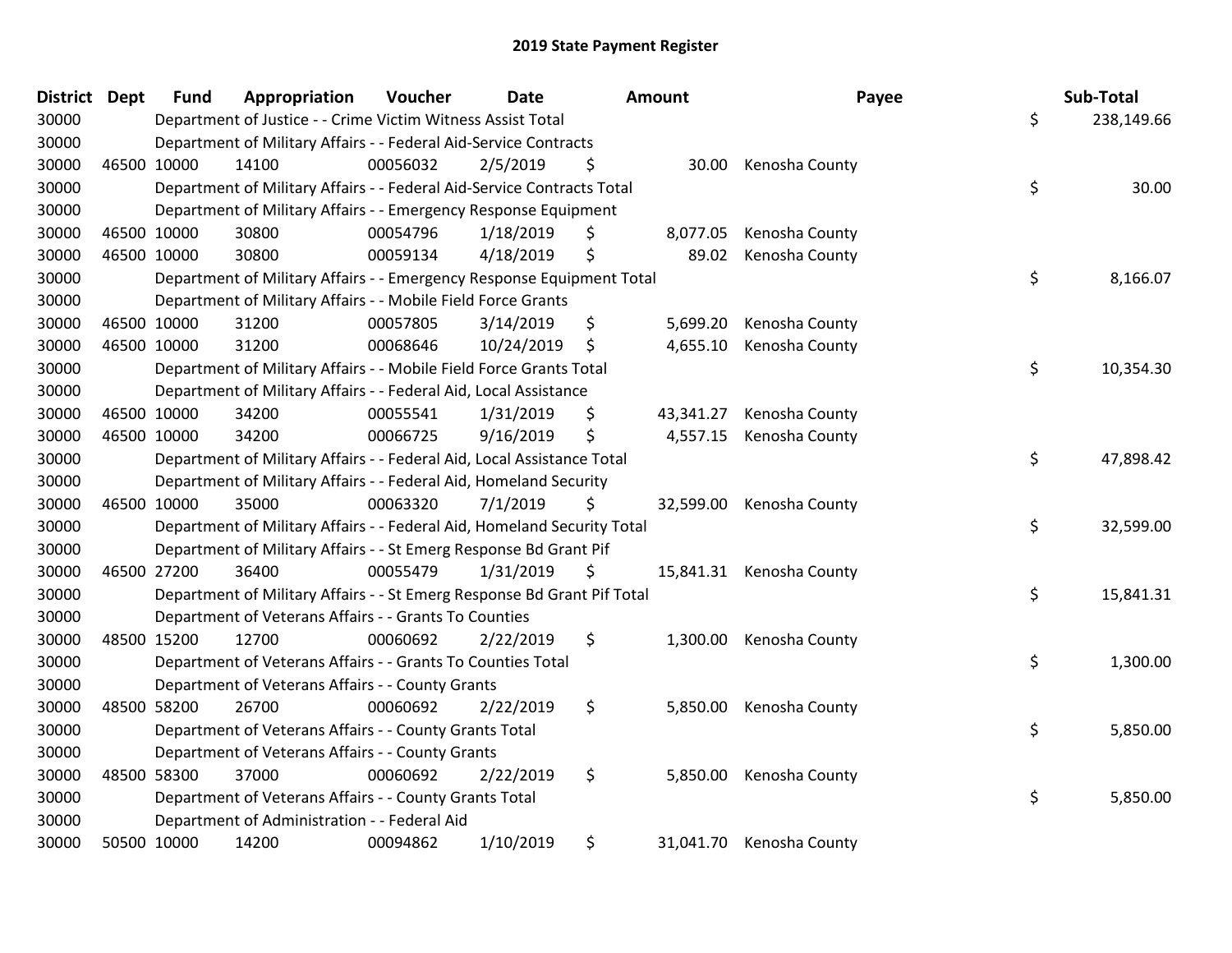| <b>District Dept</b> |             | <b>Fund</b> | Appropriation                                                         | Voucher  | <b>Date</b> | Amount           | Payee                       | Sub-Total          |
|----------------------|-------------|-------------|-----------------------------------------------------------------------|----------|-------------|------------------|-----------------------------|--------------------|
| 30000                | 50500 10000 |             | 14200                                                                 | 00111266 | 10/24/2019  | \$<br>17,550.30  | Kenosha County              |                    |
| 30000                |             |             | Department of Administration - - Federal Aid Total                    |          |             |                  |                             | \$<br>48,592.00    |
| 30000                |             |             | Department of Administration - - Federal Aid, Local Assistance        |          |             |                  |                             |                    |
| 30000                | 50500 10000 |             | 15500                                                                 | 00096015 | 1/29/2019   | \$<br>23,713.00  | Kenosha County              |                    |
| 30000                | 50500 10000 |             | 15500                                                                 | 00098080 | 3/1/2019    | \$<br>(1,790.00) | Kenosha County              |                    |
| 30000                | 50500 10000 |             | 15500                                                                 | 00099612 | 3/29/2019   | \$<br>6,348.00   | Kenosha County              |                    |
| 30000                | 50500 10000 |             | 15500                                                                 | 00100650 | 4/16/2019   | \$<br>4,996.00   | Kenosha County              |                    |
| 30000                | 50500 10000 |             | 15500                                                                 | 00103204 | 5/29/2019   | \$<br>6,845.00   | Kenosha County              |                    |
| 30000                | 50500 10000 |             | 15500                                                                 | 00104152 | 6/17/2019   | \$<br>9,139.00   | Kenosha County              |                    |
| 30000                | 50500 10000 |             | 15500                                                                 | 00106462 | 7/30/2019   | \$<br>25,968.00  | Kenosha County              |                    |
| 30000                | 50500 10000 |             | 15500                                                                 | 00109308 | 9/20/2019   | \$<br>6,074.00   | Kenosha County              |                    |
| 30000                | 50500 10000 |             | 15500                                                                 | 00110006 | 10/1/2019   | \$<br>34,704.00  | Kenosha County              |                    |
| 30000                | 50500 10000 |             | 15500                                                                 | 00112568 | 11/15/2019  | \$<br>22,865.00  | Kenosha County              |                    |
| 30000                | 50500 10000 |             | 15500                                                                 | 00113474 | 12/2/2019   | \$<br>39,372.00  | Kenosha County              |                    |
| 30000                | 50500 10000 |             | 15500                                                                 | 00115147 | 12/31/2019  | \$<br>31,420.00  | Kenosha County              |                    |
| 30000                |             |             | Department of Administration - - Federal Aid, Local Assistance Total  |          |             |                  |                             | \$<br>209,654.00   |
| 30000                |             |             | Department of Administration - - Hv Trans Ln Environ Impact Fee       |          |             |                  |                             |                    |
| 30000                | 50500 10000 |             | 17500                                                                 | 00101031 | 4/26/2019   | \$               | 1,301,803.00 Kenosha County |                    |
| 30000                |             |             | Department of Administration - - Hv Trans Ln Environ Impact Fee Total |          |             |                  |                             | \$<br>1,301,803.00 |
| 30000                |             |             | Department of Administration - - Low-Income Assistance Grants         |          |             |                  |                             |                    |
| 30000                | 50500 23500 |             | 37100                                                                 | 00096015 | 1/29/2019   | \$<br>49,743.00  | Kenosha County              |                    |
| 30000                | 50500 23500 |             | 37100                                                                 | 00098080 | 3/1/2019    | \$<br>1,790.00   | Kenosha County              |                    |
| 30000                | 50500 23500 |             | 37100                                                                 | 00099612 | 3/29/2019   | \$<br>18,521.00  | Kenosha County              |                    |
| 30000                | 50500 23500 |             | 37100                                                                 | 00100650 | 4/16/2019   | \$<br>18,428.00  | Kenosha County              |                    |
| 30000                | 50500 23500 |             | 37100                                                                 | 00103204 | 5/29/2019   | \$<br>19,048.00  | Kenosha County              |                    |
| 30000                | 50500 23500 |             | 37100                                                                 | 00104152 | 6/17/2019   | \$<br>18,496.00  | Kenosha County              |                    |
| 30000                | 50500 23500 |             | 37100                                                                 | 00106462 | 7/30/2019   | \$<br>3,553.00   | Kenosha County              |                    |
| 30000                | 50500 23500 |             | 37100                                                                 | 00109308 | 9/20/2019   | \$<br>7,214.00   | Kenosha County              |                    |
| 30000                | 50500 23500 |             | 37100                                                                 | 00110006 | 10/1/2019   | \$<br>2,234.00   | Kenosha County              |                    |
| 30000                | 50500 23500 |             | 37100                                                                 | 00113474 | 12/2/2019   | \$<br>4,270.00   | Kenosha County              |                    |
| 30000                | 50500 23500 |             | 37100                                                                 | 00115147 | 12/31/2019  | \$<br>4,154.00   | Kenosha County              |                    |
| 30000                |             |             | Department of Administration - - Low-Income Assistance Grants Total   |          |             |                  |                             | \$<br>147,451.00   |

Department of Administration - - Land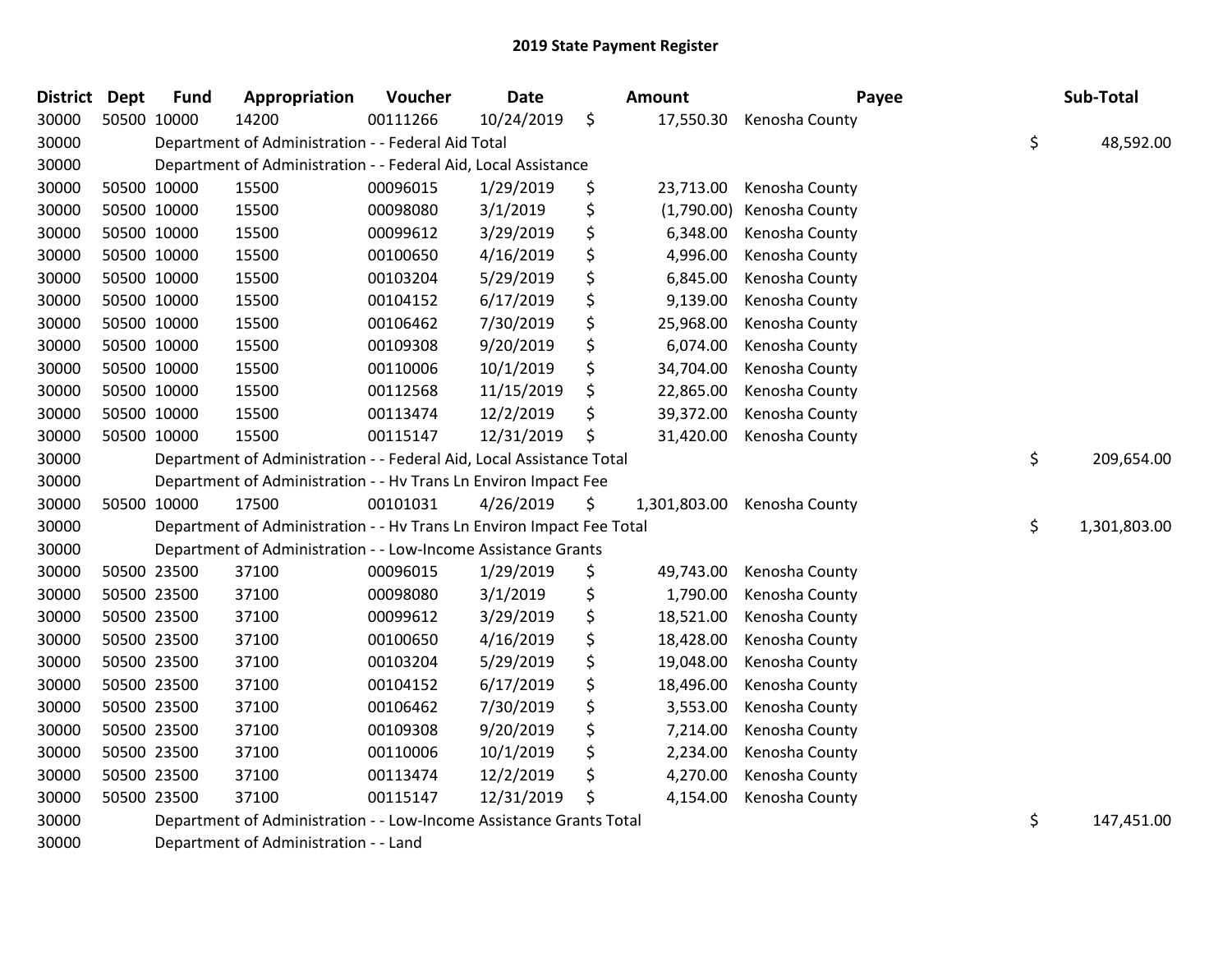| <b>District Dept</b> | <b>Fund</b> | Appropriation                                                         | Voucher  | <b>Date</b> | Amount          | Payee          | Sub-Total       |
|----------------------|-------------|-----------------------------------------------------------------------|----------|-------------|-----------------|----------------|-----------------|
| 30000                | 50500 26900 | 16600                                                                 | 00108842 | 10/9/2019   | \$<br>25,000.00 | Kenosha County |                 |
| 30000                |             | Department of Administration - - Land Total                           |          |             |                 |                | \$<br>25,000.00 |
| 30000                |             | Department of Administration - - Land Information Program; Loca       |          |             |                 |                |                 |
| 30000                | 50500 26900 | 17300                                                                 | 00095079 | 1/17/2019   | \$<br>1,000.00  | Kenosha County |                 |
| 30000                | 50500 26900 | 17300                                                                 | 00101671 | 4/30/2019   | \$<br>25,000.00 | Kenosha County |                 |
| 30000                | 50500 26900 | 17300                                                                 | 00108843 | 9/13/2019   | \$<br>25,000.00 | Kenosha County |                 |
| 30000                |             | Department of Administration - - Land Information Program; Loca Total |          |             |                 |                | \$<br>51,000.00 |
| 30000                |             | Public Defender Board - - Trial Representation                        |          |             |                 |                |                 |
| 30000                | 55000 10000 | 10300                                                                 | 00205009 | 7/11/2019   | \$<br>27.80     | Kenosha County |                 |
| 30000                |             | Public Defender Board - - Trial Representation Total                  |          |             |                 |                | \$<br>27.80     |
| 30000                |             | Public Defender Board - - Transcript, Discovery And Int               |          |             |                 |                |                 |
| 30000                | 55000 10000 | 10600                                                                 | 00182425 | 2/20/2019   | \$<br>18.40     | Kenosha County |                 |
| 30000                | 55000 10000 | 10600                                                                 | 00182605 | 2/19/2019   | \$<br>87.20     | Kenosha County |                 |
| 30000                | 55000 10000 | 10600                                                                 | 00203992 | 7/1/2019    | \$<br>67.00     | Kenosha County |                 |
| 30000                | 55000 10000 | 10600                                                                 | 00219325 | 10/28/2019  | \$<br>7.40      | Kenosha County |                 |
| 30000                |             | Public Defender Board - - Transcript, Discovery And Int Total         |          |             |                 |                | \$<br>180.00    |
| 30000                |             | Department of Revenue - - Warrants and Satisfactions                  |          |             |                 |                |                 |
| 30000                | 56600 10000 | 10100                                                                 | 00119930 | 2/6/2019    | \$<br>210.50    | Kenosha County |                 |
| 30000                | 56600 10000 | 10100                                                                 | 00120133 | 2/1/2019    | \$<br>480.00    | Kenosha County |                 |
| 30000                | 56600 10000 | 10100                                                                 | 00120134 | 2/1/2019    | \$<br>510.00    | Kenosha County |                 |
| 30000                | 56600 10000 | 10100                                                                 | 00120136 | 2/1/2019    | \$<br>345.00    | Kenosha County |                 |
| 30000                | 56600 10000 | 10100                                                                 | 00121661 | 3/1/2019    | \$<br>210.50    | Kenosha County |                 |
| 30000                | 56600 10000 | 10100                                                                 | 00123848 | 3/13/2019   | \$<br>210.50    | Kenosha County |                 |
| 30000                | 56600 10000 | 10100                                                                 | 00124935 | 3/21/2019   | \$<br>210.50    | Kenosha County |                 |
| 30000                | 56600 10000 | 10100                                                                 | 00128255 | 4/10/2019   | \$<br>210.50    | Kenosha County |                 |
| 30000                | 56600 10000 | 10100                                                                 | 00128309 | 4/4/2019    | \$<br>210.50    | Kenosha County |                 |
| 30000                | 56600 10000 | 10100                                                                 | 00134161 | 5/22/2019   | \$<br>1,035.00  | Kenosha County |                 |
| 30000                | 56600 10000 | 10100                                                                 | 00134625 | 5/30/2019   | \$<br>210.50    | Kenosha County |                 |
| 30000                | 56600 10000 | 10100                                                                 | 00136506 | 6/14/2019   | \$<br>210.50    | Kenosha County |                 |
| 30000                | 56600 10000 | 10100                                                                 | 00140221 | 6/27/2019   | \$<br>210.50    | Kenosha County |                 |
| 30000                | 56600 10000 | 10100                                                                 | 00140908 | 7/26/2019   | \$<br>210.50    | Kenosha County |                 |
| 30000                | 56600 10000 | 10100                                                                 | 00140914 | 7/19/2019   | \$<br>210.50    | Kenosha County |                 |
| 30000                | 56600 10000 | 10100                                                                 | 00143218 | 8/16/2019   | \$<br>210.50    | Kenosha County |                 |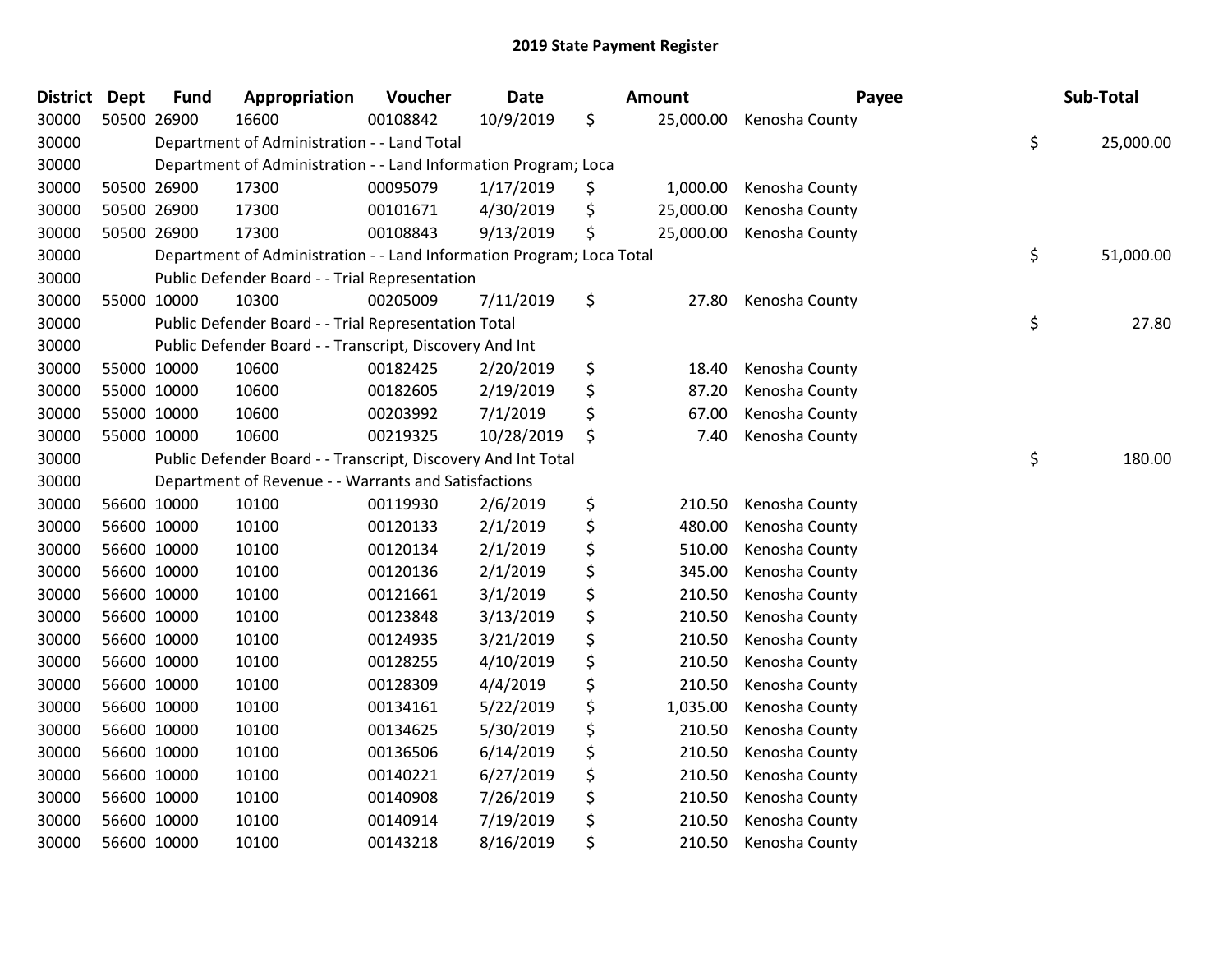| <b>District</b> | <b>Dept</b> | <b>Fund</b> | Appropriation                                                    | Voucher  | <b>Date</b> | Amount              | Payee          | Sub-Total          |
|-----------------|-------------|-------------|------------------------------------------------------------------|----------|-------------|---------------------|----------------|--------------------|
| 30000           |             | 56600 10000 | 10100                                                            | 00145062 | 9/6/2019    | \$<br>40.00         | Kenosha County |                    |
| 30000           |             | 56600 10000 | 10100                                                            | 00145532 | 9/13/2019   | \$<br>210.50        | Kenosha County |                    |
| 30000           |             | 56600 10000 | 10100                                                            | 00145909 | 9/20/2019   | \$<br>40.00         | Kenosha County |                    |
| 30000           |             | 56600 10000 | 10100                                                            | 00148055 | 10/11/2019  | \$<br>210.50        | Kenosha County |                    |
| 30000           |             | 56600 10000 | 10100                                                            | 00148057 | 10/4/2019   | \$<br>210.50        | Kenosha County |                    |
| 30000           |             | 56600 10000 | 10100                                                            | 00149768 | 11/1/2019   | \$<br>210.50        | Kenosha County |                    |
| 30000           |             | 56600 10000 | 10100                                                            | 00150633 | 11/15/2019  | \$<br>210.50        | Kenosha County |                    |
| 30000           |             | 56600 10000 | 10100                                                            | 00151970 | 11/29/2019  | \$<br>210.50        | Kenosha County |                    |
| 30000           |             | 56600 10000 | 10100                                                            | 00152652 | 12/13/2019  | \$<br>210.50        | Kenosha County |                    |
| 30000           |             | 56600 10000 | 10100                                                            | 00152653 | 12/13/2019  | \$<br>210.50        | Kenosha County |                    |
| 30000           |             | 56600 10000 | 10100                                                            | 00153670 | 12/27/2019  | \$<br>210.50        | Kenosha County |                    |
| 30000           |             |             | Department of Revenue - - Warrants and Satisfactions Total       |          |             |                     |                | \$<br>6,870.50     |
| 30000           |             |             | Circuit Courts - - Circuit Court Costs                           |          |             |                     |                |                    |
| 30000           |             | 62500 10000 | 10500                                                            | 00001233 | 1/17/2019   | \$<br>323,345.76    | Kenosha County |                    |
| 30000           |             | 62500 10000 | 10500                                                            | 00001442 | 7/5/2019    | \$<br>23,935.00     | Kenosha County |                    |
| 30000           |             | 62500 10000 | 10500                                                            | 00001543 | 8/1/2019    | \$<br>527,328.00    | Kenosha County |                    |
| 30000           |             |             | Circuit Courts - - Circuit Court Costs Total                     |          |             |                     |                | \$<br>874,608.76   |
| 30000           |             |             | Shared Revenue and Tax Relief - - County And Municipal Aid       |          |             |                     |                |                    |
| 30000           |             | 83500 10000 | 10500                                                            | 00049048 | 7/22/2019   | \$<br>209,713.60    | Kenosha County |                    |
| 30000           |             | 83500 10000 | 10500                                                            | 00053345 | 11/18/2019  | \$<br>1,188,377.04  | Kenosha County |                    |
| 30000           |             |             | Shared Revenue and Tax Relief - - County And Municipal Aid Total |          |             |                     |                | \$<br>1,398,090.64 |
| 30000           |             |             | Shared Revenue and Tax Relief - - Exempt Computer Aid            |          |             |                     |                |                    |
| 30000           |             | 83500 10000 | 10900                                                            | 00045399 | 7/22/2019   | \$<br>207,868.82    | Kenosha County |                    |
| 30000           |             |             | Shared Revenue and Tax Relief - - Exempt Computer Aid Total      |          |             |                     |                | \$<br>207,868.82   |
| 30000           |             |             | Shared Revenue and Tax Relief - - Utility Aid                    |          |             |                     |                |                    |
| 30000           |             | 83500 10000 | 11000                                                            | 00049048 | 7/22/2019   | \$<br>245,464.87    | Kenosha County |                    |
| 30000           |             | 83500 10000 | 11000                                                            | 00053345 | 11/18/2019  | \$<br>1,442,775.42  | Kenosha County |                    |
| 30000           |             |             | Shared Revenue and Tax Relief - - Utility Aid Total              |          |             |                     |                | \$<br>1,688,240.29 |
| 30000           |             |             | Shared Revenue and Tax Relief - - Personal Property Aid          |          |             |                     |                |                    |
| 30000           |             | 83500 10000 | 11100                                                            | 00039922 | 5/6/2019    | \$<br>950,274.54    | Kenosha County |                    |
| 30000           |             |             | Shared Revenue and Tax Relief - - Personal Property Aid Total    |          |             |                     |                | \$<br>950,274.54   |
| 30000           |             |             | Shared Revenue and Tax Relief - - School Lvy Tx/First Dollar Cr  |          |             |                     |                |                    |
| 30000           |             | 83500 10000 | 30200                                                            | 00045261 | 7/22/2019   | \$<br>10,771,330.03 | Kenosha County |                    |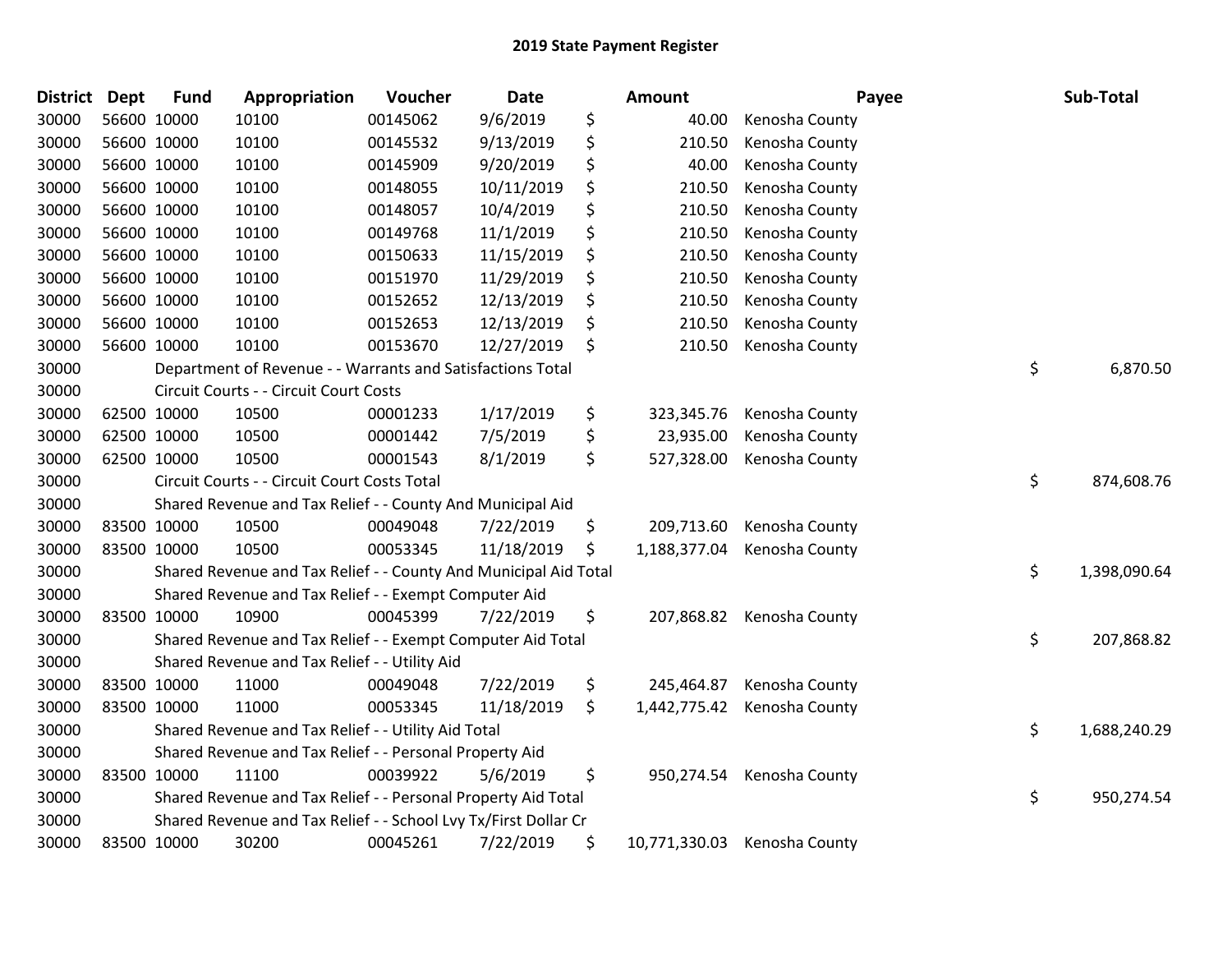| District Dept | <b>Fund</b> | Appropriation                                                         | <b>Voucher</b> | Date      | Amount |              | Pavee                       | Sub-Total     |
|---------------|-------------|-----------------------------------------------------------------------|----------------|-----------|--------|--------------|-----------------------------|---------------|
| 30000         | 83500 10000 | 30200                                                                 | 00048145       | 7/22/2019 |        | 1,560,529.87 | Kenosha County              |               |
| 30000         |             | Shared Revenue and Tax Relief - - School Lvy Tx/First Dollar Cr Total |                |           |        |              |                             | 12,331,859.90 |
| 30000         |             | Shared Revenue and Tax Relief - - Lottery & Gaming Credit             |                |           |        |              |                             |               |
| 30000         | 83500 52100 | 36300                                                                 | 00038631       | 3/25/2019 |        |              | 2,513,698.92 Kenosha County |               |
| 30000         |             | Shared Revenue and Tax Relief - - Lottery & Gaming Credit Total       |                |           |        |              |                             | 2,513,698.92  |
| 30000 Total   |             |                                                                       |                |           |        |              |                             | 86,822,157.75 |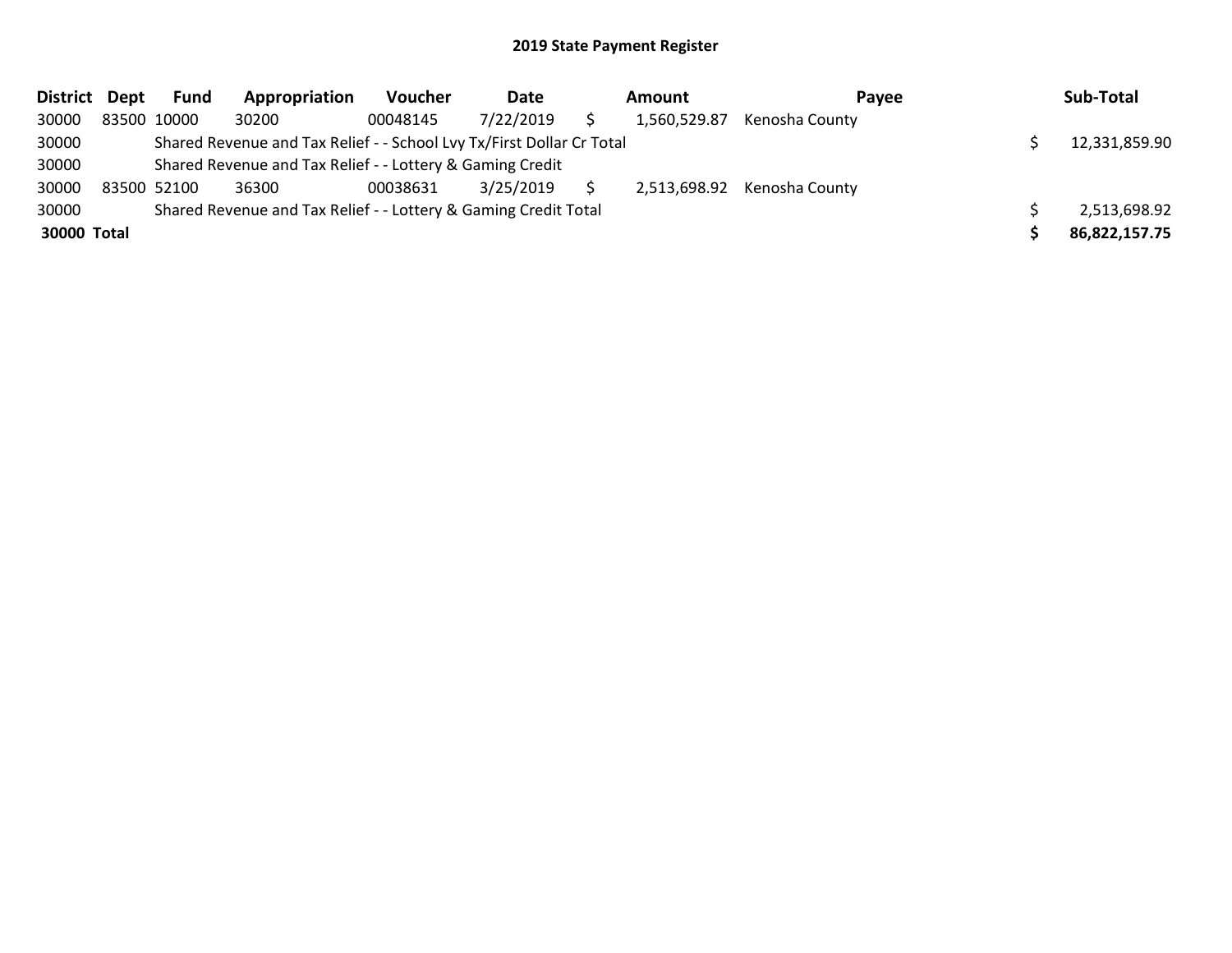| <b>District Dept</b> | <b>Fund</b> | Appropriation                                                      | Voucher  | <b>Date</b> | Amount          | Payee                     | Sub-Total       |
|----------------------|-------------|--------------------------------------------------------------------|----------|-------------|-----------------|---------------------------|-----------------|
| 30002                |             | Dept of Safety & Prof Services - - Fire Dues Distribution          |          |             |                 |                           |                 |
| 30002                | 16500 10000 | 22500                                                              | 00030324 | 7/16/2019   | \$              | 7,357.60 Town Of Brighton |                 |
| 30002                |             | Dept of Safety & Prof Services - - Fire Dues Distribution Total    |          |             |                 |                           | \$<br>7,357.60  |
| 30002                |             | Dept of Natural Resources - - Aids In Lieu Of Taxes - Gener        |          |             |                 |                           |                 |
| 30002                | 37000 10000 | 50300                                                              | 00314020 | 4/19/2019   | \$              | 1,924.26 Town Of Brighton |                 |
| 30002                |             | Dept of Natural Resources - - Aids In Lieu Of Taxes - Gener Total  |          |             |                 |                           | \$<br>1,924.26  |
| 30002                |             | Dept of Natural Resources - - Resaids - Cnty Forst, Cl & Mfl       |          |             |                 |                           |                 |
| 30002                | 37000 21200 | 57100                                                              | 00332706 | 6/21/2019   | \$<br>20.00     | Town Of Brighton          |                 |
| 30002                |             | Dept of Natural Resources - - Resaids - Cnty Forst, Cl & Mfl Total |          |             |                 |                           | \$<br>20.00     |
| 30002                |             | Dept of Natural Resources - - Aids In Lieu Of Taxes - Sum S        |          |             |                 |                           |                 |
| 30002                | 37000 21200 | 57900                                                              | 00314018 | 4/19/2019   | \$<br>126.68    | Town Of Brighton          |                 |
| 30002                | 37000 21200 | 57900                                                              | 00314019 | 4/19/2019   | \$<br>1,734.36  | Town Of Brighton          |                 |
| 30002                |             | Dept of Natural Resources - - Aids In Lieu Of Taxes - Sum S Total  |          |             |                 |                           | \$<br>1,861.04  |
| 30002                |             | Dept of Natural Resources - - Fin Asst For Responsible Units       |          |             |                 |                           |                 |
| 30002                | 37000 27400 | 67000                                                              | 00323423 | 5/22/2019   | \$<br>605.45    | Town Of Brighton          |                 |
| 30002                |             | Dept of Natural Resources - - Fin Asst For Responsible Units Total |          |             |                 |                           | \$<br>605.45    |
| 30002                |             | WI Dept of Transportation - - Trns Aids To Mnc.-Sf                 |          |             |                 |                           |                 |
| 30002                | 39500 21100 | 19100                                                              | 00336612 | 1/7/2019    | \$<br>9,567.94  | Town Of Brighton          |                 |
| 30002                | 39500 21100 | 19100                                                              | 00363927 | 4/1/2019    | \$<br>9,567.94  | Town Of Brighton          |                 |
| 30002                | 39500 21100 | 19100                                                              | 00401936 | 7/1/2019    | \$<br>9,567.94  | Town Of Brighton          |                 |
| 30002                | 39500 21100 | 19100                                                              | 00444754 | 10/7/2019   | \$              | 9,567.96 Town Of Brighton |                 |
| 30002                |             | WI Dept of Transportation - - Trns Aids To Mnc.-Sf Total           |          |             |                 |                           | \$<br>38,271.78 |
| 30002                |             | Elections Commission - - General Program Ops, GPR                  |          |             |                 |                           |                 |
| 30002                | 51000 10000 | 10100                                                              | 00001533 | 1/25/2019   | \$<br>239.08    | Town Of Brighton          |                 |
| 30002                |             | Elections Commission - - General Program Ops, GPR Total            |          |             |                 |                           | \$<br>239.08    |
| 30002                |             | Elections Commission - - 2018 Hava Election Security               |          |             |                 |                           |                 |
| 30002                | 51000 22000 | 18200                                                              | 00002229 | 11/5/2019   | \$<br>1,200.00  | Town Of Brighton          |                 |
| 30002                |             | Elections Commission - - 2018 Hava Election Security Total         |          |             |                 |                           | \$<br>1,200.00  |
| 30002                |             | Shared Revenue and Tax Relief - - County And Municipal Aid         |          |             |                 |                           |                 |
| 30002                | 83500 10000 | 10500                                                              | 00049036 | 7/22/2019   | \$<br>2,639.06  | Town Of Brighton          |                 |
| 30002                | 83500 10000 | 10500                                                              | 00053333 | 11/18/2019  | \$<br>14,956.83 | Town Of Brighton          |                 |
| 30002                |             | Shared Revenue and Tax Relief - - County And Municipal Aid Total   |          |             |                 |                           | \$<br>17,595.89 |
| 30002                |             | Shared Revenue and Tax Relief - - Exempt Computer Aid              |          |             |                 |                           |                 |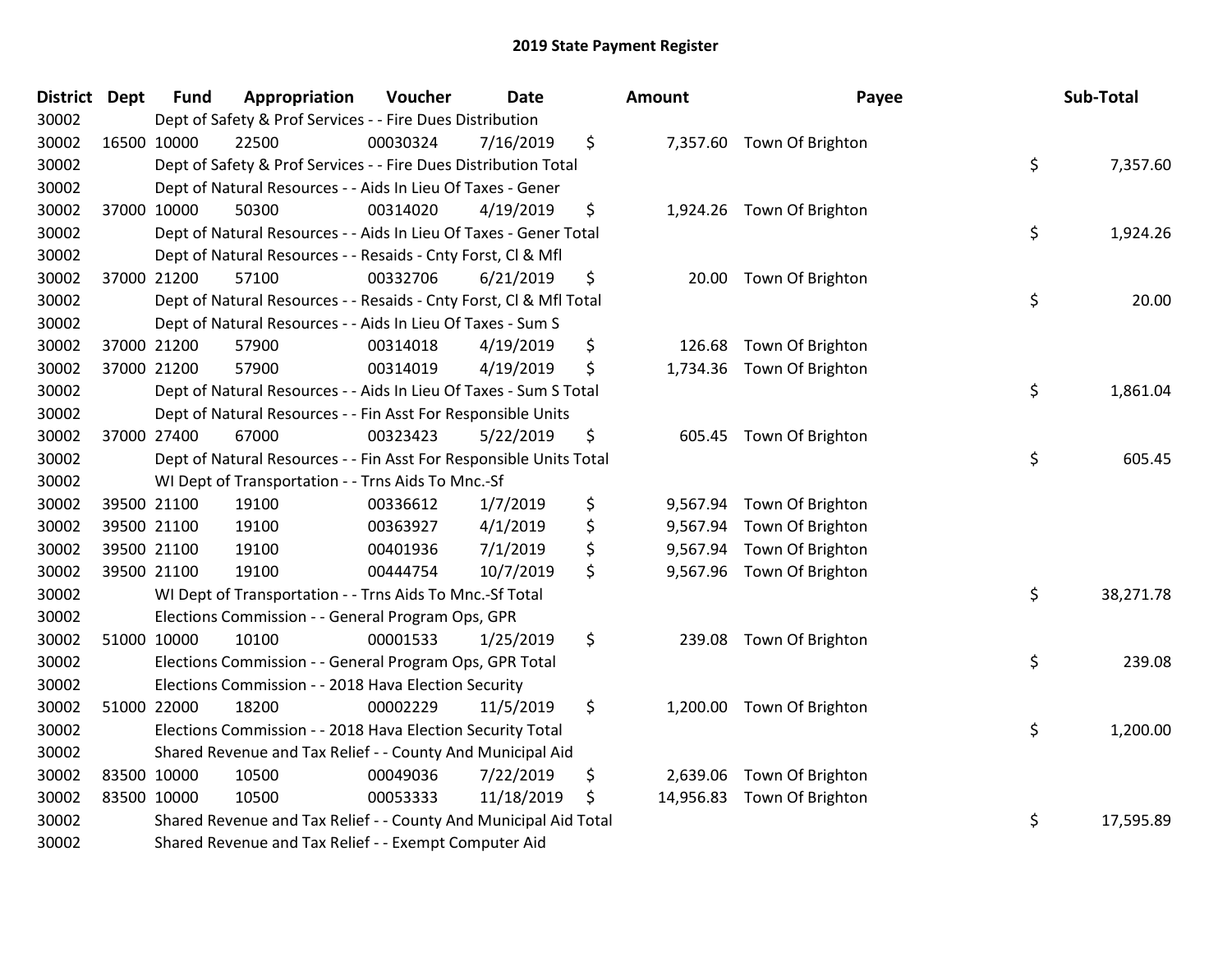| <b>District</b> | <b>Dept</b> | Fund | Appropriation                                                       | Voucher  | Date      |    | Amount   | Payee            | Sub-Total |
|-----------------|-------------|------|---------------------------------------------------------------------|----------|-----------|----|----------|------------------|-----------|
| 30002           | 83500 10000 |      | 10900                                                               | 00046166 | 7/22/2019 | \$ | 10.40    | Town Of Brighton |           |
| 30002           |             |      | Shared Revenue and Tax Relief - - Exempt Computer Aid Total         |          |           |    |          |                  | 10.40     |
| 30002           |             |      | Shared Revenue and Tax Relief - - Personal Property Aid             |          |           |    |          |                  |           |
| 30002           | 83500 10000 |      | 11100                                                               | 00040712 | 5/6/2019  | \$ | 297.86   | Town Of Brighton |           |
| 30002           |             |      | Shared Revenue and Tax Relief - - Personal Property Aid Total       |          |           |    |          |                  | 297.86    |
| 30002           |             |      | Shared Revenue and Tax Relief - - Payments For Municipal Svcs       |          |           |    |          |                  |           |
| 30002           | 83500 10000 |      | 50100                                                               | 00037782 | 1/31/2019 | Ś. | 1,046.25 | Town Of Brighton |           |
| 30002           |             |      | Shared Revenue and Tax Relief - - Payments For Municipal Svcs Total |          |           |    |          |                  | 1,046.25  |
| 30002           |             |      | Shared Revenue and Tax Relief - - Lottery & Gaming Credit           |          |           |    |          |                  |           |
| 30002           | 83500 52100 |      | 36300                                                               | 00038326 | 3/25/2019 | S  | 4,722.60 | Town Of Brighton |           |
| 30002           |             |      | Shared Revenue and Tax Relief - - Lottery & Gaming Credit Total     |          |           |    |          |                  | 4,722.60  |
| 30002 Total     |             |      |                                                                     |          |           |    |          |                  | 75,152.21 |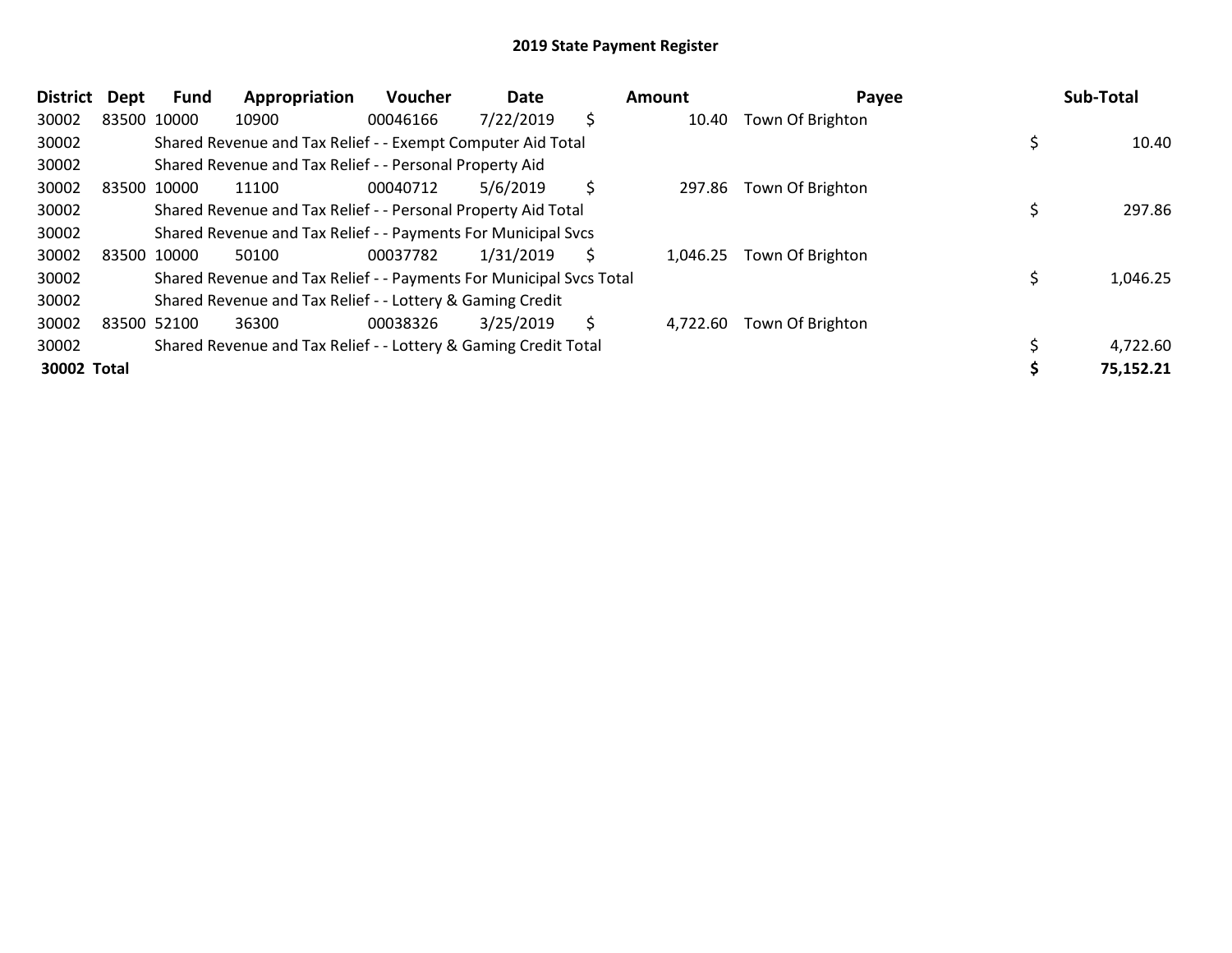| <b>District</b> | Dept  | <b>Fund</b> | Appropriation                                                          | Voucher  | <b>Date</b> | Amount           |                         | Payee | Sub-Total  |
|-----------------|-------|-------------|------------------------------------------------------------------------|----------|-------------|------------------|-------------------------|-------|------------|
| 30006           |       |             | Dept of Safety & Prof Services - - Fire Dues Distribution              |          |             |                  |                         |       |            |
| 30006           |       | 16500 10000 | 22500                                                                  | 00030299 | 7/15/2019   | \$               | 7,764.51 Town of Paris  |       |            |
| 30006           |       |             | Dept of Safety & Prof Services - - Fire Dues Distribution Total        |          |             |                  |                         | \$    | 7,764.51   |
| 30006           |       |             | Dept of Natural Resources - - Resaids - Cnty Forst, CI & Mfl           |          |             |                  |                         |       |            |
| 30006           | 37000 | 21200       | 57100                                                                  | 00332707 | 6/21/2019   | \$<br>26.14      | Town of Paris           |       |            |
| 30006           |       |             | Dept of Natural Resources - - Resaids - Cnty Forst, Cl & Mfl Total     |          |             |                  |                         | \$    | 26.14      |
| 30006           |       |             | WI Dept of Transportation - - Trns Aids To Mnc.-Sf                     |          |             |                  |                         |       |            |
| 30006           |       | 39500 21100 | 19100                                                                  | 00336613 | 1/7/2019    | \$<br>4,562.99   | Town of Paris           |       |            |
| 30006           |       | 39500 21100 | 19100                                                                  | 00363928 | 4/1/2019    | \$<br>4,562.99   | Town of Paris           |       |            |
| 30006           |       | 39500 21100 | 19100                                                                  | 00401937 | 7/1/2019    | \$<br>4,562.99   | Town of Paris           |       |            |
| 30006           |       | 39500 21100 | 19100                                                                  | 00444755 | 10/7/2019   | \$<br>4,562.99   | Town of Paris           |       |            |
| 30006           |       |             | WI Dept of Transportation - - Trns Aids To Mnc.-Sf Total               |          |             |                  |                         | \$    | 18,251.96  |
| 30006           |       |             | Department of Health Services - - Emergency Medical Services, Ai       |          |             |                  |                         |       |            |
| 30006           |       | 43500 10000 | 11900                                                                  | 00307977 | 9/4/2019    | \$<br>5,194.37   | Town of Paris           |       |            |
| 30006           |       |             | Department of Health Services - - Emergency Medical Services, Ai Total |          |             |                  |                         | \$    | 5,194.37   |
| 30006           |       |             | Shared Revenue and Tax Relief - - County And Municipal Aid             |          |             |                  |                         |       |            |
| 30006           |       | 83500 10000 | 10500                                                                  | 00049037 | 7/22/2019   | \$<br>2,278.56   | Town of Paris           |       |            |
| 30006           |       | 83500 10000 | 10500                                                                  | 00053334 | 11/18/2019  | \$               | 12,911.85 Town of Paris |       |            |
| 30006           |       |             | Shared Revenue and Tax Relief - - County And Municipal Aid Total       |          |             |                  |                         | \$    | 15,190.41  |
| 30006           |       |             | Shared Revenue and Tax Relief - - Utility Aid                          |          |             |                  |                         |       |            |
| 30006           |       | 83500 10000 | 11000                                                                  | 00049037 | 7/22/2019   | \$<br>47,590.28  | Town of Paris           |       |            |
| 30006           |       | 83500 10000 | 11000                                                                  | 00053334 | 11/18/2019  | \$<br>280,329.13 | Town of Paris           |       |            |
| 30006           |       |             | Shared Revenue and Tax Relief - - Utility Aid Total                    |          |             |                  |                         | \$    | 327,919.41 |
| 30006 Total     |       |             |                                                                        |          |             |                  |                         | \$    | 374,346.80 |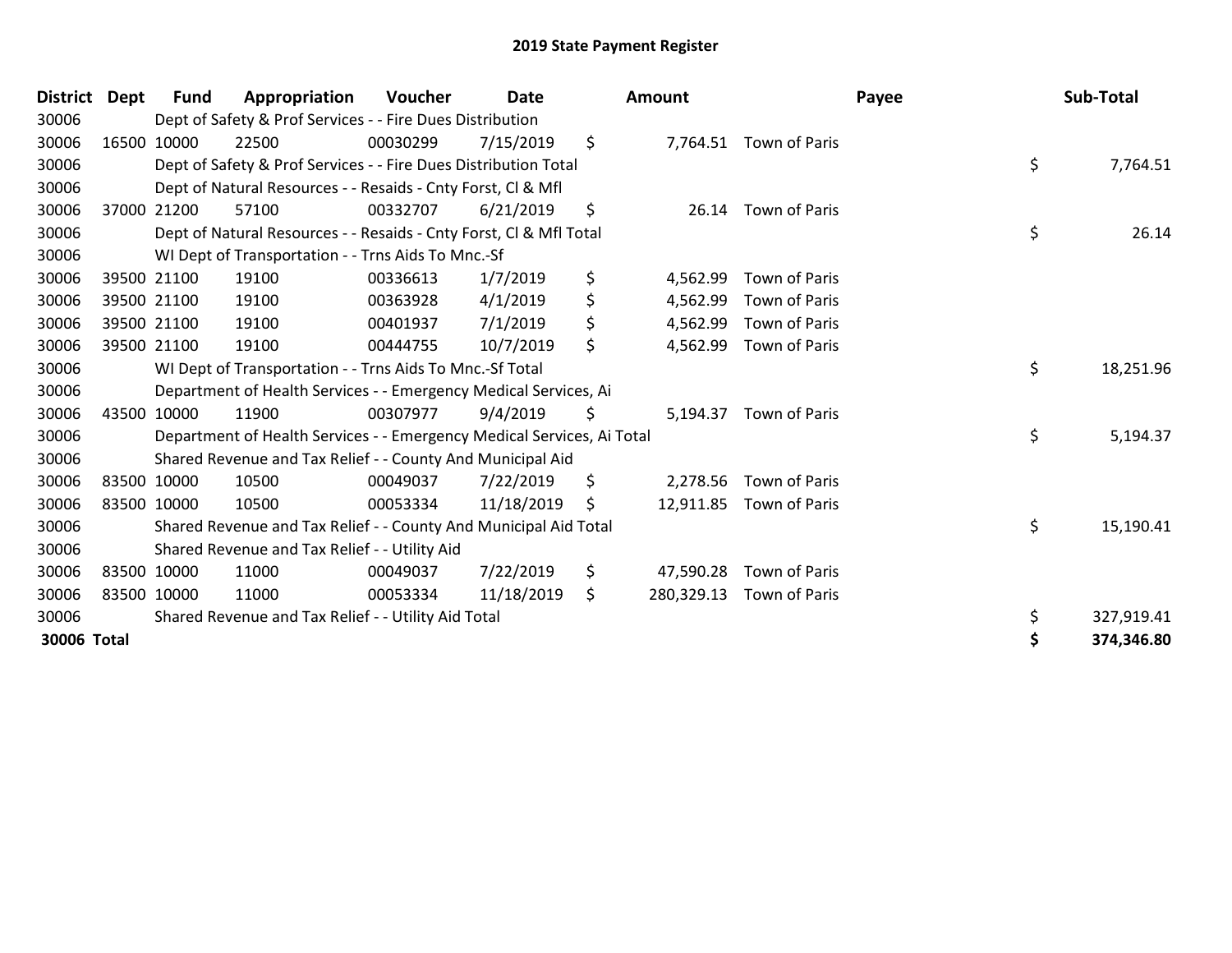| <b>District Dept</b> | <b>Fund</b> | Appropriation                                                      | Voucher  | <b>Date</b> | Amount          | Payee                      | Sub-Total        |
|----------------------|-------------|--------------------------------------------------------------------|----------|-------------|-----------------|----------------------------|------------------|
| 30010                |             | Dept of Safety & Prof Services - - Fire Dues Distribution          |          |             |                 |                            |                  |
| 30010                | 16500 10000 | 22500                                                              | 00030050 | 7/15/2019   | \$              | 16,831.73 Randall, Town of |                  |
| 30010                |             | Dept of Safety & Prof Services - - Fire Dues Distribution Total    |          |             |                 |                            | \$<br>16,831.73  |
| 30010                |             | Dept of Natural Resources - - Aids In Lieu Of Taxes - Gener        |          |             |                 |                            |                  |
| 30010                | 37000 10000 | 50300                                                              | 00296652 | 2/7/2019    | \$<br>6,135.82  | Randall, Town of           |                  |
| 30010                | 37000 10000 | 50300                                                              | 00296653 | 2/7/2019    | \$<br>1,389.86  | Randall, Town of           |                  |
| 30010                | 37000 10000 | 50300                                                              | 00313364 | 4/19/2019   | \$<br>308.75    | Randall, Town of           |                  |
| 30010                |             | Dept of Natural Resources - - Aids In Lieu Of Taxes - Gener Total  |          |             |                 |                            | \$<br>7,834.43   |
| 30010                |             | Dept of Natural Resources - - GPO -Federal Funds                   |          |             |                 |                            |                  |
| 30010                | 37000 21200 | 38100                                                              | 00307389 | 3/27/2019   | \$<br>6,153.20  | Randall, Town of           |                  |
| 30010                |             | Dept of Natural Resources - - GPO -Federal Funds Total             |          |             |                 |                            | \$<br>6,153.20   |
| 30010                |             | Dept of Natural Resources - - Enf A - Boating Enforcement          |          |             |                 |                            |                  |
| 30010                | 37000 21200 | 55000                                                              | 00307389 | 3/27/2019   | \$              | 11,587.42 Randall, Town of |                  |
| 30010                |             | Dept of Natural Resources - - Enf A - Boating Enforcement Total    |          |             |                 |                            | \$<br>11,587.42  |
| 30010                |             | Dept of Natural Resources - - Resaids - Cnty Forst, Cl & Mfl       |          |             |                 |                            |                  |
| 30010                | 37000 21200 | 57100                                                              | 00332708 | 6/21/2019   | \$<br>6.40      | Randall, Town of           |                  |
| 30010                |             | Dept of Natural Resources - - Resaids - Cnty Forst, CI & Mfl Total |          |             |                 |                            | \$<br>6.40       |
| 30010                |             | Dept of Natural Resources - - Aids In Lieu Of Taxes - Sum S        |          |             |                 |                            |                  |
| 30010                | 37000 21200 | 57900                                                              | 00313365 | 4/19/2019   | \$              | 156.62 Randall, Town of    |                  |
| 30010                |             | Dept of Natural Resources - - Aids In Lieu Of Taxes - Sum S Total  |          |             |                 |                            | \$<br>156.62     |
| 30010                |             | Dept of Natural Resources - - Ea - Urban Nonpoint Source           |          |             |                 |                            |                  |
| 30010                | 37000 27400 | 65800                                                              | 00337502 | 7/10/2019   | \$              | 41,695.93 Randall, Town of |                  |
| 30010                |             | Dept of Natural Resources - - Ea - Urban Nonpoint Source Total     |          |             |                 |                            | \$<br>41,695.93  |
| 30010                |             | Dept of Natural Resources - - Fin Asst For Responsible Units       |          |             |                 |                            |                  |
| 30010                | 37000 27400 | 67000                                                              | 00322874 | 5/22/2019   | \$<br>7,624.37  | Randall, Town of           |                  |
| 30010                |             | Dept of Natural Resources - - Fin Asst For Responsible Units Total |          |             |                 |                            | \$<br>7,624.37   |
| 30010                |             | WI Dept of Transportation - - Trns Aids To Mnc.-Sf                 |          |             |                 |                            |                  |
| 30010                | 39500 21100 | 19100                                                              | 00336614 | 1/7/2019    | \$<br>29,262.28 | Randall, Town of           |                  |
| 30010                | 39500 21100 | 19100                                                              | 00363929 | 4/1/2019    | \$<br>29,262.28 | Randall, Town of           |                  |
| 30010                | 39500 21100 | 19100                                                              | 00401938 | 7/1/2019    | \$<br>29,262.28 | Randall, Town of           |                  |
| 30010                | 39500 21100 | 19100                                                              | 00444756 | 10/7/2019   | \$<br>29,262.31 | Randall, Town of           |                  |
| 30010                |             | WI Dept of Transportation - - Trns Aids To Mnc.-Sf Total           |          |             |                 |                            | \$<br>117,049.15 |
| 30010                |             | Department of Justice - - Law Enforcement Train, Local             |          |             |                 |                            |                  |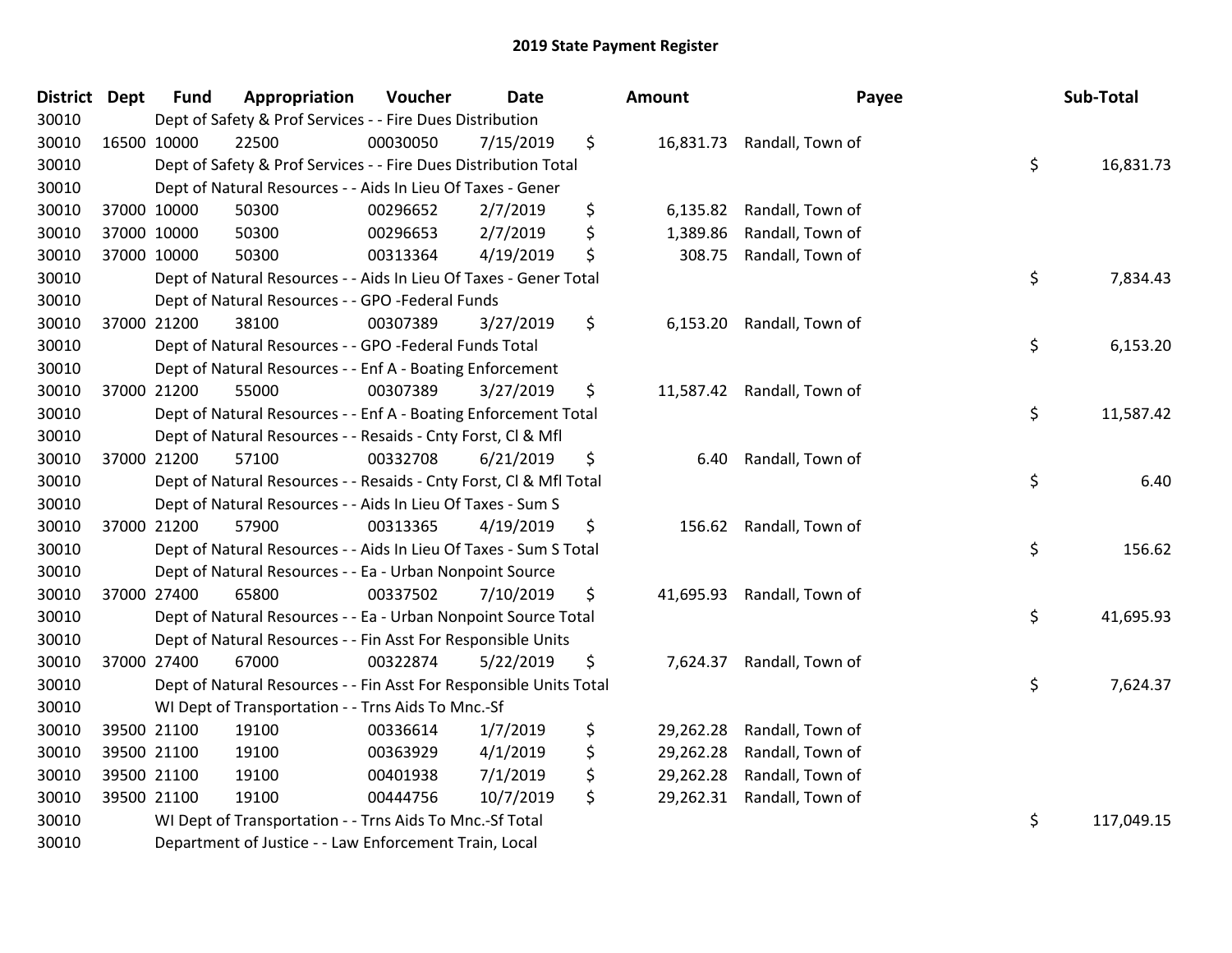| <b>District</b> | Dept | Fund        | Appropriation                                                    | <b>Voucher</b> | Date       |    | Amount    | Payee            | Sub-Total       |
|-----------------|------|-------------|------------------------------------------------------------------|----------------|------------|----|-----------|------------------|-----------------|
| 30010           |      | 45500 10000 | 23100                                                            | 00074342       | 11/6/2019  | \$ | 800.00    | Randall, Town of |                 |
| 30010           |      |             | Department of Justice - - Law Enforcement Train, Local Total     |                |            |    |           |                  | \$<br>800.00    |
| 30010           |      |             | Shared Revenue and Tax Relief - - County And Municipal Aid       |                |            |    |           |                  |                 |
| 30010           |      | 83500 10000 | 10500                                                            | 00049038       | 7/22/2019  | \$ | 5,104.01  | Randall, Town of |                 |
| 30010           |      | 83500 10000 | 10500                                                            | 00053335       | 11/18/2019 | S  | 28,922.74 | Randall, Town of |                 |
| 30010           |      |             | Shared Revenue and Tax Relief - - County And Municipal Aid Total |                |            |    |           |                  | \$<br>34,026.75 |
| 30010           |      |             | Shared Revenue and Tax Relief - - Exempt Computer Aid            |                |            |    |           |                  |                 |
| 30010           |      | 83500 10000 | 10900                                                            | 00046167       | 7/22/2019  | \$ | 392.84    | Randall, Town of |                 |
| 30010           |      |             | Shared Revenue and Tax Relief - - Exempt Computer Aid Total      |                |            |    |           |                  | \$<br>392.84    |
| 30010           |      |             | Shared Revenue and Tax Relief - - Utility Aid                    |                |            |    |           |                  |                 |
| 30010           |      | 83500 10000 | 11000                                                            | 00049038       | 7/22/2019  | \$ | 898.84    | Randall, Town of |                 |
| 30010           |      | 83500 10000 | 11000                                                            | 00053335       | 11/18/2019 | \$ | 5,113.09  | Randall, Town of |                 |
| 30010           |      |             | Shared Revenue and Tax Relief - - Utility Aid Total              |                |            |    |           |                  | \$<br>6,011.93  |
| 30010           |      |             | Shared Revenue and Tax Relief - - Personal Property Aid          |                |            |    |           |                  |                 |
| 30010           |      | 83500 10000 | 11100                                                            | 00040713       | 5/6/2019   | \$ | 17,542.12 | Randall, Town of |                 |
| 30010           |      |             | Shared Revenue and Tax Relief - - Personal Property Aid Total    |                |            |    |           |                  | 17,542.12       |
| 30010 Total     |      |             |                                                                  |                |            |    |           |                  | 267,712.89      |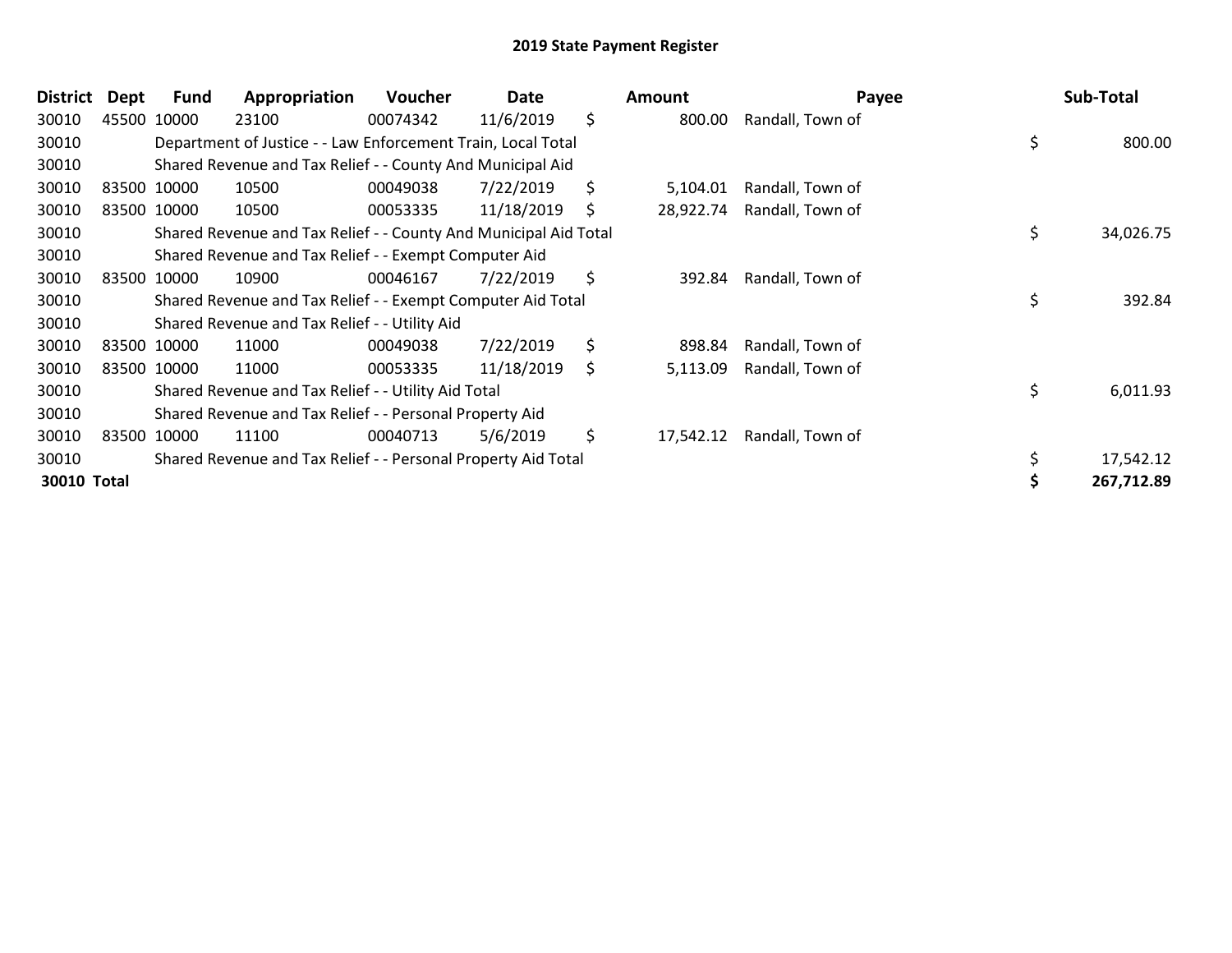| District Dept |             | <b>Fund</b> | Appropriation                                                         | Voucher  | <b>Date</b> | Amount       | Payee                     | Sub-Total        |
|---------------|-------------|-------------|-----------------------------------------------------------------------|----------|-------------|--------------|---------------------------|------------------|
| 30014         |             |             | Dept of Safety & Prof Services - - Fire Dues Distribution             |          |             |              |                           |                  |
| 30014         | 16500 10000 |             | 22500                                                                 | 00030797 | 7/16/2019   | \$           | 3,104.36 Town Of Somers   |                  |
| 30014         |             |             | Dept of Safety & Prof Services - - Fire Dues Distribution Total       |          |             |              |                           | \$<br>3,104.36   |
| 30014         |             |             | Dept of Natural Resources - - Resaids - Cnty Forst, CI & Mfl          |          |             |              |                           |                  |
| 30014         |             | 37000 21200 | 57100                                                                 | 00332709 | 6/21/2019   | \$<br>7.20   | <b>Town Of Somers</b>     |                  |
| 30014         |             |             | Dept of Natural Resources - - Resaids - Cnty Forst, Cl & Mfl Total    |          |             |              |                           | \$<br>7.20       |
| 30014         |             |             | WI Dept of Transportation - - Trns Aids To Mnc.-Sf                    |          |             |              |                           |                  |
| 30014         |             | 39500 21100 | 19100                                                                 | 00336615 | 1/7/2019    | \$           | 3,473.43 Town Of Somers   |                  |
| 30014         | 39500 21100 |             | 19100                                                                 | 00363930 | 4/1/2019    | \$           | 3,473.43 Town Of Somers   |                  |
| 30014         |             | 39500 21100 | 19100                                                                 | 00401939 | 7/1/2019    | \$           | 3,473.43 Town Of Somers   |                  |
| 30014         |             | 39500 21100 | 19100                                                                 | 00444757 | 10/7/2019   | \$           | 3,473.44 Town Of Somers   |                  |
| 30014         |             |             | WI Dept of Transportation - - Trns Aids To Mnc.-Sf Total              |          |             |              |                           | \$<br>13,893.73  |
| 30014         |             |             | Department of Administration - - Hv Trans Ln Annual Impact Fee        |          |             |              |                           |                  |
| 30014         |             | 50500 10000 | 17400                                                                 | 00101033 | 4/26/2019   | \$           | 18,173.00 Town Of Somers  |                  |
| 30014         |             |             | Department of Administration - - Hv Trans Ln Annual Impact Fee Total  |          |             |              |                           | \$<br>18,173.00  |
| 30014         |             |             | Department of Administration - - Hv Trans Ln Environ Impact Fee       |          |             |              |                           |                  |
| 30014         |             | 50500 10000 | 17500                                                                 | 00101033 | 4/26/2019   | \$           | 151,439.00 Town Of Somers |                  |
| 30014         |             |             | Department of Administration - - Hv Trans Ln Environ Impact Fee Total |          |             |              |                           | \$<br>151,439.00 |
| 30014         |             |             | Shared Revenue and Tax Relief - - County And Municipal Aid            |          |             |              |                           |                  |
| 30014         | 83500 10000 |             | 10500                                                                 | 00049039 | 7/22/2019   | \$           | 2,185.42 Town Of Somers   |                  |
| 30014         |             | 83500 10000 | 10500                                                                 | 00053336 | 11/18/2019  | \$           | 12,384.04 Town Of Somers  |                  |
| 30014         |             |             | Shared Revenue and Tax Relief - - County And Municipal Aid Total      |          |             |              |                           | \$<br>14,569.46  |
| 30014         |             |             | Shared Revenue and Tax Relief - - Exempt Computer Aid                 |          |             |              |                           |                  |
| 30014         | 83500 10000 |             | 10900                                                                 | 00046168 | 7/22/2019   | \$           | 443.77 Town Of Somers     |                  |
| 30014         |             |             | Shared Revenue and Tax Relief - - Exempt Computer Aid Total           |          |             |              |                           | \$<br>443.77     |
| 30014         |             |             | Shared Revenue and Tax Relief - - Utility Aid                         |          |             |              |                           |                  |
| 30014         | 83500 10000 |             | 11000                                                                 | 00049039 | 7/22/2019   | \$<br>292.47 | Town Of Somers            |                  |
| 30014         | 83500 10000 |             | 11000                                                                 | 00053336 | 11/18/2019  | \$           | 6,838.22 Town Of Somers   |                  |
| 30014         |             |             | Shared Revenue and Tax Relief - - Utility Aid Total                   |          |             |              |                           | \$<br>7,130.69   |
| 30014         |             |             | Shared Revenue and Tax Relief - - Personal Property Aid               |          |             |              |                           |                  |
| 30014         | 83500 10000 |             | 11100                                                                 | 00040714 | 5/6/2019    | \$           | 3,336.90 Town Of Somers   |                  |
| 30014         |             |             | Shared Revenue and Tax Relief - - Personal Property Aid Total         |          |             |              |                           | \$<br>3,336.90   |
| 30014         |             |             | Shared Revenue and Tax Relief - - Lottery & Gaming Credit             |          |             |              |                           |                  |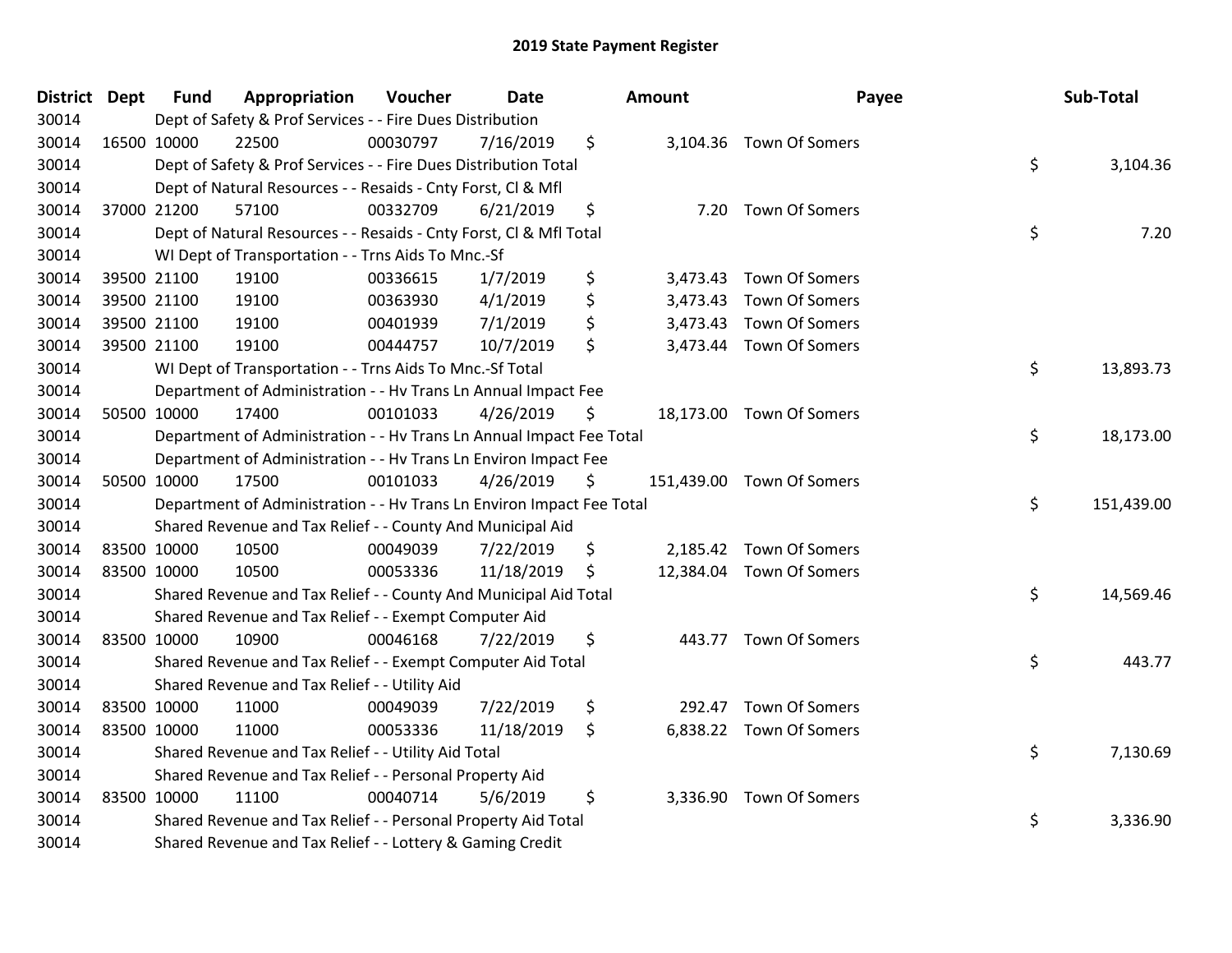|             | District Dept Fund | Appropriation                                                   | Voucher  | Date         | Amount | Pavee                   | Sub-Total  |
|-------------|--------------------|-----------------------------------------------------------------|----------|--------------|--------|-------------------------|------------|
| 30014       | 83500 52100        | 36300                                                           | 00038327 | 3/25/2019 \$ |        | 3,820.32 Town Of Somers |            |
| 30014       |                    | Shared Revenue and Tax Relief - - Lottery & Gaming Credit Total |          |              |        |                         | 3,820.32   |
| 30014 Total |                    |                                                                 |          |              |        |                         | 215.918.43 |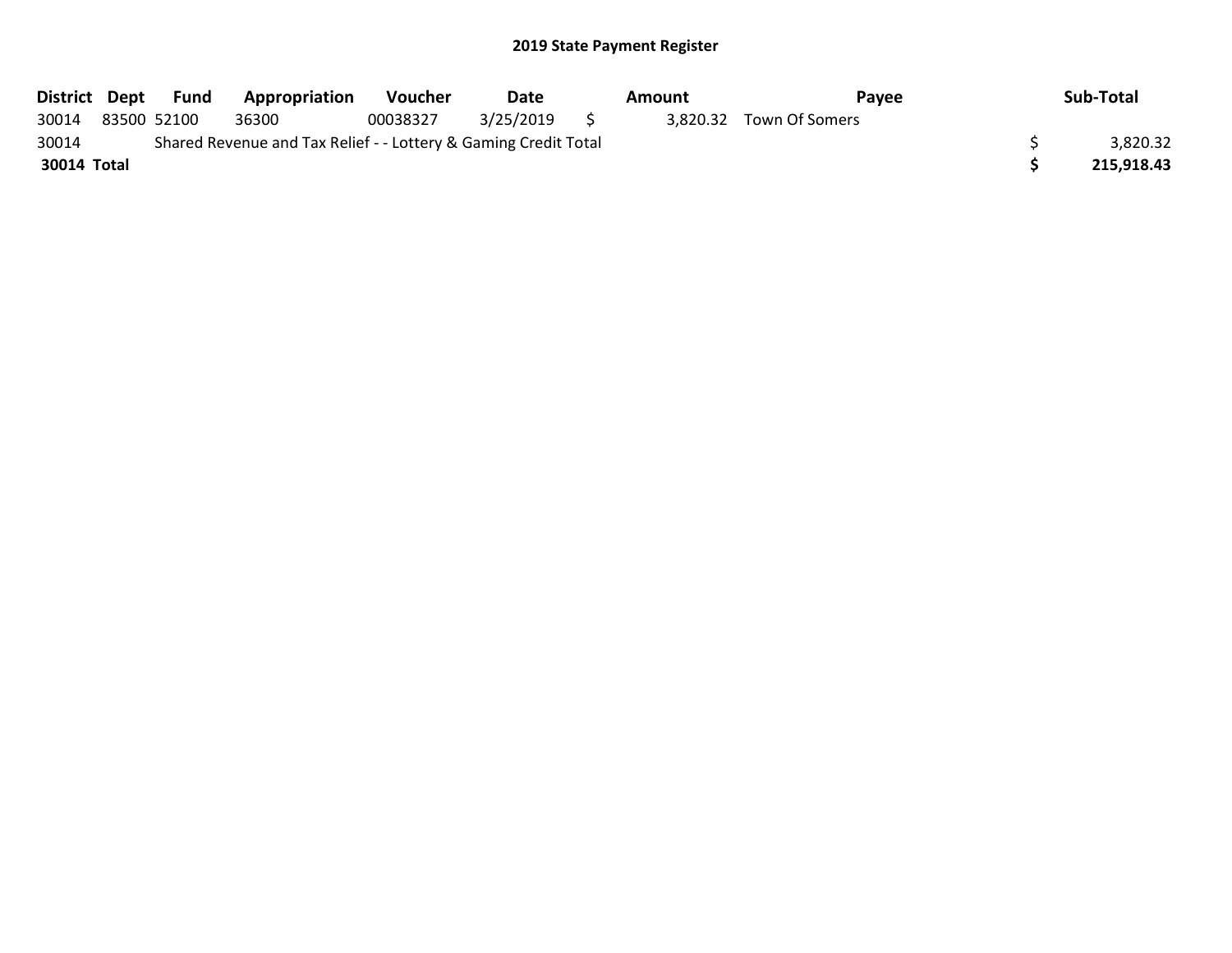| District Dept | <b>Fund</b> | Appropriation                                                      | Voucher  | <b>Date</b> | <b>Amount</b> | Payee                       | Sub-Total       |
|---------------|-------------|--------------------------------------------------------------------|----------|-------------|---------------|-----------------------------|-----------------|
| 30016         |             | Dept of Safety & Prof Services - - Fire Dues Distribution          |          |             |               |                             |                 |
| 30016         | 16500 10000 | 22500                                                              | 00030098 | 7/15/2019   | \$            | 13,514.86 Town Of Wheatland |                 |
| 30016         |             | Dept of Safety & Prof Services - - Fire Dues Distribution Total    |          |             |               |                             | \$<br>13,514.86 |
| 30016         |             | Dept of Natural Resources - - Aids In Lieu Of Taxes - Gener        |          |             |               |                             |                 |
| 30016         | 37000 10000 | 50300                                                              | 00296660 | 2/7/2019    | \$            | 11,816.85 Town Of Wheatland |                 |
| 30016         | 37000 10000 | 50300                                                              | 00313551 | 4/19/2019   | \$<br>36.00   | Town Of Wheatland           |                 |
| 30016         |             | Dept of Natural Resources - - Aids In Lieu Of Taxes - Gener Total  |          |             |               |                             | \$<br>11,852.85 |
| 30016         |             | Dept of Natural Resources - - GPO -Federal Funds                   |          |             |               |                             |                 |
| 30016         | 37000 21200 | 38100                                                              | 00307410 | 3/27/2019   | \$            | 2,285.80 Town Of Wheatland  |                 |
| 30016         |             | Dept of Natural Resources - - GPO -Federal Funds Total             |          |             |               |                             | \$<br>2,285.80  |
| 30016         |             | Dept of Natural Resources - - Enf A - Boating Enforcement          |          |             |               |                             |                 |
| 30016         | 37000 21200 | 55000                                                              | 00307410 | 3/27/2019   | \$            | 4,304.50 Town Of Wheatland  |                 |
| 30016         |             | Dept of Natural Resources - - Enf A - Boating Enforcement Total    |          |             |               |                             | \$<br>4,304.50  |
| 30016         |             | Dept of Natural Resources - - Resaids - Cnty Forst, Cl & Mfl       |          |             |               |                             |                 |
| 30016         | 37000 21200 | 57100                                                              | 00332710 | 6/21/2019   | \$            | 31.40 Town Of Wheatland     |                 |
| 30016         |             | Dept of Natural Resources - - Resaids - Cnty Forst, Cl & Mfl Total |          |             |               |                             | \$<br>31.40     |
| 30016         |             | Dept of Natural Resources - - Aids In Lieu Of Taxes - Sum S        |          |             |               |                             |                 |
| 30016         | 37000 21200 | 57900                                                              | 00313552 | 4/19/2019   | \$            | 536.75 Town Of Wheatland    |                 |
| 30016         |             | Dept of Natural Resources - - Aids In Lieu Of Taxes - Sum S Total  |          |             |               |                             | \$<br>536.75    |
| 30016         |             | Dept of Natural Resources - - Fin Asst For Responsible Units       |          |             |               |                             |                 |
| 30016         | 37000 27400 | 67000                                                              | 00323495 | 5/22/2019   | \$            | 6,002.18 Town Of Wheatland  |                 |
| 30016         |             | Dept of Natural Resources - - Fin Asst For Responsible Units Total |          |             |               |                             | \$<br>6,002.18  |
| 30016         |             | WI Dept of Transportation - - Trns Aids To Mnc.-Sf                 |          |             |               |                             |                 |
| 30016         | 39500 21100 | 19100                                                              | 00336616 | 1/7/2019    | \$            | 19,864.53 Town Of Wheatland |                 |
| 30016         | 39500 21100 | 19100                                                              | 00363931 | 4/1/2019    | \$            | 19,864.53 Town Of Wheatland |                 |
| 30016         | 39500 21100 | 19100                                                              | 00401940 | 7/1/2019    | \$            | 19,864.53 Town Of Wheatland |                 |
| 30016         | 39500 21100 | 19100                                                              | 00444758 | 10/7/2019   | \$            | 19,864.55 Town Of Wheatland |                 |
| 30016         |             | WI Dept of Transportation - - Trns Aids To Mnc .- Sf Total         |          |             |               |                             | \$<br>79,458.14 |
| 30016         |             | Department of Justice - - Law Enforcement Train, Local             |          |             |               |                             |                 |
| 30016         | 45500 10000 | 23100                                                              | 00074982 | 11/14/2019  | \$<br>160.00  | Town Of Wheatland           |                 |
| 30016         | 45500 10000 | 23100                                                              | 00077239 | 12/20/2019  | \$            | 160.00 Town Of Wheatland    |                 |
| 30016         |             | Department of Justice - - Law Enforcement Train, Local Total       |          |             |               |                             | \$<br>320.00    |
| 30016         |             | Shared Revenue and Tax Relief - - County And Municipal Aid         |          |             |               |                             |                 |
|               |             |                                                                    |          |             |               |                             |                 |

| unt                | Payee                                  | Sub-Total       |
|--------------------|----------------------------------------|-----------------|
|                    | 13,514.86 Town Of Wheatland            | \$<br>13,514.86 |
| 11,816.85<br>36.00 | Town Of Wheatland<br>Town Of Wheatland |                 |
|                    |                                        | \$<br>11,852.85 |
| 2,285.80           | Town Of Wheatland                      | \$<br>2,285.80  |
|                    |                                        |                 |
| 4,304.50           | Town Of Wheatland                      | \$<br>4,304.50  |
| 31.40              | Town Of Wheatland                      | \$<br>31.40     |
|                    |                                        |                 |
|                    | 536.75 Town Of Wheatland               | \$<br>536.75    |
| 6,002.18           | Town Of Wheatland                      | \$<br>6,002.18  |
| 19,864.53          | Town Of Wheatland                      |                 |
| 19,864.53          | Town Of Wheatland                      |                 |
| 19,864.53          | Town Of Wheatland                      |                 |
| 19,864.55          | Town Of Wheatland                      |                 |
|                    |                                        | \$<br>79,458.14 |
| 160.00             | Town Of Wheatland                      |                 |
| 160.00             | Town Of Wheatland                      | \$<br>320.00    |
|                    |                                        |                 |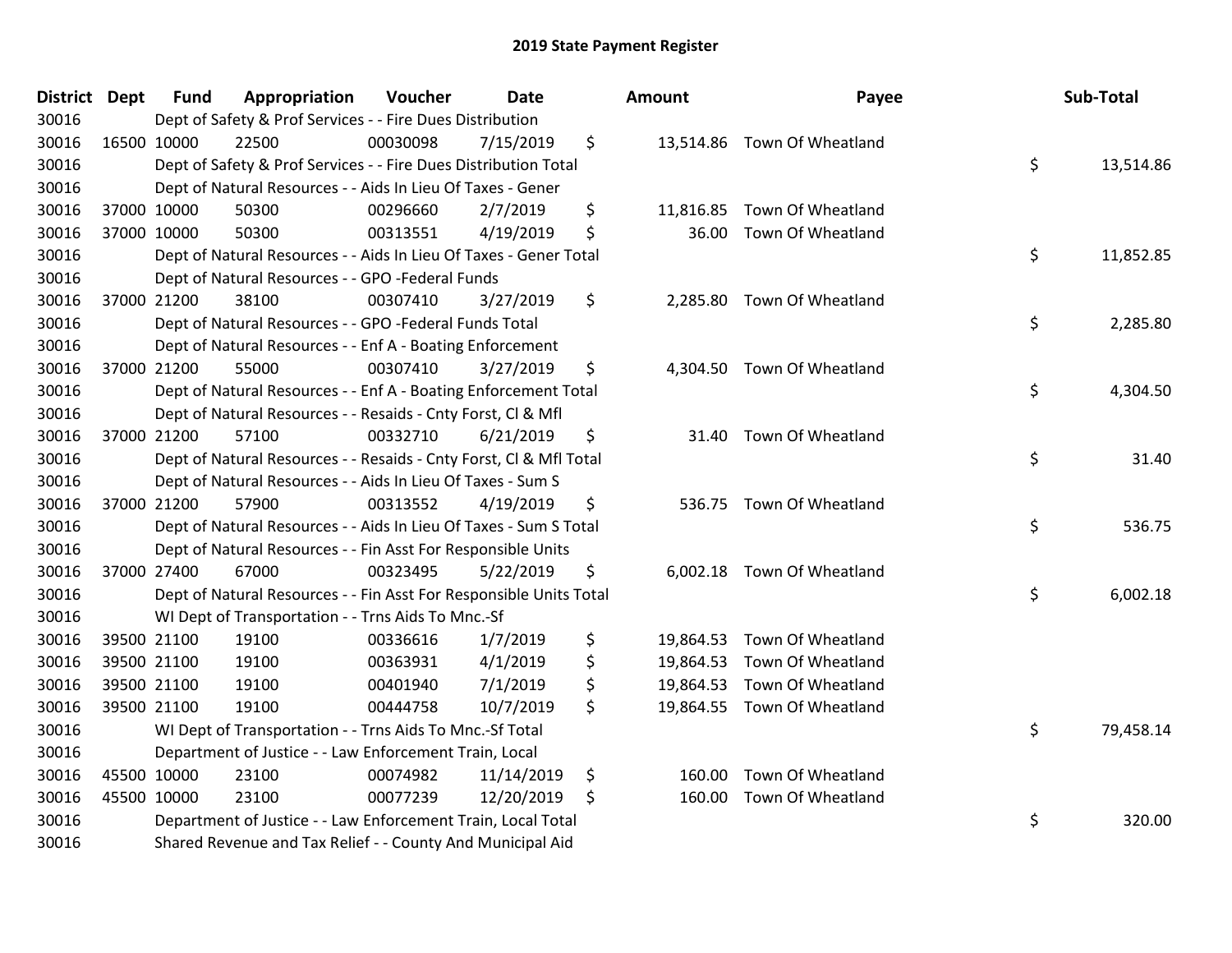| <b>District</b> | Dept | <b>Fund</b> | Appropriation                                                    | <b>Voucher</b> | Date       | <b>Amount</b>   | Payee                      | Sub-Total       |
|-----------------|------|-------------|------------------------------------------------------------------|----------------|------------|-----------------|----------------------------|-----------------|
| 30016           |      | 83500 10000 | 10500                                                            | 00049040       | 7/22/2019  | \$<br>6,604.35  | Town Of Wheatland          |                 |
| 30016           |      | 83500 10000 | 10500                                                            | 00053337       | 11/18/2019 | \$<br>37,424.68 | Town Of Wheatland          |                 |
| 30016           |      |             | Shared Revenue and Tax Relief - - County And Municipal Aid Total |                |            |                 |                            | \$<br>44,029.03 |
| 30016           |      |             | Shared Revenue and Tax Relief - - Exempt Computer Aid            |                |            |                 |                            |                 |
| 30016           |      | 83500 10000 | 10900                                                            | 00046169       | 7/22/2019  | \$<br>131.99    | Town Of Wheatland          |                 |
| 30016           |      |             | Shared Revenue and Tax Relief - - Exempt Computer Aid Total      |                |            |                 |                            | \$<br>131.99    |
| 30016           |      |             | Shared Revenue and Tax Relief - - Utility Aid                    |                |            |                 |                            |                 |
| 30016           |      | 83500 10000 | 11000                                                            | 00053337       | 11/18/2019 | \$<br>1.03      | Town Of Wheatland          |                 |
| 30016           |      |             | Shared Revenue and Tax Relief - - Utility Aid Total              |                |            |                 |                            | \$<br>1.03      |
| 30016           |      |             | Shared Revenue and Tax Relief - - Personal Property Aid          |                |            |                 |                            |                 |
| 30016           |      | 83500 10000 | 11100                                                            | 00040715       | 5/6/2019   | \$              | 1,207.51 Town Of Wheatland |                 |
| 30016           |      |             | Shared Revenue and Tax Relief - - Personal Property Aid Total    |                |            |                 |                            | \$<br>1,207.51  |
| 30016           |      |             | Shared Revenue and Tax Relief - - Lottery & Gaming Credit        |                |            |                 |                            |                 |
| 30016           |      | 83500 52100 | 36300                                                            | 00038328       | 3/25/2019  | \$<br>24.574.87 | Town Of Wheatland          |                 |
| 30016           |      |             | Shared Revenue and Tax Relief - - Lottery & Gaming Credit Total  |                |            |                 |                            | \$<br>24,574.87 |
| 30016 Total     |      |             |                                                                  |                |            |                 |                            | 188,250.91      |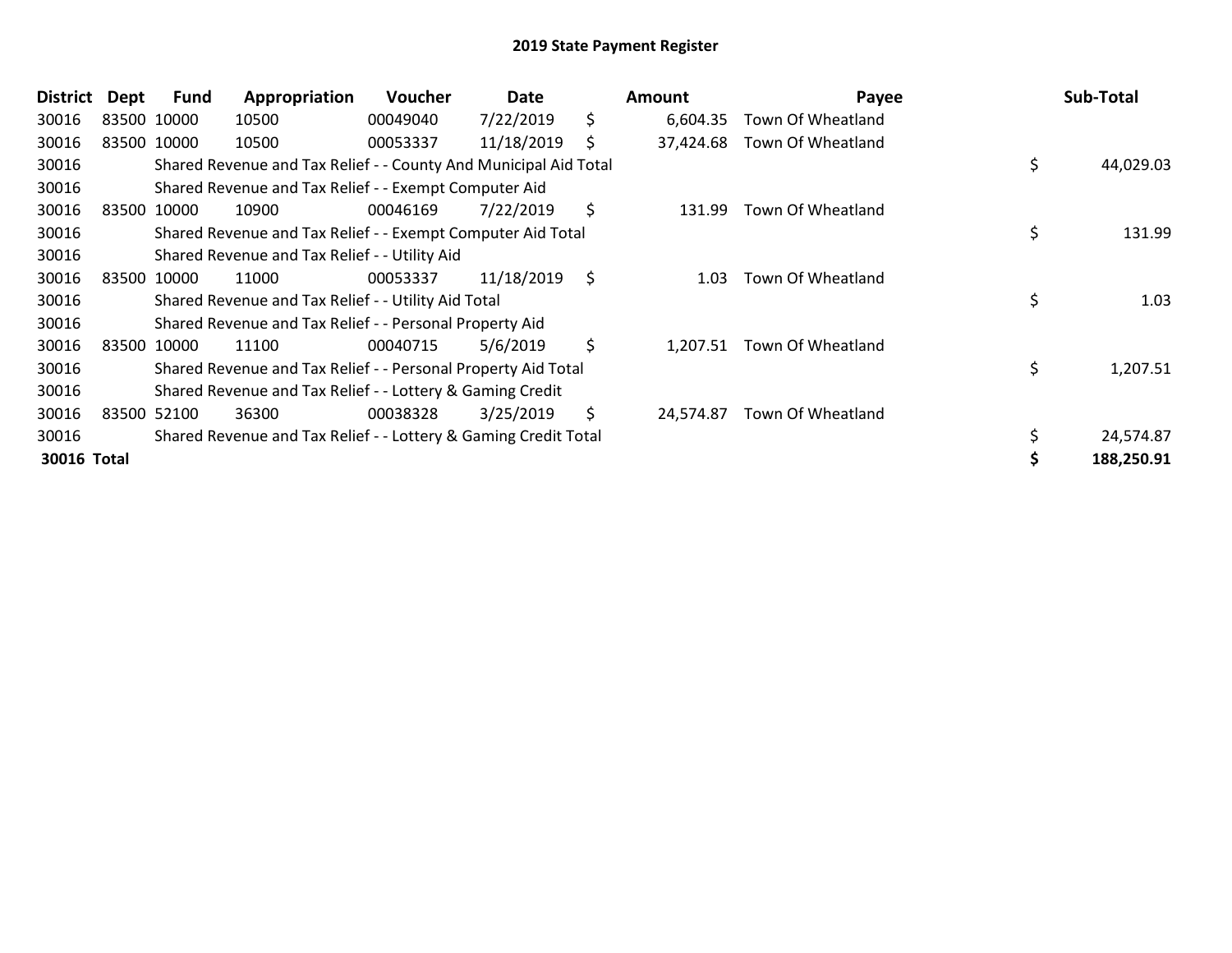| District Dept |             | <b>Fund</b> | Appropriation                                                                   | Voucher                 | <b>Date</b> | Amount          | Payee                        | Sub-Total        |
|---------------|-------------|-------------|---------------------------------------------------------------------------------|-------------------------|-------------|-----------------|------------------------------|------------------|
| 30104         |             |             | Dept of Safety & Prof Services - - Fire Dues Distribution                       |                         |             |                 |                              |                  |
| 30104         | 16500 10000 |             | 22500                                                                           | 00029989                | 7/15/2019   | \$              | 22,392.82 Village Of Bristol |                  |
| 30104         |             |             | Dept of Safety & Prof Services - - Fire Dues Distribution Total                 |                         |             |                 |                              | \$<br>22,392.82  |
| 30104         |             |             | Dept of Natural Resources - - Aids In Lieu Of Taxes - Gener                     |                         |             |                 |                              |                  |
| 30104         |             | 37000 10000 | 50300                                                                           | 00313239                | 4/19/2019   | \$              | 563.52 Village Of Bristol    |                  |
| 30104         |             |             | Dept of Natural Resources - - Aids In Lieu Of Taxes - Gener Total               |                         |             |                 |                              | \$<br>563.52     |
| 30104         |             |             | Dept of Natural Resources - - Resaids - Cnty Forst, Cl & Mfl                    |                         |             |                 |                              |                  |
| 30104         |             | 37000 21200 | 57100                                                                           | 00332711                | 6/21/2019   | \$              | 31.60 Village Of Bristol     |                  |
| 30104         |             |             | Dept of Natural Resources - - Resaids - Cnty Forst, Cl & Mfl Total              |                         |             |                 |                              | \$<br>31.60      |
| 30104         |             |             | Dept of Natural Resources - - Fin Asst For Responsible Units                    |                         |             |                 |                              |                  |
| 30104         |             | 37000 27400 | 67000                                                                           | 00322760                | 5/22/2019   | \$              | 15,605.36 Village Of Bristol |                  |
| 30104         |             |             | Dept of Natural Resources - - Fin Asst For Responsible Units Total              |                         |             |                 |                              | \$<br>15,605.36  |
| 30104         |             |             | WI Dept of Transportation - - Trns Aids To Mnc.-Sf                              |                         |             |                 |                              |                  |
| 30104         |             | 39500 21100 | 19100                                                                           | 00336617                | 1/7/2019    | \$<br>35,342.48 | Village Of Bristol           |                  |
| 30104         |             | 39500 21100 | 19100                                                                           | 00363932                | 4/1/2019    | \$<br>35,342.48 | Village Of Bristol           |                  |
| 30104         |             | 39500 21100 | 19100                                                                           | 00401941                | 7/1/2019    | \$              | 35,342.48 Village Of Bristol |                  |
| 30104         |             | 39500 21100 | 19100                                                                           | 00444759                | 10/7/2019   | \$              | 35,342.51 Village Of Bristol |                  |
| 30104         |             |             | WI Dept of Transportation - - Trns Aids To Mnc.-Sf Total                        |                         |             |                 |                              | \$<br>141,369.95 |
| 30104         |             |             | Department of Health Services - - Emergency Medical Services, Ai                |                         |             |                 |                              |                  |
| 30104         | 43500 10000 |             | 11900                                                                           | 00307862                | 9/5/2019    | \$              | 5,648.10 Village Of Bristol  |                  |
| 30104         |             |             | Department of Health Services - - Emergency Medical Services, Ai Total          |                         |             |                 |                              | \$<br>5,648.10   |
| 30104         |             |             | Department of Health Services - - Prepaid Medical Transport Reimbursement       |                         |             |                 |                              |                  |
| 30104         | 43500 10000 |             | 16300                                                                           | AMBULANCE 11/18/2019 \$ |             |                 | 2,741.46 Village Of Bristol  |                  |
| 30104         |             |             | Department of Health Services - - Prepaid Medical Transport Reimbursement Total |                         |             |                 |                              | \$<br>2,741.46   |
| 30104         |             |             | Shared Revenue and Tax Relief - - County And Municipal Aid                      |                         |             |                 |                              |                  |
| 30104         | 83500 10000 |             | 10500                                                                           | 00049041                | 7/22/2019   | \$              | 8,668.66 Village Of Bristol  |                  |
| 30104         | 83500 10000 |             | 10500                                                                           | 00053338                | 11/18/2019  | \$              | 46,380.94 Village Of Bristol |                  |
| 30104         |             |             | Shared Revenue and Tax Relief - - County And Municipal Aid Total                |                         |             |                 |                              | \$<br>55,049.60  |
| 30104         |             |             | Shared Revenue and Tax Relief - - Exempt Computer Aid                           |                         |             |                 |                              |                  |
| 30104         | 83500 10000 |             | 10900                                                                           | 00046170                | 7/22/2019   | \$              | 1,569.28 Village Of Bristol  |                  |
| 30104         |             |             | Shared Revenue and Tax Relief - - Exempt Computer Aid Total                     |                         |             |                 |                              | \$<br>1,569.28   |
| 30104         |             |             | Shared Revenue and Tax Relief - - Personal Property Aid                         |                         |             |                 |                              |                  |
| 30104         | 83500 10000 |             | 11100                                                                           | 00040716                | 5/6/2019    | \$              | 12,325.59 Village Of Bristol |                  |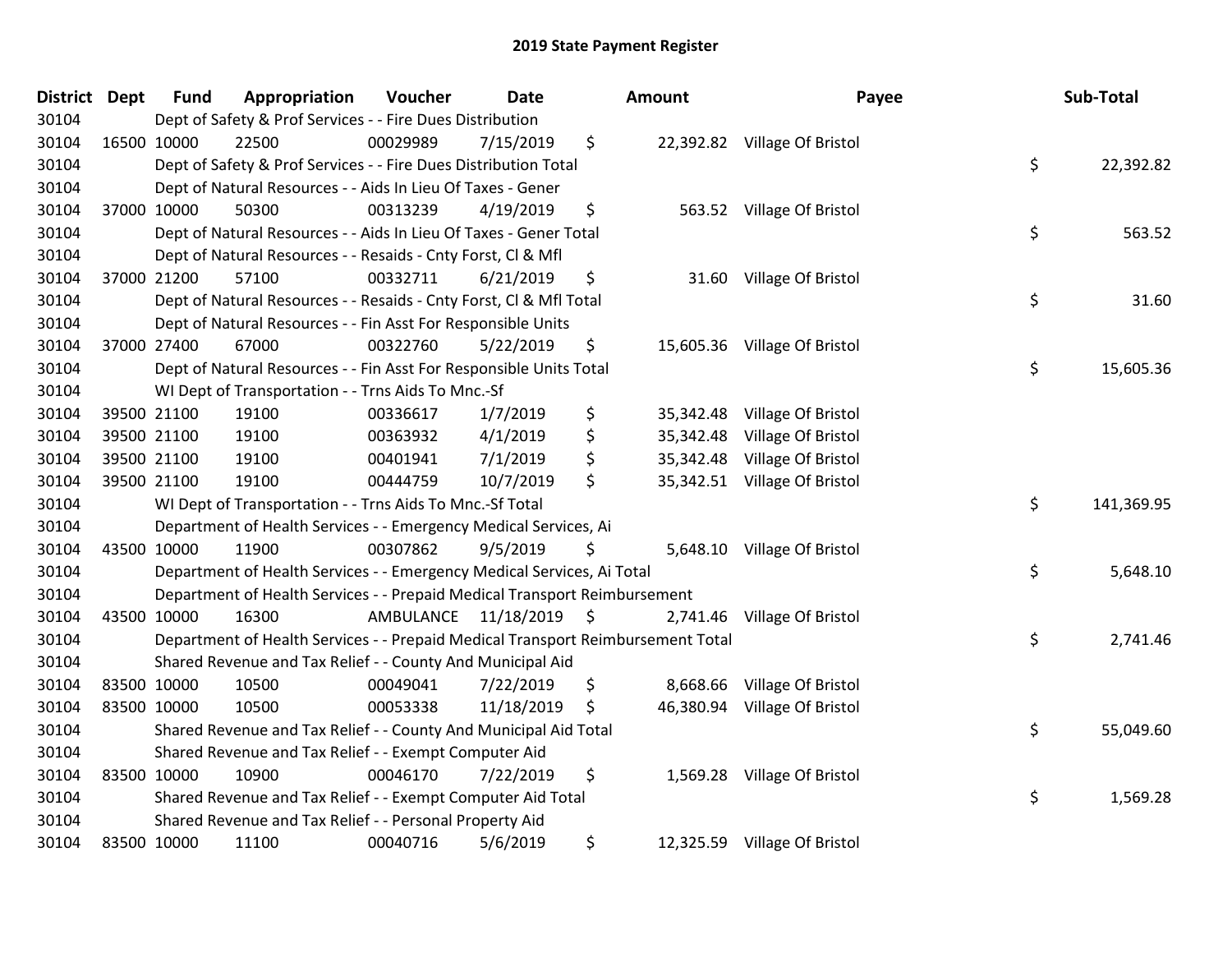|             | District Dept | <b>Fund</b> | Appropriation                                                   | Voucher  | Date      | Amount    | Payee              | Sub-Total  |
|-------------|---------------|-------------|-----------------------------------------------------------------|----------|-----------|-----------|--------------------|------------|
| 30104       |               |             | Shared Revenue and Tax Relief - - Personal Property Aid Total   |          |           |           |                    | 12,325.59  |
| 30104       |               |             | Shared Revenue and Tax Relief - - Lottery & Gaming Credit       |          |           |           |                    |            |
| 30104       |               | 83500 52100 | 36300                                                           | 00038329 | 3/25/2019 | 28,352.64 | Village Of Bristol |            |
| 30104       |               |             | Shared Revenue and Tax Relief - - Lottery & Gaming Credit Total |          |           |           |                    | 28,352.64  |
| 30104 Total |               |             |                                                                 |          |           |           |                    | 285,649.92 |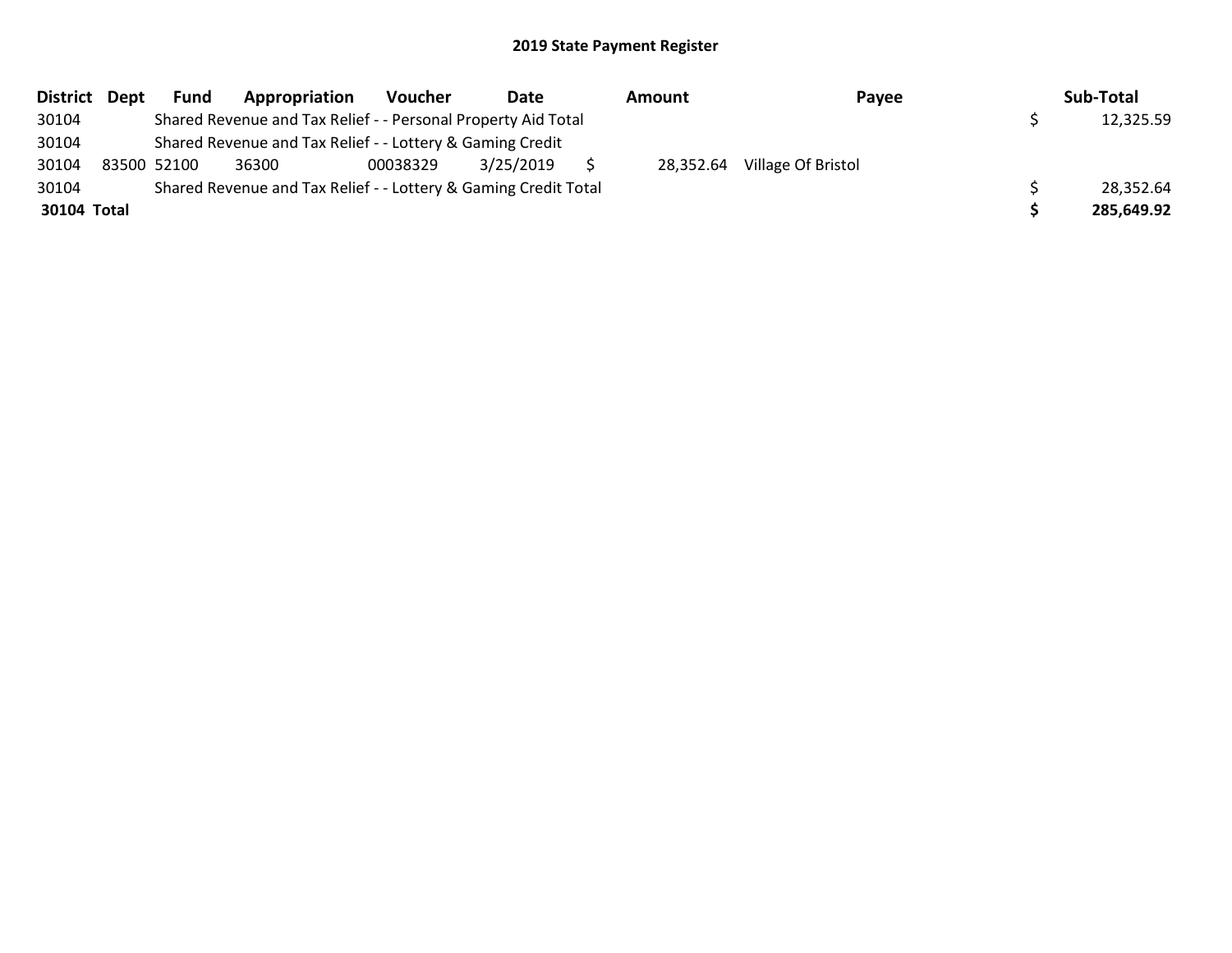|             | District Dept | Fund        | Appropriation                                                | <b>Voucher</b> | Date       | Amount | Payee                           | Sub-Total |
|-------------|---------------|-------------|--------------------------------------------------------------|----------------|------------|--------|---------------------------------|-----------|
| 30131       |               |             | WI Dept of Transportation - - Hwy Sfty Loc Aid Ffd           |                |            |        |                                 |           |
| 30131       |               | 39500 21100 | 18500                                                        | 00470414       | 12/12/2019 |        | 3,752.61 Genoa City, Village of |           |
| 30131       |               |             | WI Dept of Transportation - - Hwy Sfty Loc Aid Ffd Total     |                |            |        |                                 | 3,752.61  |
| 30131       |               |             | Department of Justice - - Law Enforcement Train, Local       |                |            |        |                                 |           |
| 30131       | 45500 10000   |             | 23100                                                        | 00073135       | 10/17/2019 |        | 1,120.00 Genoa City, Village of |           |
| 30131       |               |             | Department of Justice - - Law Enforcement Train, Local Total |                |            |        |                                 | 1,120.00  |
| 30131 Total |               |             |                                                              |                |            |        |                                 | 4,872.61  |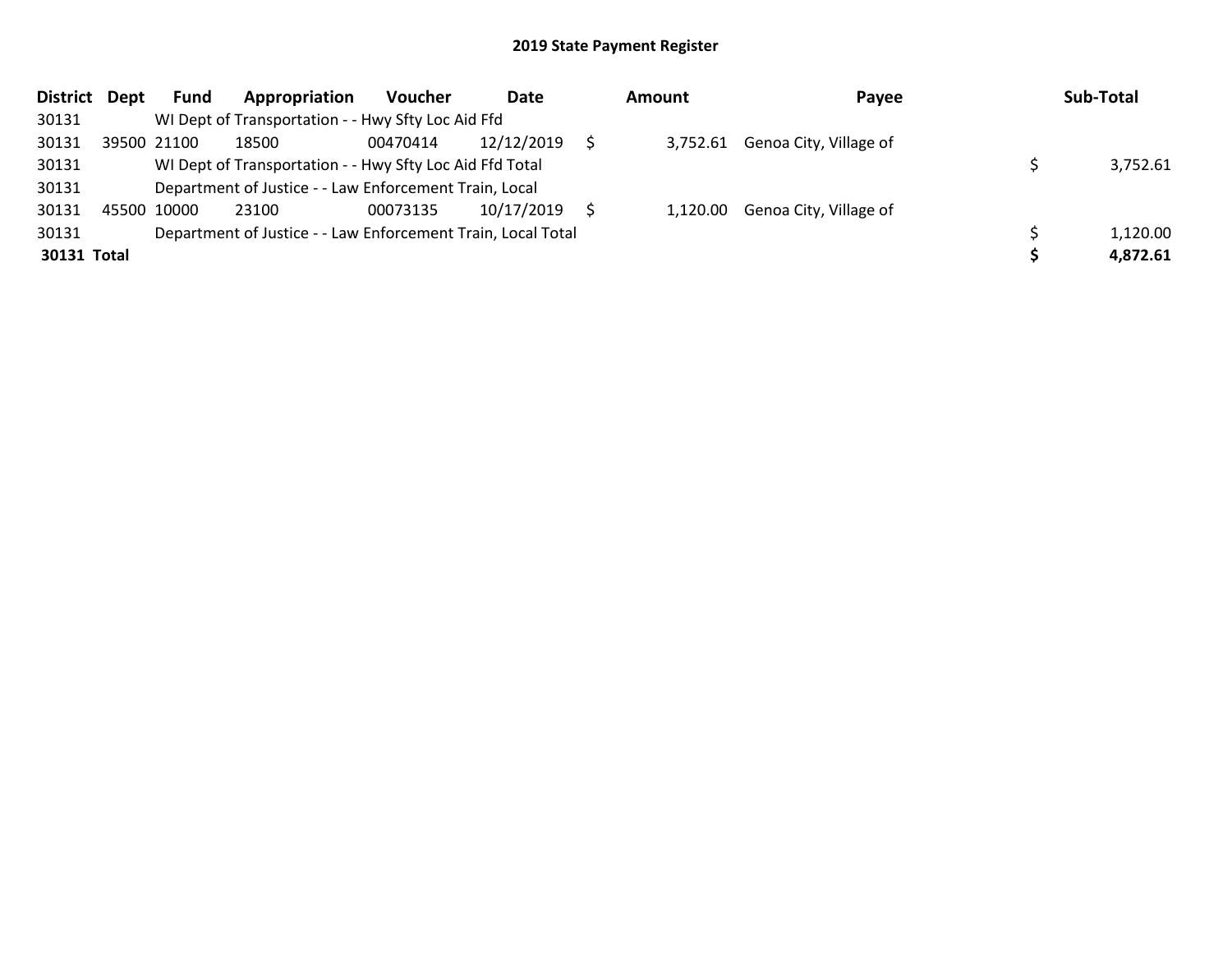| <b>District Dept</b> | <b>Fund</b> | Appropriation                                                         | Voucher  | <b>Date</b> | Amount          | Payee                             | Sub-Total        |
|----------------------|-------------|-----------------------------------------------------------------------|----------|-------------|-----------------|-----------------------------------|------------------|
| 30171                |             | Dept of Safety & Prof Services - - Fire Dues Distribution             |          |             |                 |                                   |                  |
| 30171                | 16500 10000 | 22500                                                                 | 00030191 | 7/16/2019   | \$              | 9,960.91 Village Of Paddock Lake  |                  |
| 30171                |             | Dept of Safety & Prof Services - - Fire Dues Distribution Total       |          |             |                 |                                   | \$<br>9,960.91   |
| 30171                |             | Dept of Natural Resources - - Aids In Lieu Of Taxes - Gener           |          |             |                 |                                   |                  |
| 30171                | 37000 10000 | 50300                                                                 | 00296718 | 2/7/2019    | \$<br>204.08    | Village Of Paddock Lake           |                  |
| 30171                | 37000 10000 | 50300                                                                 | 00314859 | 4/19/2019   | \$<br>7.20      | Village Of Paddock Lake           |                  |
| 30171                |             | Dept of Natural Resources - - Aids In Lieu Of Taxes - Gener Total     |          |             |                 |                                   | \$<br>211.28     |
| 30171                |             | Dept of Natural Resources - - GPO -Federal Funds                      |          |             |                 |                                   |                  |
| 30171                | 37000 21200 | 38100                                                                 | 00307383 | 3/27/2019   | \$              | 1,664.91 Village Of Paddock Lake  |                  |
| 30171                |             | Dept of Natural Resources - - GPO -Federal Funds Total                |          |             |                 |                                   | \$<br>1,664.91   |
| 30171                |             | Dept of Natural Resources - - Enf A - Boating Enforcement             |          |             |                 |                                   |                  |
| 30171                | 37000 21200 | 55000                                                                 | 00307383 | 3/27/2019   | \$              | 3,135.29 Village Of Paddock Lake  |                  |
| 30171                |             | Dept of Natural Resources - - Enf A - Boating Enforcement Total       |          |             |                 |                                   | \$<br>3,135.29   |
| 30171                |             | Dept of Natural Resources - - Aids In Lieu Of Taxes - Sum S           |          |             |                 |                                   |                  |
| 30171                | 37000 21200 | 57900                                                                 | 00314860 | 4/19/2019   | \$<br>0.72      | Village Of Paddock Lake           |                  |
| 30171                |             | Dept of Natural Resources - - Aids In Lieu Of Taxes - Sum S Total     |          |             |                 |                                   | \$<br>0.72       |
| 30171                |             | Dept of Natural Resources - - Fin Asst For Responsible Units          |          |             |                 |                                   |                  |
| 30171                | 37000 27400 | 67000                                                                 | 00322710 | 5/22/2019   | \$              | 14,589.41 Village Of Paddock Lake |                  |
| 30171                |             | Dept of Natural Resources - - Fin Asst For Responsible Units Total    |          |             |                 |                                   | \$<br>14,589.41  |
| 30171                |             | WI Dept of Transportation - - Trns Aids To Mnc.-Sf                    |          |             |                 |                                   |                  |
| 30171                | 39500 21100 | 19100                                                                 | 00336618 | 1/7/2019    | \$<br>28,440.39 | Village Of Paddock Lake           |                  |
| 30171                | 39500 21100 | 19100                                                                 | 00363933 | 4/1/2019    | \$<br>28,440.39 | Village Of Paddock Lake           |                  |
| 30171                | 39500 21100 | 19100                                                                 | 00401942 | 7/1/2019    | \$<br>28,440.39 | Village Of Paddock Lake           |                  |
| 30171                | 39500 21100 | 19100                                                                 | 00444760 | 10/7/2019   | \$<br>28,440.41 | Village Of Paddock Lake           |                  |
| 30171                |             | WI Dept of Transportation - - Trns Aids To Mnc.-Sf Total              |          |             |                 |                                   | \$<br>113,761.58 |
| 30171                |             | Shared Revenue and Tax Relief - - Expenditure Restraint Program       |          |             |                 |                                   |                  |
| 30171                | 83500 10000 | 10100                                                                 | 00049042 | 7/22/2019   | \$              | 30,032.57 Village Of Paddock Lake |                  |
| 30171                |             | Shared Revenue and Tax Relief - - Expenditure Restraint Program Total |          |             |                 |                                   | \$<br>30,032.57  |
| 30171                |             | Shared Revenue and Tax Relief - - County And Municipal Aid            |          |             |                 |                                   |                  |
| 30171                | 83500 10000 | 10500                                                                 | 00049042 | 7/22/2019   | \$              | 9,291.62 Village Of Paddock Lake  |                  |
| 30171                | 83500 10000 | 10500                                                                 | 00053339 | 11/18/2019  | \$              | 52,652.48 Village Of Paddock Lake |                  |
| 30171                |             | Shared Revenue and Tax Relief - - County And Municipal Aid Total      |          |             |                 |                                   | \$<br>61,944.10  |
| 30171                |             | Shared Revenue and Tax Relief - - Exempt Computer Aid                 |          |             |                 |                                   |                  |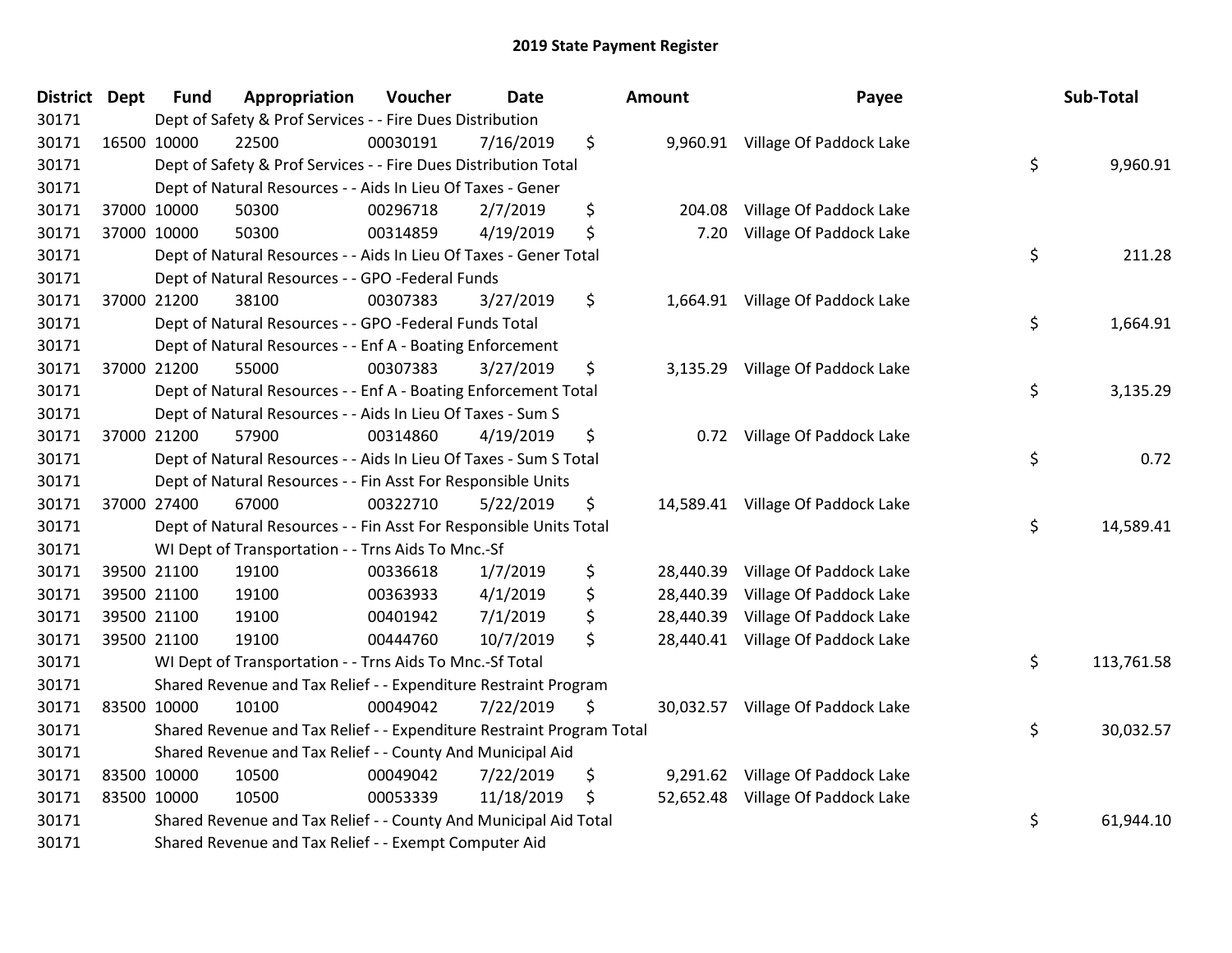| <b>District</b> | <b>Dept</b> | Fund        | Appropriation                                                 | Voucher  | Date      |    | <b>Amount</b> | Payee                   | Sub-Total  |
|-----------------|-------------|-------------|---------------------------------------------------------------|----------|-----------|----|---------------|-------------------------|------------|
| 30171           |             | 83500 10000 | 10900                                                         | 00046171 | 7/22/2019 | \$ | 3,288.20      | Village Of Paddock Lake |            |
| 30171           |             | 83500 10000 | 10900                                                         | 00047863 | 7/22/2019 |    | 3,188.68      | Village Of Paddock Lake |            |
| 30171           |             |             | Shared Revenue and Tax Relief - - Exempt Computer Aid Total   |          |           |    |               |                         | 6,476.88   |
| 30171           |             |             | Shared Revenue and Tax Relief - - Personal Property Aid       |          |           |    |               |                         |            |
| 30171           |             | 83500 10000 | 11100                                                         | 00040717 | 5/6/2019  | \$ | 5,985.82      | Village Of Paddock Lake |            |
| 30171           |             | 83500 10000 | 11100                                                         | 00042601 | 5/6/2019  | S  | 229.70        | Village Of Paddock Lake |            |
| 30171           |             |             | Shared Revenue and Tax Relief - - Personal Property Aid Total |          |           |    |               |                         | 6,215.52   |
| 30171 Total     |             |             |                                                               |          |           |    |               |                         | 247,993.17 |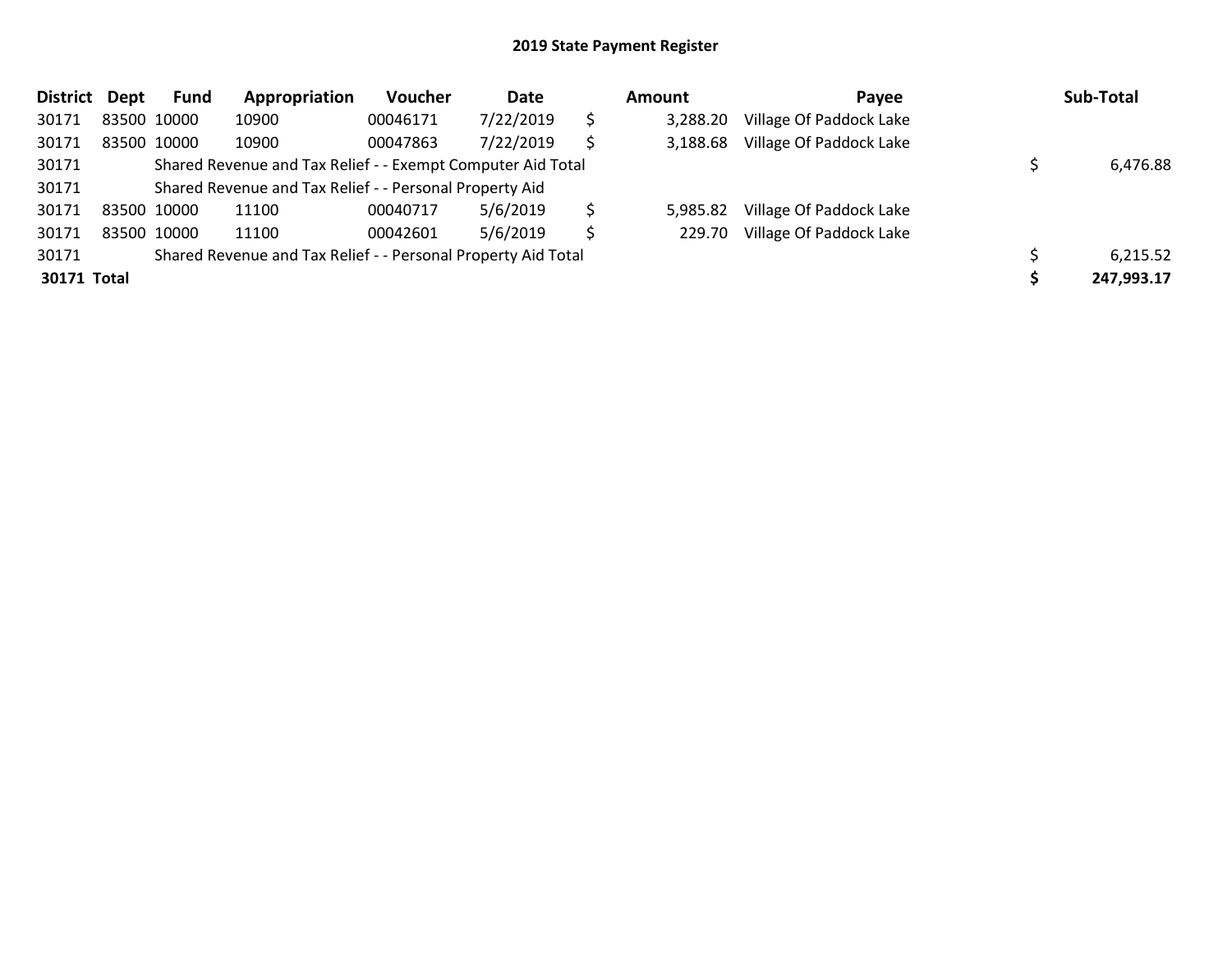| District Dept | <b>Fund</b> | Appropriation                                                      | Voucher  | <b>Date</b> | Amount          | Payee                                  | Sub-Total        |
|---------------|-------------|--------------------------------------------------------------------|----------|-------------|-----------------|----------------------------------------|------------------|
| 30174         |             | Dept of Safety & Prof Services - - Fire Dues Distribution          |          |             |                 |                                        |                  |
| 30174         | 16500 10000 | 22500                                                              | 00029768 | 7/5/2019    | \$              | 146,710.69 Village Of Pleasant Prairie |                  |
| 30174         |             | Dept of Safety & Prof Services - - Fire Dues Distribution Total    |          |             |                 |                                        | \$<br>146,710.69 |
| 30174         |             | Dept of Natural Resources - - Aids In Lieu Of Taxes - Gener        |          |             |                 |                                        |                  |
| 30174         | 37000 10000 | 50300                                                              | 00296704 | 2/7/2019    | \$<br>74,937.29 | Village Of Pleasant Prairie            |                  |
| 30174         | 37000 10000 | 50300                                                              | 00296705 | 2/7/2019    | \$<br>5,120.99  | Village Of Pleasant Prairie            |                  |
| 30174         | 37000 10000 | 50300                                                              | 00314490 | 4/19/2019   | \$<br>2,620.74  | Village Of Pleasant Prairie            |                  |
| 30174         |             | Dept of Natural Resources - - Aids In Lieu Of Taxes - Gener Total  |          |             |                 |                                        | \$<br>82,679.02  |
| 30174         |             | Dept of Natural Resources - - Gen Program Ops-State Funds          |          |             |                 |                                        |                  |
| 30174         | 37000 21200 | 16100                                                              | 00375401 | 12/10/2019  | \$<br>73.70     | Village Of Pleasant Prairie            |                  |
| 30174         |             | Dept of Natural Resources - - Gen Program Ops-State Funds Total    |          |             |                 |                                        | \$<br>73.70      |
| 30174         |             | Dept of Natural Resources - - Taxes & Assessmts-Conserv Fund       |          |             |                 |                                        |                  |
| 30174         | 37000 21200 | 16900                                                              | 00288481 | 1/9/2019    | \$<br>16.91     | Village Of Pleasant Prairie            |                  |
| 30174         | 37000 21200 | 16900                                                              | 00288482 | 1/9/2019    | \$<br>214.47    | Village Of Pleasant Prairie            |                  |
| 30174         | 37000 21200 | 16900                                                              | 00293565 | 1/28/2019   | \$<br>647.19    | Village Of Pleasant Prairie            |                  |
| 30174         | 37000 21200 | 16900                                                              | 00296313 | 2/11/2019   | \$<br>17.19     | Village Of Pleasant Prairie            |                  |
| 30174         | 37000 21200 | 16900                                                              | 00296318 | 2/6/2019    | \$<br>19.17     | Village Of Pleasant Prairie            |                  |
| 30174         | 37000 21200 | 16900                                                              | 00298511 | 2/14/2019   | \$<br>215.82    | Village Of Pleasant Prairie            |                  |
| 30174         | 37000 21200 | 16900                                                              | 00303357 | 3/6/2019    | \$<br>215.82    | Village Of Pleasant Prairie            |                  |
| 30174         | 37000 21200 | 16900                                                              | 00309445 | 4/5/2019    | \$<br>215.82    | Village Of Pleasant Prairie            |                  |
| 30174         | 37000 21200 | 16900                                                              | 00318550 | 5/8/2019    | \$<br>215.82    | Village Of Pleasant Prairie            |                  |
| 30174         | 37000 21200 | 16900                                                              | 00327396 | 6/13/2019   | \$<br>216.18    | Village Of Pleasant Prairie            |                  |
| 30174         | 37000 21200 | 16900                                                              | 00339546 | 7/9/2019    | \$<br>215.82    | Village Of Pleasant Prairie            |                  |
| 30174         | 37000 21200 | 16900                                                              | 00348092 | 8/12/2019   | \$<br>215.82    | Village Of Pleasant Prairie            |                  |
| 30174         | 37000 21200 | 16900                                                              | 00355602 | 9/4/2019    | \$<br>215.82    | Village Of Pleasant Prairie            |                  |
| 30174         | 37000 21200 | 16900                                                              | 00363638 | 10/15/2019  | \$<br>215.82    | Village Of Pleasant Prairie            |                  |
| 30174         | 37000 21200 | 16900                                                              | 00370211 | 11/7/2019   | \$<br>215.82    | Village Of Pleasant Prairie            |                  |
| 30174         | 37000 21200 | 16900                                                              | 00375401 | 12/10/2019  | \$<br>142.12    | Village Of Pleasant Prairie            |                  |
| 30174         |             | Dept of Natural Resources - - Taxes & Assessmts-Conserv Fund Total |          |             |                 |                                        | \$<br>3,215.61   |
| 30174         |             | Dept of Natural Resources - - Fin Asst For Responsible Units       |          |             |                 |                                        |                  |
| 30174         | 37000 27400 | 67000                                                              | 00323111 | 5/22/2019   | \$<br>45,916.63 | Village Of Pleasant Prairie            |                  |
| 30174         |             | Dept of Natural Resources - - Fin Asst For Responsible Units Total |          |             |                 |                                        | \$<br>45,916.63  |
| 30174         |             | WI Dept of Transportation - - Hwy Sfty Loc Aid Ffd                 |          |             |                 |                                        |                  |

| ount      | Payee                                  | Sub-Total        |
|-----------|----------------------------------------|------------------|
|           | 146,710.69 Village Of Pleasant Prairie | \$<br>146,710.69 |
| 74,937.29 | Village Of Pleasant Prairie            |                  |
| 5,120.99  | Village Of Pleasant Prairie            |                  |
| 2,620.74  | Village Of Pleasant Prairie            |                  |
|           |                                        | \$<br>82,679.02  |
| 73.70     | Village Of Pleasant Prairie            |                  |
|           |                                        | \$<br>73.70      |
| 16.91     | Village Of Pleasant Prairie            |                  |
| 214.47    | Village Of Pleasant Prairie            |                  |
| 647.19    | Village Of Pleasant Prairie            |                  |
| 17.19     | Village Of Pleasant Prairie            |                  |
| 19.17     | Village Of Pleasant Prairie            |                  |
| 215.82    | Village Of Pleasant Prairie            |                  |
| 215.82    | Village Of Pleasant Prairie            |                  |
| 215.82    | Village Of Pleasant Prairie            |                  |
| 215.82    | Village Of Pleasant Prairie            |                  |
| 216.18    | Village Of Pleasant Prairie            |                  |
| 215.82    | Village Of Pleasant Prairie            |                  |
| 215.82    | Village Of Pleasant Prairie            |                  |
| 215.82    | Village Of Pleasant Prairie            |                  |
| 215.82    | Village Of Pleasant Prairie            |                  |
| 215.82    | Village Of Pleasant Prairie            |                  |
| 142.12    | Village Of Pleasant Prairie            |                  |
|           |                                        | \$<br>3,215.61   |
| 45,916.63 | Village Of Pleasant Prairie            |                  |
|           |                                        | \$<br>45,916.63  |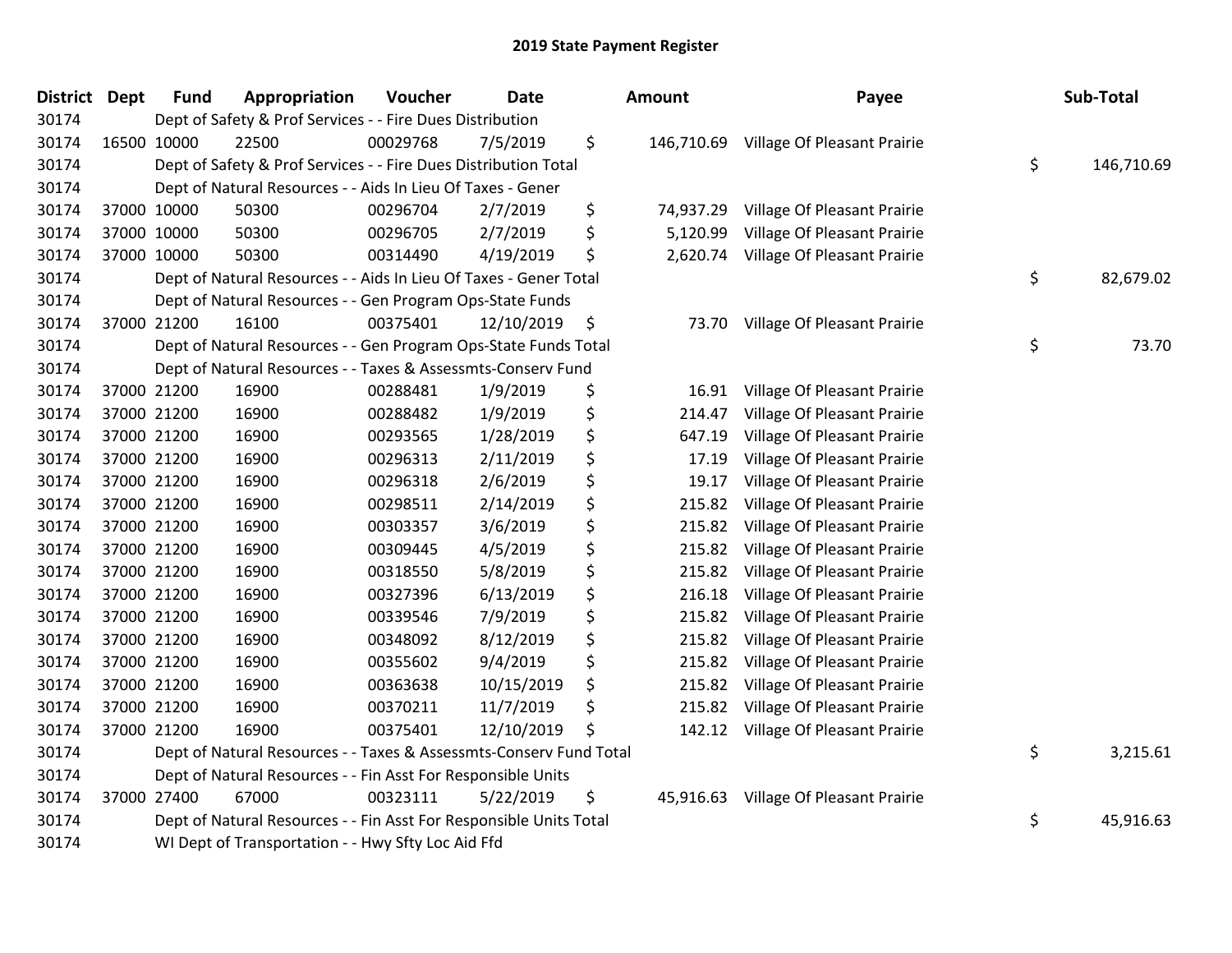| <b>District</b> | <b>Dept</b> | <b>Fund</b> | Appropriation                                            | Voucher  | <b>Date</b> | <b>Amount</b>    | Payee                       | Sub-Total        |
|-----------------|-------------|-------------|----------------------------------------------------------|----------|-------------|------------------|-----------------------------|------------------|
| 30174           |             | 39500 21100 | 18500                                                    | 00348072 | 2/4/2019    | \$<br>2,285.99   | Village Of Pleasant Prairie |                  |
| 30174           |             | 39500 21100 | 18500                                                    | 00349595 | 2/6/2019    | \$<br>2,609.55   | Village Of Pleasant Prairie |                  |
| 30174           |             | 39500 21100 | 18500                                                    | 00362695 | 3/27/2019   | \$<br>2,323.95   | Village Of Pleasant Prairie |                  |
| 30174           |             | 39500 21100 | 18500                                                    | 00371057 | 4/12/2019   | \$<br>4,662.92   | Village Of Pleasant Prairie |                  |
| 30174           |             | 39500 21100 | 18500                                                    | 00380071 | 5/8/2019    | \$<br>2,135.32   | Village Of Pleasant Prairie |                  |
| 30174           |             | 39500 21100 | 18500                                                    | 00409191 | 7/5/2019    | \$<br>4,556.23   | Village Of Pleasant Prairie |                  |
| 30174           |             | 39500 21100 | 18500                                                    | 00430354 | 9/3/2019    | \$<br>2,402.10   | Village Of Pleasant Prairie |                  |
| 30174           |             | 39500 21100 | 18500                                                    | 00434592 | 9/17/2019   | \$<br>4,303.60   | Village Of Pleasant Prairie |                  |
| 30174           |             | 39500 21100 | 18500                                                    | 00434593 | 9/17/2019   | \$<br>4,851.16   | Village Of Pleasant Prairie |                  |
| 30174           |             | 39500 21100 | 18500                                                    | 00437715 | 9/24/2019   | \$<br>3,696.07   | Village Of Pleasant Prairie |                  |
| 30174           |             | 39500 21100 | 18500                                                    | 00437716 | 9/24/2019   | \$<br>4,513.49   | Village Of Pleasant Prairie |                  |
| 30174           |             | 39500 21100 | 18500                                                    | 00451238 | 10/22/2019  | \$<br>4,193.34   | Village Of Pleasant Prairie |                  |
| 30174           |             | 39500 21100 | 18500                                                    | 00462345 | 11/15/2019  | \$<br>2,457.58   | Village Of Pleasant Prairie |                  |
| 30174           |             | 39500 21100 | 18500                                                    | 00462355 | 11/15/2019  | \$<br>2,115.23   | Village Of Pleasant Prairie |                  |
| 30174           |             |             | WI Dept of Transportation - - Hwy Sfty Loc Aid Ffd Total |          |             |                  |                             | \$<br>47,106.53  |
| 30174           |             |             | WI Dept of Transportation - - Trns Aids To Mnc.-Sf       |          |             |                  |                             |                  |
| 30174           |             | 39500 21100 | 19100                                                    | 00336619 | 1/7/2019    | \$<br>244,347.77 | Village Of Pleasant Prairie |                  |
| 30174           |             | 39500 21100 | 19100                                                    | 00363934 | 4/1/2019    | \$<br>244,347.77 | Village Of Pleasant Prairie |                  |
| 30174           |             | 39500 21100 | 19100                                                    | 00401943 | 7/1/2019    | \$<br>244,347.77 | Village Of Pleasant Prairie |                  |
| 30174           |             | 39500 21100 | 19100                                                    | 00444761 | 10/7/2019   | \$<br>244,347.79 | Village Of Pleasant Prairie |                  |
| 30174           |             |             | WI Dept of Transportation - - Trns Aids To Mnc.-Sf Total |          |             |                  |                             | \$<br>977,391.10 |
| 30174           |             |             | WI Dept of Transportation - - Loc Rd Imp Prg St Fd       |          |             |                  |                             |                  |
| 30174           |             | 39500 21100 | 27800                                                    | 00389046 | 6/3/2019    | \$<br>52,369.04  | Village Of Pleasant Prairie |                  |
| 30174           |             |             | WI Dept of Transportation - - Loc Rd Imp Prg St Fd Total |          |             |                  |                             | \$<br>52,369.04  |
| 30174           |             |             | WI Dept of Transportation - - Routine Maint Sf           |          |             |                  |                             |                  |
| 30174           |             | 39500 21100 | 36800                                                    | 00339101 | 1/4/2019    | \$<br>1,154.10   | Village Of Pleasant Prairie |                  |
| 30174           |             | 39500 21100 | 36800                                                    | 00349826 | 2/6/2019    | \$<br>1,226.22   | Village Of Pleasant Prairie |                  |
| 30174           |             | 39500 21100 | 36800                                                    | 00359449 | 3/11/2019   | \$<br>1,120.95   | Village Of Pleasant Prairie |                  |
| 30174           |             | 39500 21100 | 36800                                                    | 00369496 | 4/8/2019    | \$<br>1,082.67   | Village Of Pleasant Prairie |                  |
| 30174           |             | 39500 21100 | 36800                                                    | 00381031 | 5/9/2019    | \$<br>1,254.93   | Village Of Pleasant Prairie |                  |
| 30174           |             | 39500 21100 | 36800                                                    | 00390709 | 6/6/2019    | \$<br>1,484.61   | Village Of Pleasant Prairie |                  |
| 30174           |             | 39500 21100 | 36800                                                    | 00411209 | 7/12/2019   | \$<br>1,398.48   | Village Of Pleasant Prairie |                  |
| 30174           |             | 39500 21100 | 36800                                                    | 00420797 | 8/7/2019    | \$<br>1,589.88   | Village Of Pleasant Prairie |                  |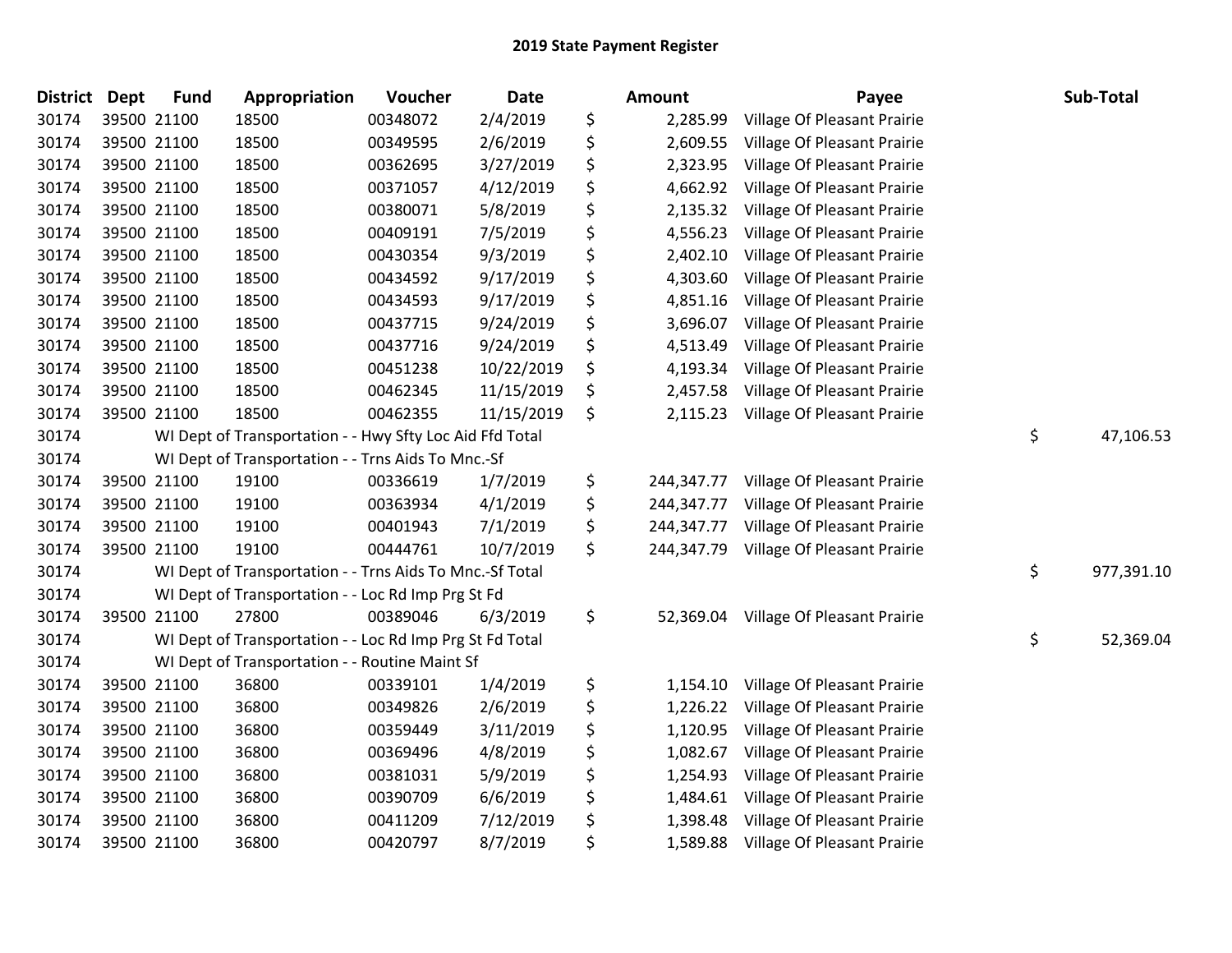| District Dept | <b>Fund</b> | Appropriation                                                                   | Voucher   | <b>Date</b>   |    | <b>Amount</b> | Payee                                  | Sub-Total       |
|---------------|-------------|---------------------------------------------------------------------------------|-----------|---------------|----|---------------|----------------------------------------|-----------------|
| 30174         | 39500 21100 | 36800                                                                           | 00431780  | 9/6/2019      | \$ | 2,039.67      | Village Of Pleasant Prairie            |                 |
| 30174         | 39500 21100 | 36800                                                                           | 00446526  | 10/8/2019     | \$ | 1,723.86      | Village Of Pleasant Prairie            |                 |
| 30174         | 39500 21100 | 36800                                                                           | 00462162  | 11/15/2019    | \$ | 1,470.68      | Village Of Pleasant Prairie            |                 |
| 30174         | 39500 21100 | 36800                                                                           | 00467614  | 12/4/2019     | \$ | 1,302.86      | Village Of Pleasant Prairie            |                 |
| 30174         |             | WI Dept of Transportation - - Routine Maint Sf Total                            |           |               |    |               |                                        | \$<br>16,848.91 |
| 30174         |             | WI Dept of Transportation - - Transpor Safety Ff                                |           |               |    |               |                                        |                 |
| 30174         | 39500 21100 | 58200                                                                           | 00375916  | 4/25/2019     | \$ | 142.78        | Village Of Pleasant Prairie            |                 |
| 30174         |             | WI Dept of Transportation - - Transpor Safety Ff Total                          |           |               |    |               |                                        | \$<br>142.78    |
| 30174         |             | Department of Health Services - - Emergency Medical Services, Ai                |           |               |    |               |                                        |                 |
| 30174         | 43500 10000 | 11900                                                                           | 00307980  | 9/4/2019      | S  |               | 4,222.98 Village Of Pleasant Prairie   |                 |
| 30174         |             | Department of Health Services - - Emergency Medical Services, Ai Total          |           |               |    |               |                                        | \$<br>4,222.98  |
| 30174         |             | Department of Health Services - - Prepaid Medical Transport Reimbursement       |           |               |    |               |                                        |                 |
| 30174         | 43500 10000 | 16300                                                                           | AMBULANCE | 11/18/2019 \$ |    |               | 14,392.68 Village Of Pleasant Prairie  |                 |
| 30174         |             | Department of Health Services - - Prepaid Medical Transport Reimbursement Total |           |               |    |               |                                        | \$<br>14,392.68 |
| 30174         |             | Department of Justice - - Law Enforcement Train, Local                          |           |               |    |               |                                        |                 |
| 30174         | 45500 10000 | 23100                                                                           | 00058464  | 1/22/2019     | \$ | 23,246.77     | Village Of Pleasant Prairie            |                 |
| 30174         | 45500 10000 | 23100                                                                           | 00074331  | 11/6/2019     | \$ |               | 4,160.00 Village Of Pleasant Prairie   |                 |
| 30174         |             | Department of Justice - - Law Enforcement Train, Local Total                    |           |               |    |               |                                        | \$<br>27,406.77 |
| 30174         |             | Department of Justice - - Federal Aid, Local Assistance                         |           |               |    |               |                                        |                 |
| 30174         | 45500 10000 | 25100                                                                           | 00065749  | 5/31/2019     | \$ |               | 19,425.00 Village Of Pleasant Prairie  |                 |
| 30174         |             | Department of Justice - - Federal Aid, Local Assistance Total                   |           |               |    |               |                                        | \$<br>19,425.00 |
| 30174         |             | Department of Justice - - Federal Aid; Victim Comp                              |           |               |    |               |                                        |                 |
| 30174         | 45500 10000 | 54100                                                                           | 00064505  | 5/8/2019      | \$ |               | 834.40 Village Of Pleasant Prairie     |                 |
| 30174         |             | Department of Justice - - Federal Aid; Victim Comp Total                        |           |               |    |               |                                        | \$<br>834.40    |
| 30174         |             | Department of Administration - - Gifts, Grants And Bequests                     |           |               |    |               |                                        |                 |
| 30174         | 50500 10000 | 13100                                                                           | 00114730  | 12/27/2019    | \$ | 3,050.00      | Village Of Pleasant Prairie            |                 |
| 30174         |             | Department of Administration - - Gifts, Grants And Bequests Total               |           |               |    |               |                                        | \$<br>3,050.00  |
| 30174         |             | Department of Administration - - Hv Trans Ln Annual Impact Fee                  |           |               |    |               |                                        |                 |
| 30174         | 50500 10000 | 17400                                                                           | 00101036  | 4/26/2019     | \$ | 19,155.00     | Village Of Pleasant Prairie            |                 |
| 30174         | 50500 10000 | 17400                                                                           | 00101177  | 5/1/2019      | S  | 46,948.00     | Village Of Pleasant Prairie            |                 |
| 30174         |             | Department of Administration - - Hv Trans Ln Annual Impact Fee Total            |           |               |    |               |                                        | \$<br>66,103.00 |
| 30174         |             | Department of Administration - - Hv Trans Ln Environ Impact Fee                 |           |               |    |               |                                        |                 |
| 30174         | 50500 10000 | 17500                                                                           | 00101036  | 4/26/2019     | \$ |               | 159,627.00 Village Of Pleasant Prairie |                 |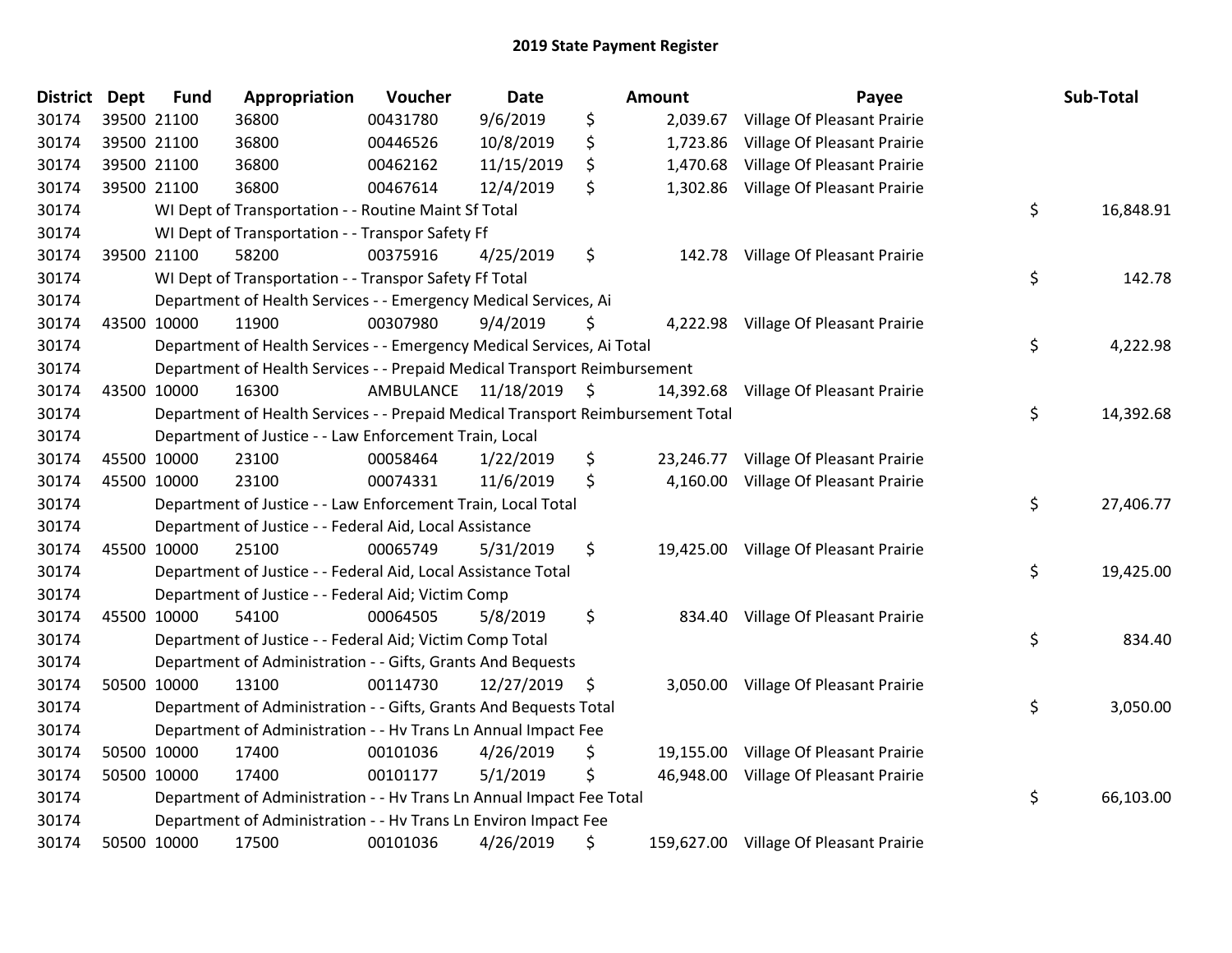| <b>District</b> | <b>Dept</b> | <b>Fund</b> | Appropriation                                                         | Voucher  | <b>Date</b> | <b>Amount</b>      | Payee                       | Sub-Total          |
|-----------------|-------------|-------------|-----------------------------------------------------------------------|----------|-------------|--------------------|-----------------------------|--------------------|
| 30174           |             |             | Department of Administration - - Hv Trans Ln Environ Impact Fee Total |          |             |                    |                             | \$<br>159,627.00   |
| 30174           |             |             | Shared Revenue and Tax Relief - - County And Municipal Aid            |          |             |                    |                             |                    |
| 30174           |             | 83500 10000 | 10500                                                                 | 00049043 | 7/22/2019   | \$<br>25,774.04    | Village Of Pleasant Prairie |                    |
| 30174           | 83500 10000 |             | 10500                                                                 | 00053340 | 11/18/2019  | \$<br>131,660.18   | Village Of Pleasant Prairie |                    |
| 30174           |             |             | Shared Revenue and Tax Relief - - County And Municipal Aid Total      |          |             |                    |                             | \$<br>157,434.22   |
| 30174           |             |             | Shared Revenue and Tax Relief - - Exempt Computer Aid                 |          |             |                    |                             |                    |
| 30174           |             | 83500 10000 | 10900                                                                 | 00046172 | 7/22/2019   | \$<br>44,597.58    | Village Of Pleasant Prairie |                    |
| 30174           | 83500 10000 |             | 10900                                                                 | 00047864 | 7/22/2019   | \$<br>345,537.11   | Village Of Pleasant Prairie |                    |
| 30174           |             |             | Shared Revenue and Tax Relief - - Exempt Computer Aid Total           |          |             |                    |                             | \$<br>390,134.69   |
| 30174           |             |             | Shared Revenue and Tax Relief - - Utility Aid                         |          |             |                    |                             |                    |
| 30174           |             | 83500 10000 | 11000                                                                 | 00049043 | 7/22/2019   | \$<br>277,374.20   | Village Of Pleasant Prairie |                    |
| 30174           | 83500 10000 |             | 11000                                                                 | 00053340 | 11/18/2019  | \$<br>1,580,791.33 | Village Of Pleasant Prairie |                    |
| 30174           |             |             | Shared Revenue and Tax Relief - - Utility Aid Total                   |          |             |                    |                             | \$<br>1,858,165.53 |
| 30174           |             |             | Shared Revenue and Tax Relief - - Personal Property Aid               |          |             |                    |                             |                    |
| 30174           |             | 83500 10000 | 11100                                                                 | 00040718 | 5/6/2019    | \$<br>285,205.20   | Village Of Pleasant Prairie |                    |
| 30174           | 83500 10000 |             | 11100                                                                 | 00042602 | 5/6/2019    | \$<br>292,801.68   | Village Of Pleasant Prairie |                    |
| 30174           |             |             | Shared Revenue and Tax Relief - - Personal Property Aid Total         |          |             |                    |                             | \$<br>578,006.88   |
| 30174           |             |             | Shared Revenue and Tax Relief - - School Lvy Tx/First Dollar Cr       |          |             |                    |                             |                    |
| 30174           |             | 83500 10000 | 30200                                                                 | 00045259 | 7/22/2019   | \$<br>5,169,619.43 | Village Of Pleasant Prairie |                    |
| 30174           | 83500 10000 |             | 30200                                                                 | 00048143 | 7/22/2019   | \$<br>463,555.34   | Village Of Pleasant Prairie |                    |
| 30174           |             |             | Shared Revenue and Tax Relief - - School Lvy Tx/First Dollar Cr Total |          |             |                    |                             | \$<br>5,633,174.77 |
| 30174           |             |             | Shared Revenue and Tax Relief - - Payments For Municipal Svcs         |          |             |                    |                             |                    |
| 30174           |             | 83500 10000 | 50100                                                                 | 00037921 | 1/31/2019   | \$<br>4,641.00     | Village Of Pleasant Prairie |                    |
| 30174           |             |             | Shared Revenue and Tax Relief - - Payments For Municipal Svcs Total   |          |             |                    |                             | \$<br>4,641.00     |
| 30174           |             |             | Shared Revenue and Tax Relief - - Lottery & Gaming Credit             |          |             |                    |                             |                    |
| 30174           |             | 83500 52100 | 36300                                                                 | 00038330 | 3/25/2019   | \$<br>56,216.52    | Village Of Pleasant Prairie |                    |
| 30174           | 83500 52100 |             | 36300                                                                 | 00038629 | 3/25/2019   | \$<br>887,369.40   | Village Of Pleasant Prairie |                    |
| 30174           |             |             | Shared Revenue and Tax Relief - - Lottery & Gaming Credit Total       |          |             |                    |                             | \$<br>943,585.92   |
| 30174 Total     |             |             |                                                                       |          |             |                    |                             | 11,232,658.85      |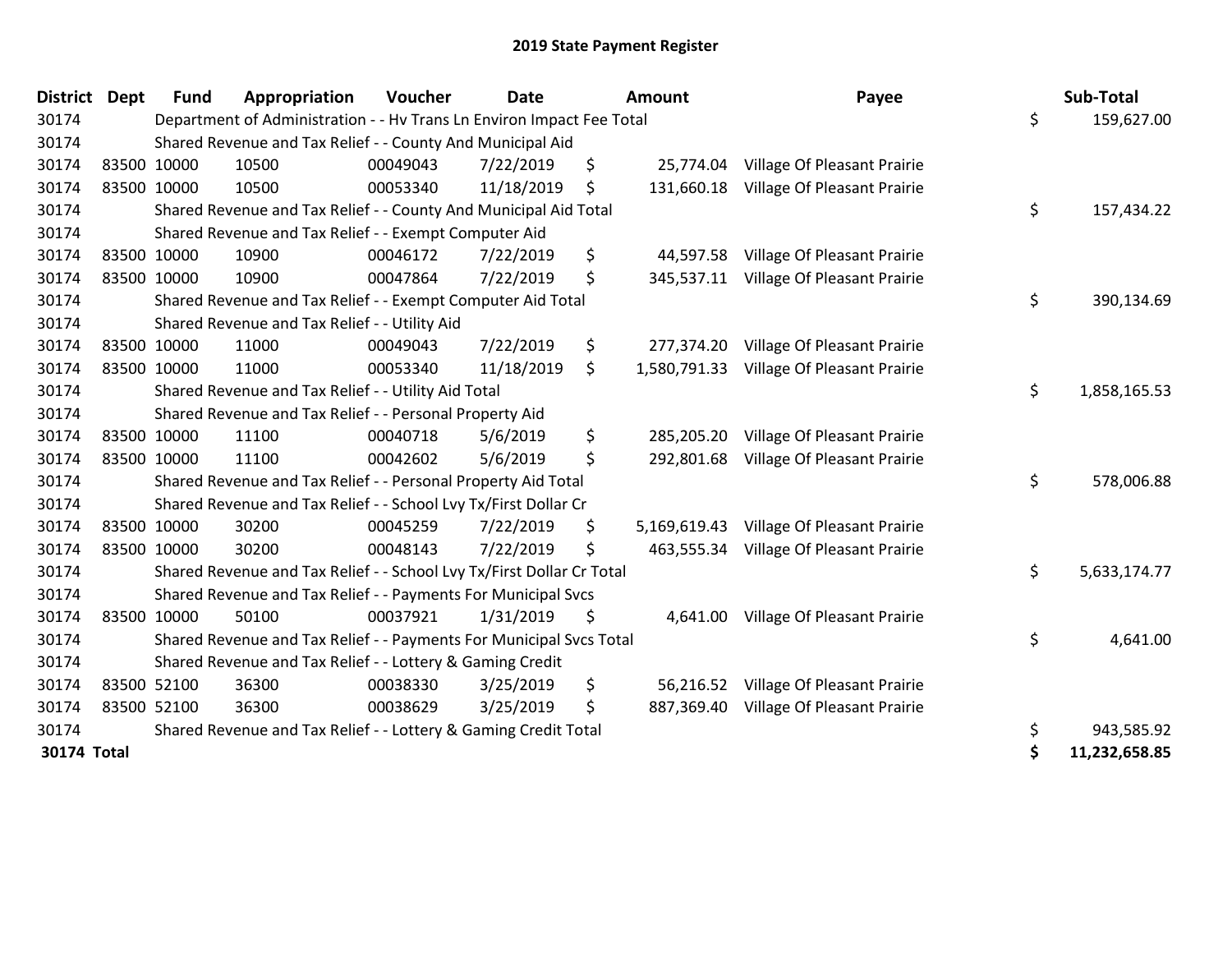| District Dept |             | <b>Fund</b> | Appropriation                                                          | Voucher  | <b>Date</b> | Amount           | Payee                             | Sub-Total        |
|---------------|-------------|-------------|------------------------------------------------------------------------|----------|-------------|------------------|-----------------------------------|------------------|
| 30179         |             |             | Dept of Safety & Prof Services - - Fire Dues Distribution              |          |             |                  |                                   |                  |
| 30179         | 16500 10000 |             | 22500                                                                  | 00029883 | 7/11/2019   | \$               | 52,883.39 Village of Salem Lakes  |                  |
| 30179         |             |             | Dept of Safety & Prof Services - - Fire Dues Distribution Total        |          |             |                  |                                   | \$<br>52,883.39  |
| 30179         |             |             | Dept of Natural Resources - - Aids In Lieu Of Taxes - Gener            |          |             |                  |                                   |                  |
| 30179         | 37000 10000 |             | 50300                                                                  | 00315014 | 4/19/2019   | \$<br>852.57     | Village of Salem Lakes            |                  |
| 30179         | 37000 10000 |             | 50300                                                                  | 00315016 | 4/19/2019   | \$<br>214.98     | Village of Salem Lakes            |                  |
| 30179         |             |             | Dept of Natural Resources - - Aids In Lieu Of Taxes - Gener Total      |          |             |                  |                                   | \$<br>1,067.55   |
| 30179         |             |             | Dept of Natural Resources - - Taxes & Assessmts-Conserv Fund           |          |             |                  |                                   |                  |
| 30179         | 37000 21200 |             | 16900                                                                  | 00294120 | 1/30/2019   | \$<br>60.00      | Village of Salem Lakes            |                  |
| 30179         | 37000 21200 |             | 16900                                                                  | 00294121 | 1/30/2019   | \$<br>60.00      | Village of Salem Lakes            |                  |
| 30179         |             |             | Dept of Natural Resources - - Taxes & Assessmts-Conserv Fund Total     |          |             |                  |                                   | \$<br>120.00     |
| 30179         |             |             | Dept of Natural Resources - - Aids In Lieu Of Taxes - Sum S            |          |             |                  |                                   |                  |
| 30179         | 37000 21200 |             | 57900                                                                  | 00315015 | 4/19/2019   | \$               | 43.89 Village of Salem Lakes      |                  |
| 30179         |             |             | Dept of Natural Resources - - Aids In Lieu Of Taxes - Sum S Total      |          |             |                  |                                   | \$<br>43.89      |
| 30179         |             |             | Dept of Natural Resources - - Fin Asst For Responsible Units           |          |             |                  |                                   |                  |
| 30179         | 37000 27400 |             | 67000                                                                  | 00323024 | 5/22/2019   | \$               | 37,255.70 Village of Salem Lakes  |                  |
| 30179         |             |             | Dept of Natural Resources - - Fin Asst For Responsible Units Total     |          |             |                  |                                   | \$<br>37,255.70  |
| 30179         |             |             | WI Dept of Transportation - - Trns Aids To Mnc.-Sf                     |          |             |                  |                                   |                  |
| 30179         | 39500 21100 |             | 19100                                                                  | 00336620 | 1/7/2019    | \$               | 119,271.52 Village of Salem Lakes |                  |
| 30179         | 39500 21100 |             | 19100                                                                  | 00363935 | 4/1/2019    | \$<br>119,271.52 | Village of Salem Lakes            |                  |
| 30179         | 39500 21100 |             | 19100                                                                  | 00401944 | 7/1/2019    | \$<br>119,271.52 | Village of Salem Lakes            |                  |
| 30179         | 39500 21100 |             | 19100                                                                  | 00444762 | 10/7/2019   | \$               | 119,271.54 Village of Salem Lakes |                  |
| 30179         |             |             | WI Dept of Transportation - - Trns Aids To Mnc.-Sf Total               |          |             |                  |                                   | \$<br>477,086.10 |
| 30179         |             |             | Department of Health Services - - Emergency Medical Services, Ai       |          |             |                  |                                   |                  |
| 30179         | 43500 10000 |             | 11900                                                                  | 00308002 | 9/4/2019    | \$<br>6,950.10   | Village of Salem Lakes            |                  |
| 30179         |             |             | Department of Health Services - - Emergency Medical Services, Ai Total |          |             |                  |                                   | \$<br>6,950.10   |
| 30179         |             |             | Elections Commission - - 2018 Hava Election Security                   |          |             |                  |                                   |                  |
| 30179         | 51000 22000 |             | 18200                                                                  | 00002091 | 10/15/2019  | \$               | 1,200.00 Village of Salem Lakes   |                  |
| 30179         |             |             | Elections Commission - - 2018 Hava Election Security Total             |          |             |                  |                                   | \$<br>1,200.00   |
| 30179         |             |             | Shared Revenue and Tax Relief - - County And Municipal Aid             |          |             |                  |                                   |                  |
| 30179         | 83500 10000 |             | 10500                                                                  | 00049044 | 7/22/2019   | \$               | 25,710.70 Village of Salem Lakes  |                  |
| 30179         | 83500 10000 |             | 10500                                                                  | 00053341 | 11/18/2019  | \$               | 145,693.97 Village of Salem Lakes |                  |
| 30179         |             |             | Shared Revenue and Tax Relief - - County And Municipal Aid Total       |          |             |                  |                                   | \$<br>171,404.67 |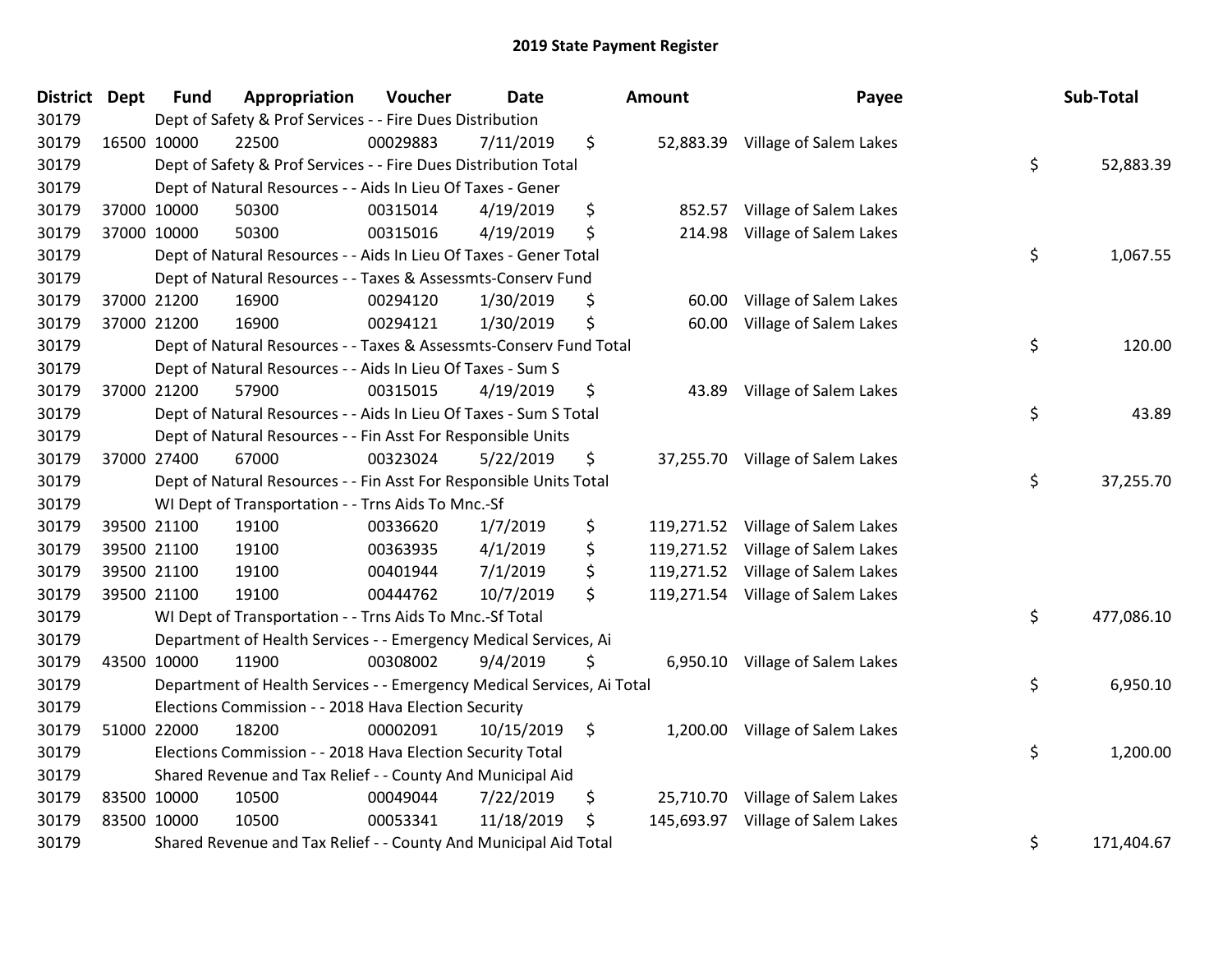| <b>District</b> | <b>Dept</b> | Fund        | Appropriation                                                   | <b>Voucher</b> | Date       | <b>Amount</b>   | Payee                  | Sub-Total       |
|-----------------|-------------|-------------|-----------------------------------------------------------------|----------------|------------|-----------------|------------------------|-----------------|
| 30179           |             |             | Shared Revenue and Tax Relief - - Exempt Computer Aid           |                |            |                 |                        |                 |
| 30179           |             | 83500 10000 | 10900                                                           | 00046173       | 7/22/2019  | \$<br>901.03    | Village of Salem Lakes |                 |
| 30179           |             |             | Shared Revenue and Tax Relief - - Exempt Computer Aid Total     |                |            |                 |                        | \$<br>901.03    |
| 30179           |             |             | Shared Revenue and Tax Relief - - Utility Aid                   |                |            |                 |                        |                 |
| 30179           |             | 83500 10000 | 11000                                                           | 00049044       | 7/22/2019  | \$<br>3.620.74  | Village of Salem Lakes |                 |
| 30179           |             | 83500 10000 | 11000                                                           | 00053341       | 11/18/2019 | \$<br>21,349.95 | Village of Salem Lakes |                 |
| 30179           |             |             | Shared Revenue and Tax Relief - - Utility Aid Total             |                |            |                 |                        | \$<br>24,970.69 |
| 30179           |             |             | Shared Revenue and Tax Relief - - Personal Property Aid         |                |            |                 |                        |                 |
| 30179           |             | 83500 10000 | 11100                                                           | 00040719       | 5/6/2019   | \$<br>11,149.95 | Village of Salem Lakes |                 |
| 30179           |             | 83500 10000 | 11100                                                           | 00042603       | 5/6/2019   | \$<br>260.38    | Village of Salem Lakes |                 |
| 30179           |             |             | Shared Revenue and Tax Relief - - Personal Property Aid Total   |                |            |                 |                        | \$<br>11,410.33 |
| 30179           |             |             | Shared Revenue and Tax Relief - - Lottery & Gaming Credit       |                |            |                 |                        |                 |
| 30179           |             | 83500 52100 | 36300                                                           | 00043375       | 5/6/2019   | \$<br>42,580.44 | Village of Salem Lakes |                 |
| 30179           |             |             | Shared Revenue and Tax Relief - - Lottery & Gaming Credit Total |                |            |                 |                        | 42,580.44       |
| 30179 Total     |             |             |                                                                 |                |            |                 |                        | 827,873.89      |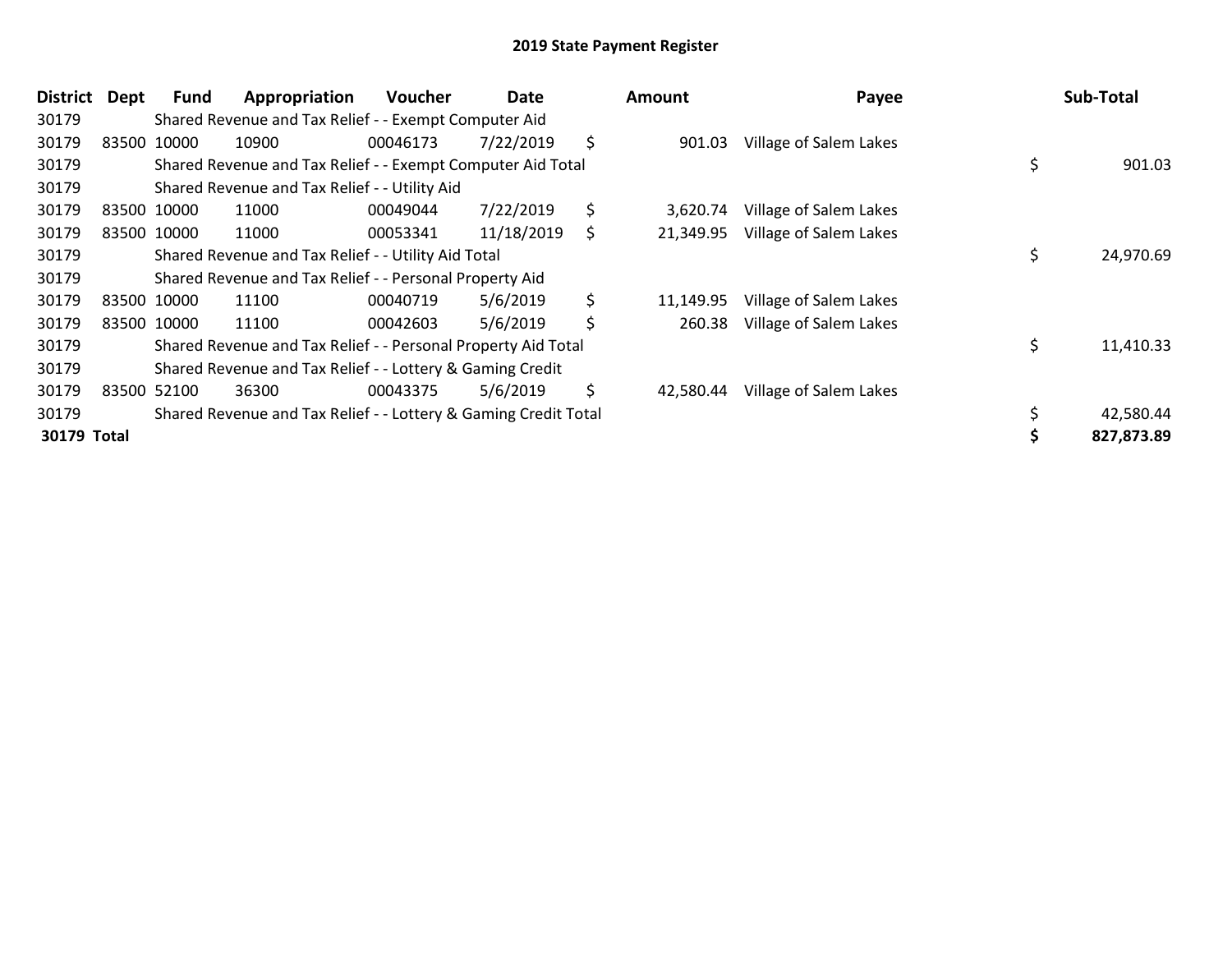| District Dept | <b>Fund</b> | Appropriation                                                          | Voucher  | <b>Date</b> | Amount          | Payee                         | Sub-Total        |
|---------------|-------------|------------------------------------------------------------------------|----------|-------------|-----------------|-------------------------------|------------------|
| 30182         |             | Dept of Safety & Prof Services - - Fire Dues Distribution              |          |             |                 |                               |                  |
| 30182         | 16500 10000 | 22500                                                                  | 00029931 | 7/12/2019   | \$              | 34,183.80 Somers, Village of  |                  |
| 30182         |             | Dept of Safety & Prof Services - - Fire Dues Distribution Total        |          |             |                 |                               | \$<br>34,183.80  |
| 30182         |             | Dept of Natural Resources - - Resaids - Cnty Forst, CI & Mfl           |          |             |                 |                               |                  |
| 30182         | 37000 21200 | 57100                                                                  | 00332713 | 6/21/2019   | \$<br>3.40      | Somers, Village of            |                  |
| 30182         |             | Dept of Natural Resources - - Resaids - Cnty Forst, CI & Mfl Total     |          |             |                 |                               | \$<br>3.40       |
| 30182         |             | Dept of Natural Resources - - Rec & Resource Aids, Fed                 |          |             |                 |                               |                  |
| 30182         | 37000 21200 | 58300                                                                  | 00319021 | 5/10/2019   | \$              | 2,745.64 Somers, Village of   |                  |
| 30182         |             | Dept of Natural Resources - - Rec & Resource Aids, Fed Total           |          |             |                 |                               | \$<br>2,745.64   |
| 30182         |             | Dept of Natural Resources - - Resaids - Urban Forestry Grant           |          |             |                 |                               |                  |
| 30182         | 37000 21200 | 58700                                                                  | 00317630 | 5/2/2019    | \$              | 15,438.00 Somers, Village of  |                  |
| 30182         |             | Dept of Natural Resources - - Resaids - Urban Forestry Grant Total     |          |             |                 |                               | \$<br>15,438.00  |
| 30182         |             | Dept of Natural Resources - - Fin Asst For Responsible Units           |          |             |                 |                               |                  |
| 30182         | 37000 27400 | 67000                                                                  | 00322631 | 5/22/2019   | \$              | 29,766.84 Somers, Village of  |                  |
| 30182         |             | Dept of Natural Resources - - Fin Asst For Responsible Units Total     |          |             |                 |                               | \$<br>29,766.84  |
| 30182         |             | WI Dept of Transportation - - Trns Aids To Mnc.-Sf                     |          |             |                 |                               |                  |
| 30182         | 39500 21100 | 19100                                                                  | 00336621 | 1/7/2019    | \$<br>21,313.77 | Somers, Village of            |                  |
| 30182         | 39500 21100 | 19100                                                                  | 00363936 | 4/1/2019    | \$              | 21,313.77 Somers, Village of  |                  |
| 30182         | 39500 21100 | 19100                                                                  | 00401945 | 7/1/2019    | \$<br>21,313.77 | Somers, Village of            |                  |
| 30182         | 39500 21100 | 19100                                                                  | 00444763 | 10/7/2019   | \$              | 21,313.78 Somers, Village of  |                  |
| 30182         |             | WI Dept of Transportation - - Trns Aids To Mnc.-Sf Total               |          |             |                 |                               | \$<br>85,255.09  |
| 30182         |             | Department of Health Services - - Emergency Medical Services, Ai       |          |             |                 |                               |                  |
| 30182         | 43500 10000 | 11900                                                                  | 00308011 | 9/4/2019    | \$              | 6,234.04 Somers, Village of   |                  |
| 30182         |             | Department of Health Services - - Emergency Medical Services, Ai Total |          |             |                 |                               | \$<br>6,234.04   |
| 30182         |             | Department of Administration - - Hv Trans Ln Annual Impact Fee         |          |             |                 |                               |                  |
| 30182         | 50500 10000 | 17400                                                                  | 00101032 | 4/26/2019   | \$              | 90,007.00 Somers, Village of  |                  |
| 30182         |             | Department of Administration - - Hv Trans Ln Annual Impact Fee Total   |          |             |                 |                               | \$<br>90,007.00  |
| 30182         |             | Department of Administration - - Hv Trans Ln Environ Impact Fee        |          |             |                 |                               |                  |
| 30182         | 50500 10000 | 17500                                                                  | 00101032 | 4/26/2019   | \$              | 750,055.00 Somers, Village of |                  |
| 30182         |             | Department of Administration - - Hv Trans Ln Environ Impact Fee Total  |          |             |                 |                               | \$<br>750,055.00 |
| 30182         |             | Elections Commission - - General Program Ops, GPR                      |          |             |                 |                               |                  |
| 30182         | 51000 10000 | 10100                                                                  | 00001555 | 1/25/2019   | \$<br>299.18    | Somers, Village of            |                  |
| 30182         |             | Elections Commission - - General Program Ops, GPR Total                |          |             |                 |                               | \$<br>299.18     |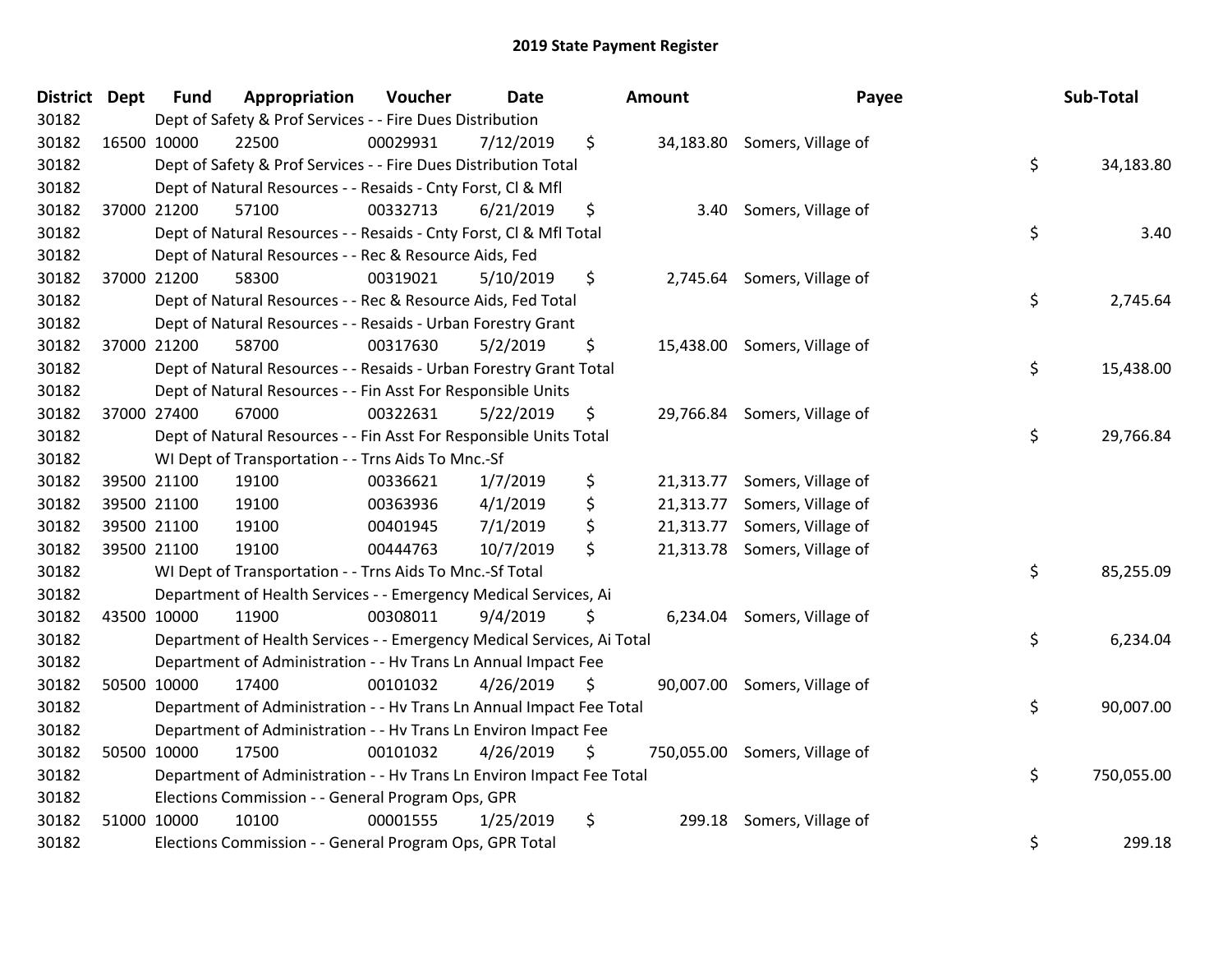| <b>District</b> | <b>Dept</b> | <b>Fund</b> | Appropriation                                                       | Voucher  | <b>Date</b> | <b>Amount</b>   | Payee                         | Sub-Total          |
|-----------------|-------------|-------------|---------------------------------------------------------------------|----------|-------------|-----------------|-------------------------------|--------------------|
| 30182           |             |             | Elections Commission - - 2018 Hava Election Security                |          |             |                 |                               |                    |
| 30182           |             | 51000 22000 | 18200                                                               | 00002146 | 10/23/2019  | \$              | 600.00 Somers, Village of     |                    |
| 30182           |             |             | Elections Commission - - 2018 Hava Election Security Total          |          |             |                 |                               | \$<br>600.00       |
| 30182           |             |             | Shared Revenue and Tax Relief - - County And Municipal Aid          |          |             |                 |                               |                    |
| 30182           |             | 83500 10000 | 10500                                                               | 00049045 | 7/22/2019   | \$<br>16,121.53 | Somers, Village of            |                    |
| 30182           |             | 83500 10000 | 10500                                                               | 00053342 | 11/18/2019  | \$              | 91,355.34 Somers, Village of  |                    |
| 30182           |             |             | Shared Revenue and Tax Relief - - County And Municipal Aid Total    |          |             |                 |                               | \$<br>107,476.87   |
| 30182           |             |             | Shared Revenue and Tax Relief - - Exempt Computer Aid               |          |             |                 |                               |                    |
| 30182           |             | 83500 10000 | 10900                                                               | 00046174 | 7/22/2019   | \$              | 3,353.68 Somers, Village of   |                    |
| 30182           |             |             | Shared Revenue and Tax Relief - - Exempt Computer Aid Total         |          |             |                 |                               | \$<br>3,353.68     |
| 30182           |             |             | Shared Revenue and Tax Relief - - Utility Aid                       |          |             |                 |                               |                    |
| 30182           |             | 83500 10000 | 11000                                                               | 00049045 | 7/22/2019   | \$<br>4,883.38  | Somers, Village of            |                    |
| 30182           |             | 83500 10000 | 11000                                                               | 00053342 | 11/18/2019  | \$              | 53,828.65 Somers, Village of  |                    |
| 30182           |             |             | Shared Revenue and Tax Relief - - Utility Aid Total                 |          |             |                 |                               | \$<br>58,712.03    |
| 30182           |             |             | Shared Revenue and Tax Relief - - Personal Property Aid             |          |             |                 |                               |                    |
| 30182           |             | 83500 10000 | 11100                                                               | 00040720 | 5/6/2019    | \$<br>12,284.33 | Somers, Village of            |                    |
| 30182           |             | 83500 10000 | 11100                                                               | 00042604 | 5/6/2019    | \$<br>4,905.14  | Somers, Village of            |                    |
| 30182           |             |             | Shared Revenue and Tax Relief - - Personal Property Aid Total       |          |             |                 |                               | \$<br>17,189.47    |
| 30182           |             |             | Shared Revenue and Tax Relief - - Payments For Municipal Svcs       |          |             |                 |                               |                    |
| 30182           |             | 83500 10000 | 50100                                                               | 00038026 | 1/31/2019   | \$              | 139,199.43 Somers, Village of |                    |
| 30182           |             |             | Shared Revenue and Tax Relief - - Payments For Municipal Svcs Total |          |             |                 |                               | \$<br>139,199.43   |
| 30182           |             |             | Shared Revenue and Tax Relief - - Lottery & Gaming Credit           |          |             |                 |                               |                    |
| 30182           |             | 83500 52100 | 36300                                                               | 00038331 | 3/25/2019   | \$              | 18,998.76 Somers, Village of  |                    |
| 30182           |             |             | Shared Revenue and Tax Relief - - Lottery & Gaming Credit Total     |          |             |                 |                               | \$<br>18,998.76    |
| 30182 Total     |             |             |                                                                     |          |             |                 |                               | \$<br>1,359,518.23 |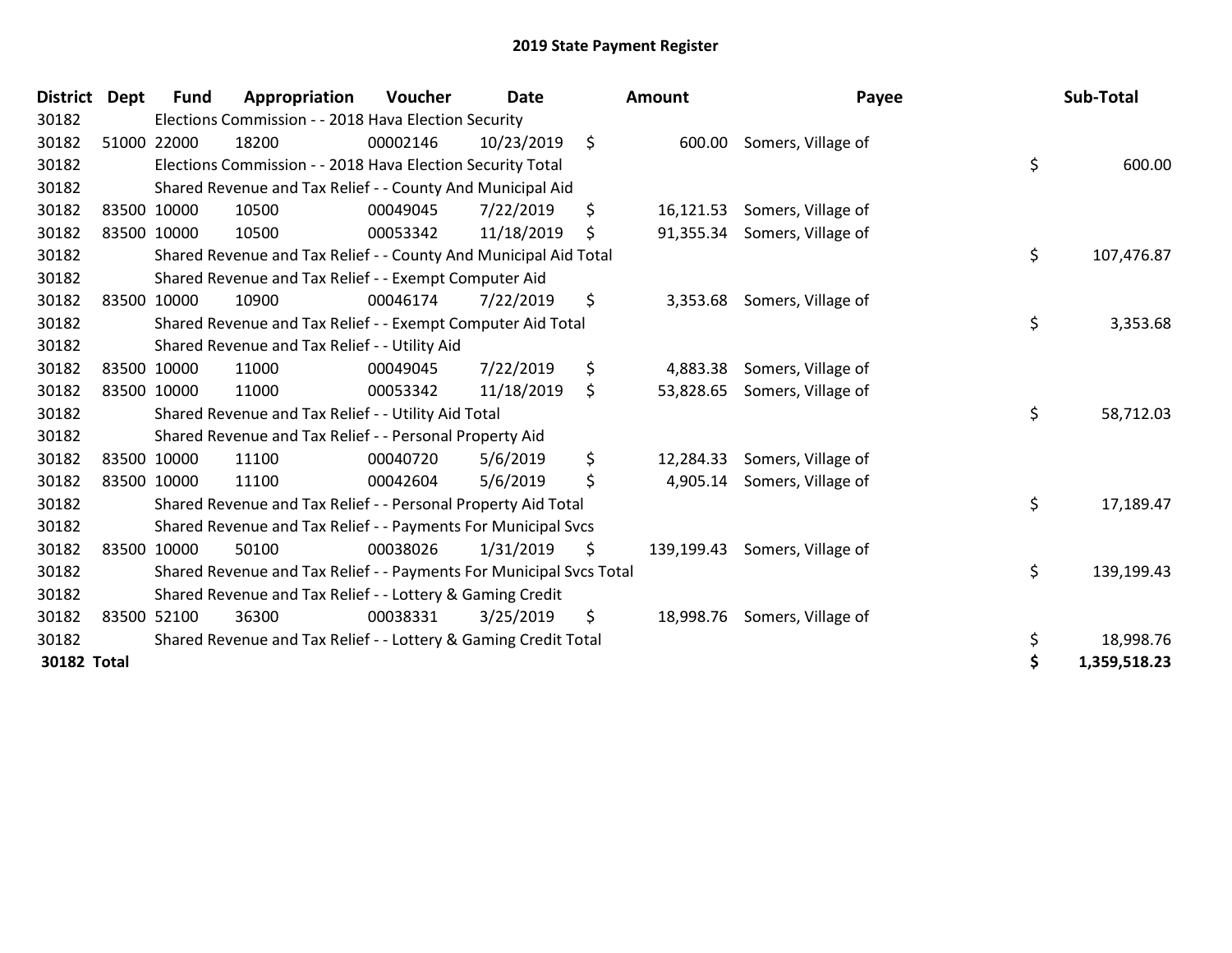| District Dept | <b>Fund</b> | Appropriation                                                      | Voucher  | <b>Date</b> | Amount          | Payee                           | Sub-Total        |
|---------------|-------------|--------------------------------------------------------------------|----------|-------------|-----------------|---------------------------------|------------------|
| 30186         |             | Dept of Safety & Prof Services - - Fire Dues Distribution          |          |             |                 |                                 |                  |
| 30186         | 16500 10000 | 22500                                                              | 00029964 | 7/12/2019   | \$              | 26,531.71 Village Of Twin Lakes |                  |
| 30186         |             | Dept of Safety & Prof Services - - Fire Dues Distribution Total    |          |             |                 |                                 | \$<br>26,531.71  |
| 30186         |             | Dept of Natural Resources - - Aids In Lieu Of Taxes - Gener        |          |             |                 |                                 |                  |
| 30186         | 37000 10000 | 50300                                                              | 00296708 | 2/6/2019    | \$              | 17,462.90 Village Of Twin Lakes |                  |
| 30186         |             | Dept of Natural Resources - - Aids In Lieu Of Taxes - Gener Total  |          |             |                 |                                 | \$<br>17,462.90  |
| 30186         |             | Dept of Natural Resources - - GPO -Federal Funds                   |          |             |                 |                                 |                  |
| 30186         | 37000 21200 | 38100                                                              | 00307404 | 3/27/2019   | \$<br>4,285.23  | Village Of Twin Lakes           |                  |
| 30186         |             | Dept of Natural Resources - - GPO -Federal Funds Total             |          |             |                 |                                 | \$<br>4,285.23   |
| 30186         |             | Dept of Natural Resources - - Enf A - Boating Enforcement          |          |             |                 |                                 |                  |
| 30186         | 37000 21200 | 55000                                                              | 00307404 | 3/27/2019   | \$              | 8,069.74 Village Of Twin Lakes  |                  |
| 30186         |             | Dept of Natural Resources - - Enf A - Boating Enforcement Total    |          |             |                 |                                 | \$<br>8,069.74   |
| 30186         |             | Dept of Natural Resources - - Resaids - Cnty Forst, Cl & Mfl       |          |             |                 |                                 |                  |
| 30186         | 37000 21200 | 57100                                                              | 00332714 | 6/21/2019   | \$<br>8.00      | Village Of Twin Lakes           |                  |
| 30186         |             | Dept of Natural Resources - - Resaids - Cnty Forst, CI & Mfl Total |          |             |                 |                                 | \$<br>8.00       |
| 30186         |             | Dept of Natural Resources - - Fin Asst For Responsible Units       |          |             |                 |                                 |                  |
| 30186         | 37000 27400 | 67000                                                              | 00323577 | 5/22/2019   | \$              | 16,515.24 Village Of Twin Lakes |                  |
| 30186         |             | Dept of Natural Resources - - Fin Asst For Responsible Units Total |          |             |                 |                                 | \$<br>16,515.24  |
| 30186         |             | WI Dept of Transportation - - Trns Aids To Mnc.-Sf                 |          |             |                 |                                 |                  |
| 30186         | 39500 21100 | 19100                                                              | 00336622 | 1/7/2019    | \$<br>69,607.12 | Village Of Twin Lakes           |                  |
| 30186         | 39500 21100 | 19100                                                              | 00363937 | 4/1/2019    | \$<br>69,607.12 | Village Of Twin Lakes           |                  |
| 30186         | 39500 21100 | 19100                                                              | 00401946 | 7/1/2019    | \$<br>69,607.12 | Village Of Twin Lakes           |                  |
| 30186         | 39500 21100 | 19100                                                              | 00444764 | 10/7/2019   | \$<br>69,607.13 | Village Of Twin Lakes           |                  |
| 30186         |             | WI Dept of Transportation - - Trns Aids To Mnc .- Sf Total         |          |             |                 |                                 | \$<br>278,428.49 |
| 30186         |             | Department of Corrections - - Services For Community Correct       |          |             |                 |                                 |                  |
| 30186         | 41000 10000 | 10200                                                              | 00263199 | 1/29/2019   | \$<br>589.66    | Village Of Twin Lakes           |                  |
| 30186         | 41000 10000 | 10200                                                              | 00268177 | 2/22/2019   | \$<br>589.66    | Village Of Twin Lakes           |                  |
| 30186         | 41000 10000 | 10200                                                              | 00274442 | 3/21/2019   | \$<br>589.66    | Village Of Twin Lakes           |                  |
| 30186         | 41000 10000 | 10200                                                              | 00281587 | 4/25/2019   | \$<br>589.66    | Village Of Twin Lakes           |                  |
| 30186         | 41000 10000 | 10200                                                              | 00287718 | 5/28/2019   | \$<br>589.66    | Village Of Twin Lakes           |                  |
| 30186         | 41000 10000 | 10200                                                              | 00297195 | 7/11/2019   | \$<br>601.45    | Village Of Twin Lakes           |                  |
| 30186         | 41000 10000 | 10200                                                              | 00301102 | 7/29/2019   | \$<br>601.45    | Village Of Twin Lakes           |                  |
| 30186         | 41000 10000 | 10200                                                              | 00306246 | 8/26/2019   | \$<br>601.45    | Village Of Twin Lakes           |                  |

| nount                                                                        | Payee                                                                                                                                                                                                | Sub-Total        |
|------------------------------------------------------------------------------|------------------------------------------------------------------------------------------------------------------------------------------------------------------------------------------------------|------------------|
| 26,531.71                                                                    | Village Of Twin Lakes                                                                                                                                                                                | \$<br>26,531.71  |
| 17,462.90                                                                    | Village Of Twin Lakes                                                                                                                                                                                | \$<br>17,462.90  |
| 4,285.23                                                                     | Village Of Twin Lakes                                                                                                                                                                                | \$<br>4,285.23   |
| 8,069.74                                                                     | Village Of Twin Lakes                                                                                                                                                                                | \$<br>8,069.74   |
| 8.00                                                                         | Village Of Twin Lakes                                                                                                                                                                                | \$<br>8.00       |
|                                                                              | 16,515.24 Village Of Twin Lakes                                                                                                                                                                      | \$<br>16,515.24  |
| 69,607.12<br>69,607.12<br>69,607.12<br>69,607.13                             | Village Of Twin Lakes<br>Village Of Twin Lakes<br>Village Of Twin Lakes<br>Village Of Twin Lakes                                                                                                     | \$<br>278,428.49 |
| 589.66<br>589.66<br>589.66<br>589.66<br>589.66<br>601.45<br>601.45<br>601.45 | Village Of Twin Lakes<br>Village Of Twin Lakes<br>Village Of Twin Lakes<br>Village Of Twin Lakes<br>Village Of Twin Lakes<br>Village Of Twin Lakes<br>Village Of Twin Lakes<br>Village Of Twin Lakes |                  |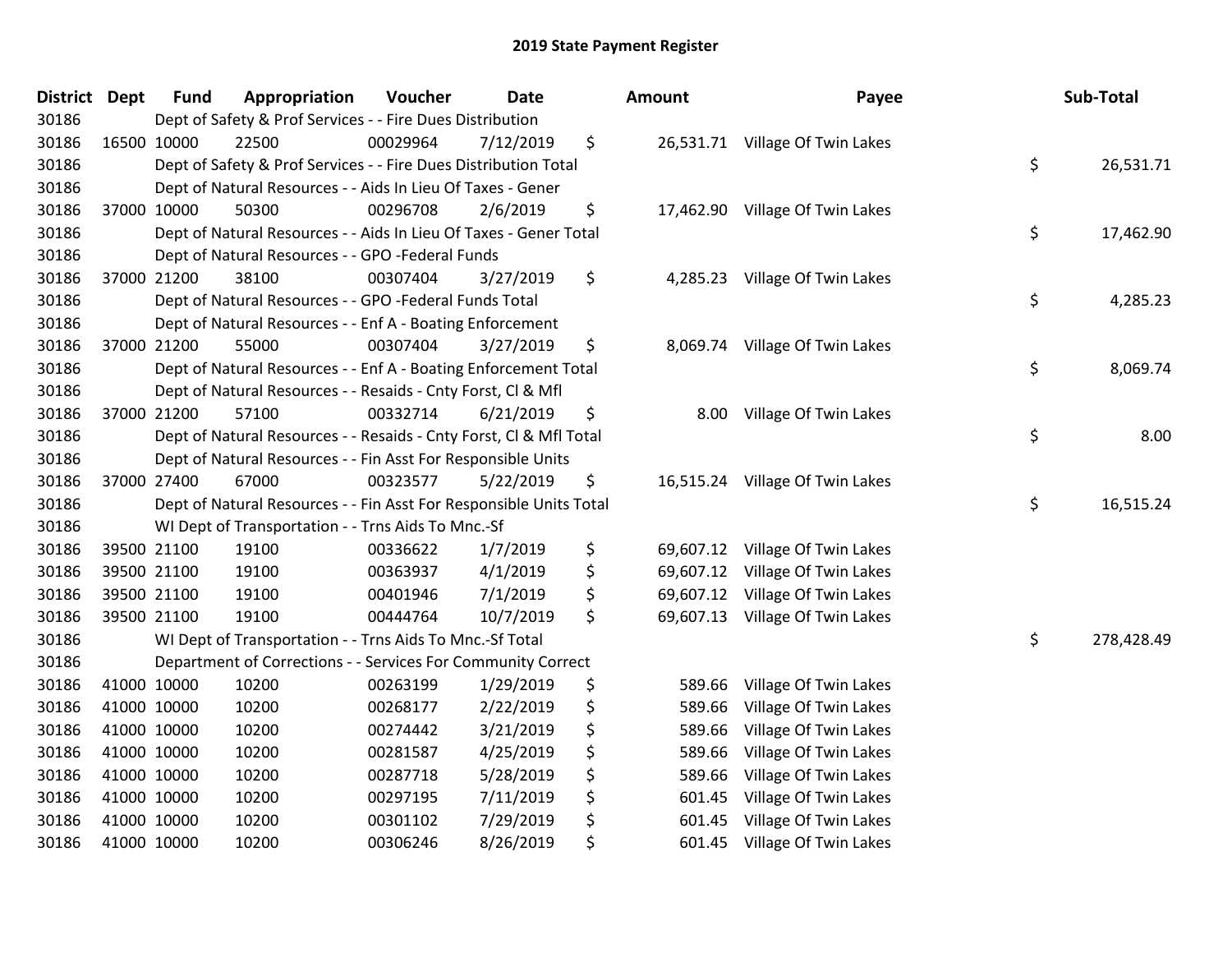| District Dept |             | <b>Fund</b> | Appropriation                                                      | Voucher  | <b>Date</b> |      | Amount    | Payee                          | Sub-Total        |
|---------------|-------------|-------------|--------------------------------------------------------------------|----------|-------------|------|-----------|--------------------------------|------------------|
| 30186         | 41000 10000 |             | 10200                                                              | 00310354 | 9/26/2019   | \$   | 601.45    | Village Of Twin Lakes          |                  |
| 30186         | 41000 10000 |             | 10200                                                              | 00318136 | 10/28/2019  | \$   | 601.45    | Village Of Twin Lakes          |                  |
| 30186         | 41000 10000 |             | 10200                                                              | 00325585 | 11/26/2019  | \$   | 601.45    | Village Of Twin Lakes          |                  |
| 30186         |             | 41000 10000 | 10200                                                              | 00331690 | 12/23/2019  | \$   | 601.45    | Village Of Twin Lakes          |                  |
| 30186         |             |             | Department of Corrections - - Services For Community Correct Total |          |             |      |           |                                | \$<br>7,158.45   |
| 30186         |             |             | Department of Justice - - Law Enforcement Train, Local             |          |             |      |           |                                |                  |
| 30186         |             | 45500 10000 | 23100                                                              | 00074641 | 11/13/2019  | - \$ |           | 2,240.00 Village Of Twin Lakes |                  |
| 30186         |             |             | Department of Justice - - Law Enforcement Train, Local Total       |          |             |      |           |                                | \$<br>2,240.00   |
| 30186         |             |             | Department of Justice - - Federal Aid, Local Assistance            |          |             |      |           |                                |                  |
| 30186         |             | 45500 10000 | 25100                                                              | 00074707 | 11/12/2019  | \$   | 8,515.57  | Village Of Twin Lakes          |                  |
| 30186         |             |             | Department of Justice - - Federal Aid, Local Assistance Total      |          |             |      |           |                                | \$<br>8,515.57   |
| 30186         |             |             | Elections Commission - - General Program Ops, GPR                  |          |             |      |           |                                |                  |
| 30186         |             | 51000 10000 | 10100                                                              | 00001570 | 1/25/2019   | \$   | 300.00    | Village Of Twin Lakes          |                  |
| 30186         |             |             | Elections Commission - - General Program Ops, GPR Total            |          |             |      |           |                                | \$<br>300.00     |
| 30186         |             |             | Shared Revenue and Tax Relief - - County And Municipal Aid         |          |             |      |           |                                |                  |
| 30186         |             | 83500 10000 | 10500                                                              | 00049046 | 7/22/2019   | \$   | 9,624.87  | Village Of Twin Lakes          |                  |
| 30186         | 83500 10000 |             | 10500                                                              | 00053343 | 11/18/2019  | \$   | 54,540.91 | Village Of Twin Lakes          |                  |
| 30186         |             |             | Shared Revenue and Tax Relief - - County And Municipal Aid Total   |          |             |      |           |                                | \$<br>64,165.78  |
| 30186         |             |             | Shared Revenue and Tax Relief - - Exempt Computer Aid              |          |             |      |           |                                |                  |
| 30186         | 83500 10000 |             | 10900                                                              | 00046175 | 7/22/2019   | \$   | 437.53    | Village Of Twin Lakes          |                  |
| 30186         | 83500 10000 |             | 10900                                                              | 00047865 | 7/22/2019   | \$   | 3,370.43  | Village Of Twin Lakes          |                  |
| 30186         |             |             | Shared Revenue and Tax Relief - - Exempt Computer Aid Total        |          |             |      |           |                                | \$<br>3,807.96   |
| 30186         |             |             | Shared Revenue and Tax Relief - - Utility Aid                      |          |             |      |           |                                |                  |
| 30186         | 83500 10000 |             | 11000                                                              | 00049046 | 7/22/2019   | \$   | 180.13    | Village Of Twin Lakes          |                  |
| 30186         | 83500 10000 |             | 11000                                                              | 00053343 | 11/18/2019  | \$   | 1,041.43  | Village Of Twin Lakes          |                  |
| 30186         |             |             | Shared Revenue and Tax Relief - - Utility Aid Total                |          |             |      |           |                                | \$<br>1,221.56   |
| 30186         |             |             | Shared Revenue and Tax Relief - - Personal Property Aid            |          |             |      |           |                                |                  |
| 30186         |             | 83500 10000 | 11100                                                              | 00040721 | 5/6/2019    | \$   | 5,129.96  | Village Of Twin Lakes          |                  |
| 30186         | 83500 10000 |             | 11100                                                              | 00042605 | 5/6/2019    | \$   | 215.99    | Village Of Twin Lakes          |                  |
| 30186         |             |             | Shared Revenue and Tax Relief - - Personal Property Aid Total      |          |             |      |           |                                | \$<br>5,345.95   |
| 30186 Total   |             |             |                                                                    |          |             |      |           |                                | \$<br>444,056.58 |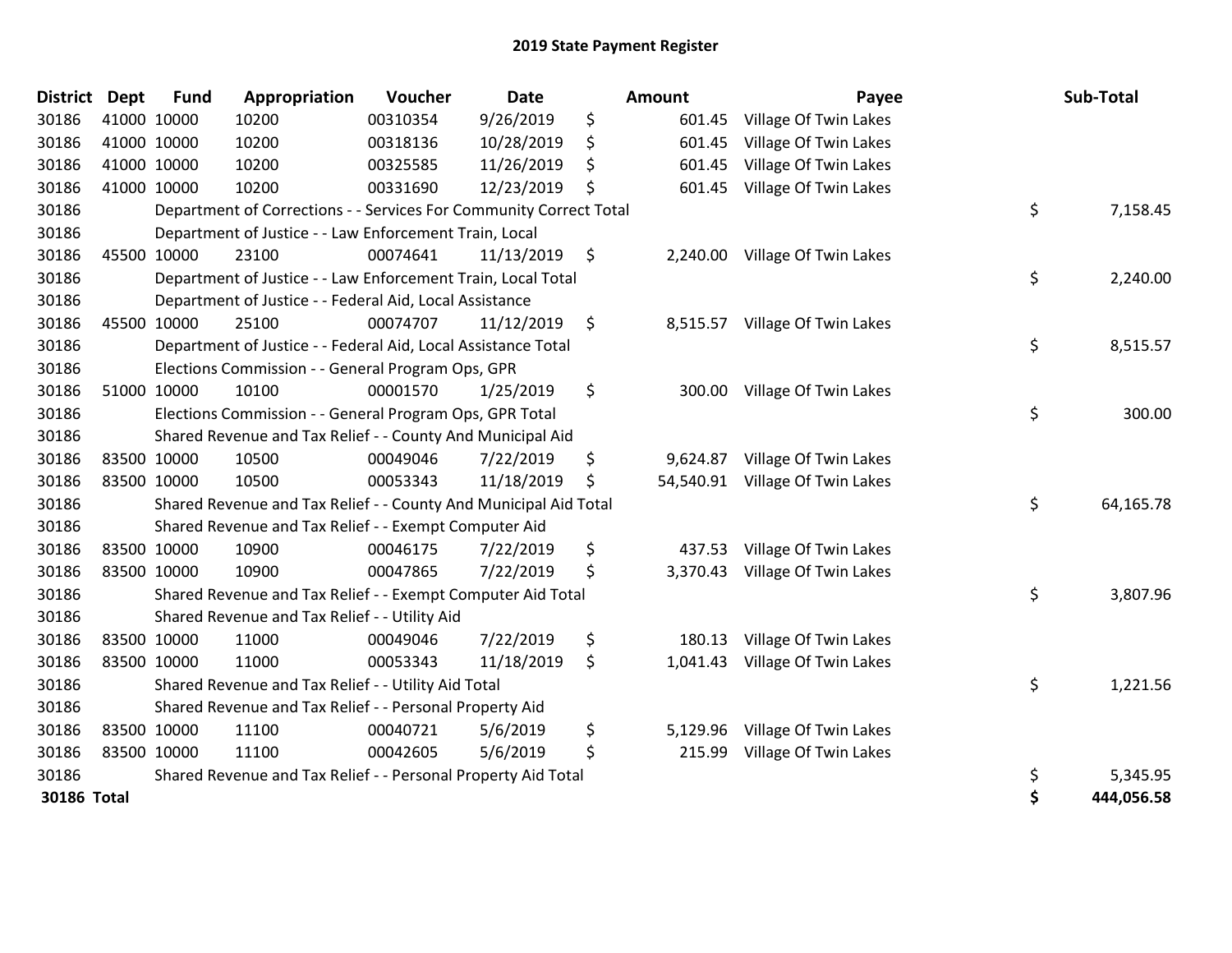| District Dept |             | <b>Fund</b> | Appropriation                                                       | Voucher  | <b>Date</b>   | Amount             | Payee                       | Sub-Total          |
|---------------|-------------|-------------|---------------------------------------------------------------------|----------|---------------|--------------------|-----------------------------|--------------------|
| 30241         |             |             | Dept of Safety & Prof Services - - Fire Dues Distribution           |          |               |                    |                             |                    |
| 30241         | 16500 10000 |             | 22500                                                               | 00029753 | 7/3/2019      | \$                 | 276,915.19 Kenosha, City of |                    |
| 30241         |             |             | Dept of Safety & Prof Services - - Fire Dues Distribution Total     |          |               |                    |                             | \$<br>276,915.19   |
| 30241         |             |             | Wisconsin Historical Society - - Gifts, Grants And Membership       |          |               |                    |                             |                    |
| 30241         | 24500 10000 |             | 13200                                                               | 00026365 | 12/26/2019 \$ | 40,000.00          | Kenosha, City of            |                    |
| 30241         |             |             | Wisconsin Historical Society - - Gifts, Grants And Membership Total |          |               |                    |                             | \$<br>40,000.00    |
| 30241         |             |             | Wisconsin Historical Society - - Earned Revenue                     |          |               |                    |                             |                    |
| 30241         | 24500 26600 |             | 16300                                                               | 00023522 | 6/14/2019     | \$<br>125.00       | Kenosha, City of            |                    |
| 30241         |             |             | Wisconsin Historical Society - - Earned Revenue Total               |          |               |                    |                             | \$<br>125.00       |
| 30241         |             |             | Dept of Natural Resources - - Solid Waste Management -- Envi        |          |               |                    |                             |                    |
| 30241         | 37000 27400 |             | 47200                                                               | 00309433 | 5/1/2019      | \$                 | 25,222.28 Kenosha, City of  |                    |
| 30241         |             |             | Dept of Natural Resources - - Solid Waste Management -- Envi Total  |          |               |                    |                             | \$<br>25,222.28    |
| 30241         |             |             | Dept of Natural Resources - - Fin Asst For Responsible Units        |          |               |                    |                             |                    |
| 30241         | 37000 27400 |             | 67000                                                               | 00323071 | 5/22/2019     | \$<br>362,506.28   | Kenosha, City of            |                    |
| 30241         |             |             | Dept of Natural Resources - - Fin Asst For Responsible Units Total  |          |               |                    |                             | \$<br>362,506.28   |
| 30241         |             |             | Dept of Natural Resources - - Recycling Consolidation Grants        |          |               |                    |                             |                    |
| 30241         | 37000 27400 |             | 67300                                                               | 00323071 | 5/22/2019     | \$<br>25,254.62    | Kenosha, City of            |                    |
| 30241         |             |             | Dept of Natural Resources - - Recycling Consolidation Grants Total  |          |               |                    |                             | \$<br>25,254.62    |
| 30241         |             |             | WI Dept of Transportation - - Conn Hwy Aids St Fds                  |          |               |                    |                             |                    |
| 30241         | 39500 21100 |             | 16200                                                               | 00337736 | 1/7/2019      | \$<br>75,489.27    | Kenosha, City of            |                    |
| 30241         | 39500 21100 |             | 16200                                                               | 00365050 | 4/1/2019      | \$<br>75,489.27    | Kenosha, City of            |                    |
| 30241         | 39500 21100 |             | 16200                                                               | 00403059 | 7/1/2019      | \$<br>75,489.27    | Kenosha, City of            |                    |
| 30241         | 39500 21100 |             | 16200                                                               | 00445877 | 10/7/2019     | \$<br>75,489.29    | Kenosha, City of            |                    |
| 30241         |             |             | WI Dept of Transportation - - Conn Hwy Aids St Fds Total            |          |               |                    |                             | \$<br>301,957.10   |
| 30241         |             |             | WI Dept of Transportation - - Paratransit Aids, Sf                  |          |               |                    |                             |                    |
| 30241         | 39500 21100 |             | 17500                                                               | 00371376 | 4/15/2019     | \$<br>73,465.00    | Kenosha, City of            |                    |
| 30241         |             |             | WI Dept of Transportation - - Paratransit Aids, Sf Total            |          |               |                    |                             | \$<br>73,465.00    |
| 30241         |             |             | WI Dept of Transportation - - Tb, Trns Oper Aid Sf                  |          |               |                    |                             |                    |
| 30241         | 39500 21100 |             | 17600                                                               | 00390237 | 6/5/2019      | \$<br>416,867.00   | Kenosha, City of            |                    |
| 30241         | 39500 21100 |             | 17600                                                               | 00416972 | 7/30/2019     | \$<br>1,250,603.00 | Kenosha, City of            |                    |
| 30241         | 39500 21100 |             | 17600                                                               | 00451286 | 10/22/2019    | \$<br>162,925.00   | Kenosha, City of            |                    |
| 30241         | 39500 21100 |             | 17600                                                               | 00451287 | 10/22/2019    | \$<br>162,644.00   | Kenosha, City of            |                    |
| 30241         |             |             | WI Dept of Transportation - - Tb, Trns Oper Aid Sf Total            |          |               |                    |                             | \$<br>1,993,039.00 |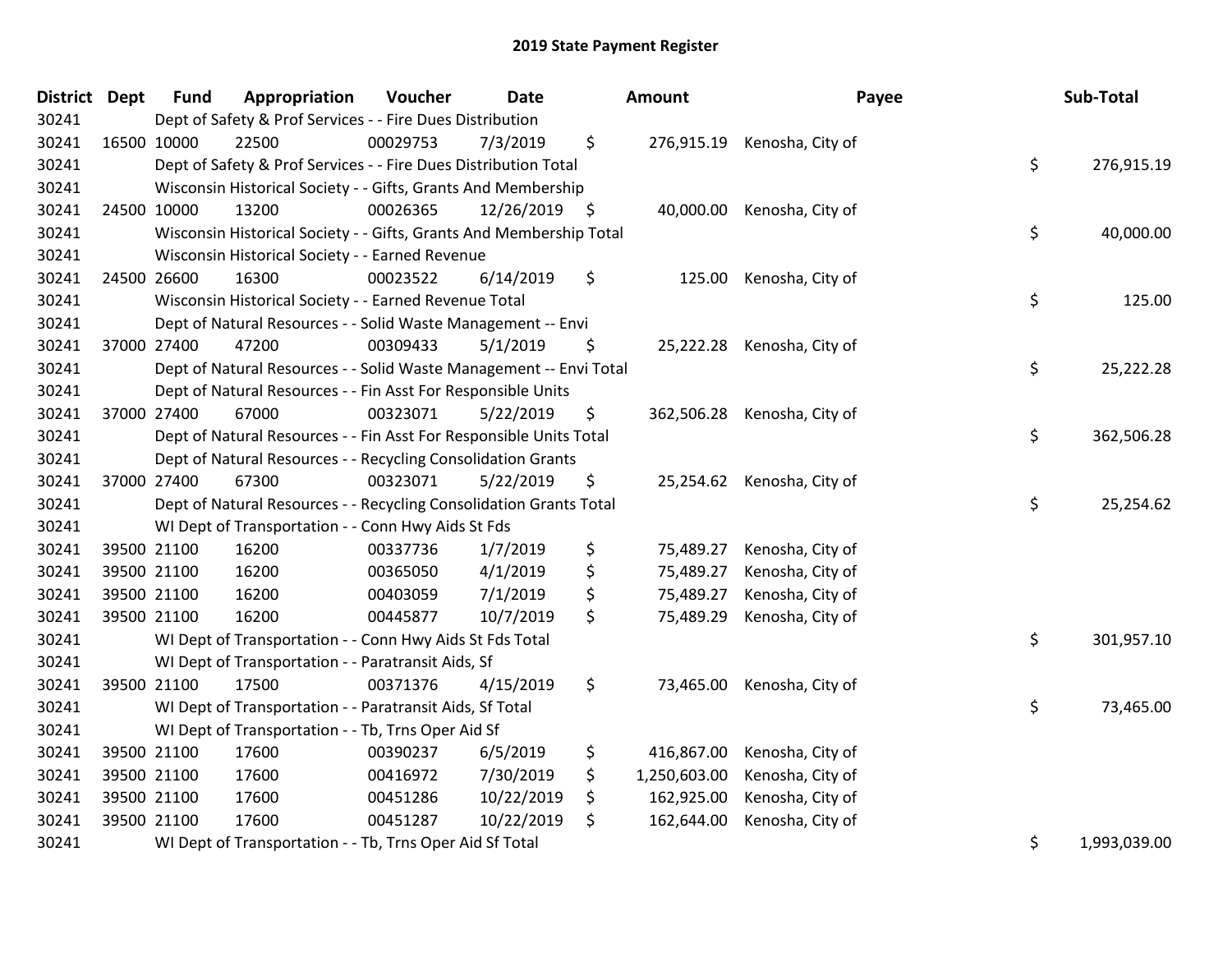| District | <b>Dept</b> | <b>Fund</b> | Appropriation                                                | Voucher  | <b>Date</b> | <b>Amount</b>    | Payee            | Sub-Total          |
|----------|-------------|-------------|--------------------------------------------------------------|----------|-------------|------------------|------------------|--------------------|
| 30241    |             |             | WI Dept of Transportation - - Trns Aids To Mnc.-Sf           |          |             |                  |                  |                    |
| 30241    |             | 39500 21100 | 19100                                                        | 00336623 | 1/7/2019    | \$<br>755,973.73 | Kenosha, City of |                    |
| 30241    |             | 39500 21100 | 19100                                                        | 00363938 | 4/1/2019    | \$<br>755,973.73 | Kenosha, City of |                    |
| 30241    |             | 39500 21100 | 19100                                                        | 00401947 | 7/1/2019    | \$<br>755,973.73 | Kenosha, City of |                    |
| 30241    |             | 39500 21100 | 19100                                                        | 00444765 | 10/7/2019   | \$<br>755,973.73 | Kenosha, City of |                    |
| 30241    |             |             | WI Dept of Transportation - - Trns Aids To Mnc.-Sf Total     |          |             |                  |                  | \$<br>3,023,894.92 |
| 30241    |             |             | WI Dept of Transportation - - Trns Facl Econ Astsf           |          |             |                  |                  |                    |
| 30241    |             | 39500 21100 | 26000                                                        | 00359844 | 3/12/2019   | \$<br>250,000.00 | Kenosha, City of |                    |
| 30241    |             |             | WI Dept of Transportation - - Trns Facl Econ Astsf Total     |          |             |                  |                  | \$<br>250,000.00   |
| 30241    |             |             | WI Dept of Transportation - - Maj Hwy Dev St Fd              |          |             |                  |                  |                    |
| 30241    |             | 39500 21100 | 36200                                                        | 00339780 | 1/8/2019    | \$<br>244.54     | Kenosha, City of |                    |
| 30241    |             | 39500 21100 | 36200                                                        | 00363027 | 3/21/2019   | \$<br>66.04      | Kenosha, City of |                    |
| 30241    |             | 39500 21100 | 36200                                                        | 00363029 | 3/21/2019   | \$<br>247.73     | Kenosha, City of |                    |
| 30241    |             | 39500 21100 | 36200                                                        | 00363030 | 3/21/2019   | \$<br>52.71      | Kenosha, City of |                    |
| 30241    |             | 39500 21100 | 36200                                                        | 00379938 | 5/6/2019    | \$<br>250.92     | Kenosha, City of |                    |
| 30241    |             | 39500 21100 | 36200                                                        | 00379939 | 5/6/2019    | \$<br>167.40     | Kenosha, City of |                    |
| 30241    |             | 39500 21100 | 36200                                                        | 00386208 | 5/24/2019   | \$<br>33.30      | Kenosha, City of |                    |
| 30241    |             | 39500 21100 | 36200                                                        | 00432580 | 9/12/2019   | \$<br>506.88     | Kenosha, City of |                    |
| 30241    |             | 39500 21100 | 36200                                                        | 00432581 | 9/12/2019   | \$<br>255.72     | Kenosha, City of |                    |
| 30241    |             | 39500 21100 | 36200                                                        | 00433412 | 9/16/2019   | \$<br>67.27      | Kenosha, City of |                    |
| 30241    |             | 39500 21100 | 36200                                                        | 00472233 | 12/20/2019  | \$<br>33.30      | Kenosha, City of |                    |
| 30241    |             | 39500 21100 | 36200                                                        | 00472237 | 12/20/2019  | \$<br>448.92     | Kenosha, City of |                    |
| 30241    |             | 39500 21100 | 36200                                                        | 00472238 | 12/20/2019  | \$<br>105.42     | Kenosha, City of |                    |
| 30241    |             |             | WI Dept of Transportation - - Maj Hwy Dev St Fd Total        |          |             |                  |                  | \$<br>2,480.15     |
| 30241    |             |             | WI Dept of Transportation - - Transpor Safety Ff             |          |             |                  |                  |                    |
| 30241    |             | 39500 21100 | 58200                                                        | 00345848 | 2/15/2019   | \$<br>155.61     | Kenosha, City of |                    |
| 30241    |             |             | WI Dept of Transportation - - Transpor Safety Ff Total       |          |             |                  |                  | \$<br>155.61       |
| 30241    |             |             | Department of Corrections - - Purchased Services For Offende |          |             |                  |                  |                    |
| 30241    |             | 41000 10000 | 11100                                                        | 00267542 | 2/19/2019   | \$<br>2,000.00   | Kenosha, City of |                    |
| 30241    | 41000 10000 |             | 11100                                                        | 00283542 | 5/3/2019    | \$<br>4,000.00   | Kenosha, City of |                    |
| 30241    | 41000 10000 |             | 11100                                                        | 00293978 | 6/21/2019   | \$<br>2,000.00   | Kenosha, City of |                    |
| 30241    | 41000 10000 |             | 11100                                                        | 00312270 | 9/24/2019   | \$<br>2,000.00   | Kenosha, City of |                    |
| 30241    |             | 41000 10000 | 11100                                                        | 00332213 | 12/30/2019  | \$<br>3,000.00   | Kenosha, City of |                    |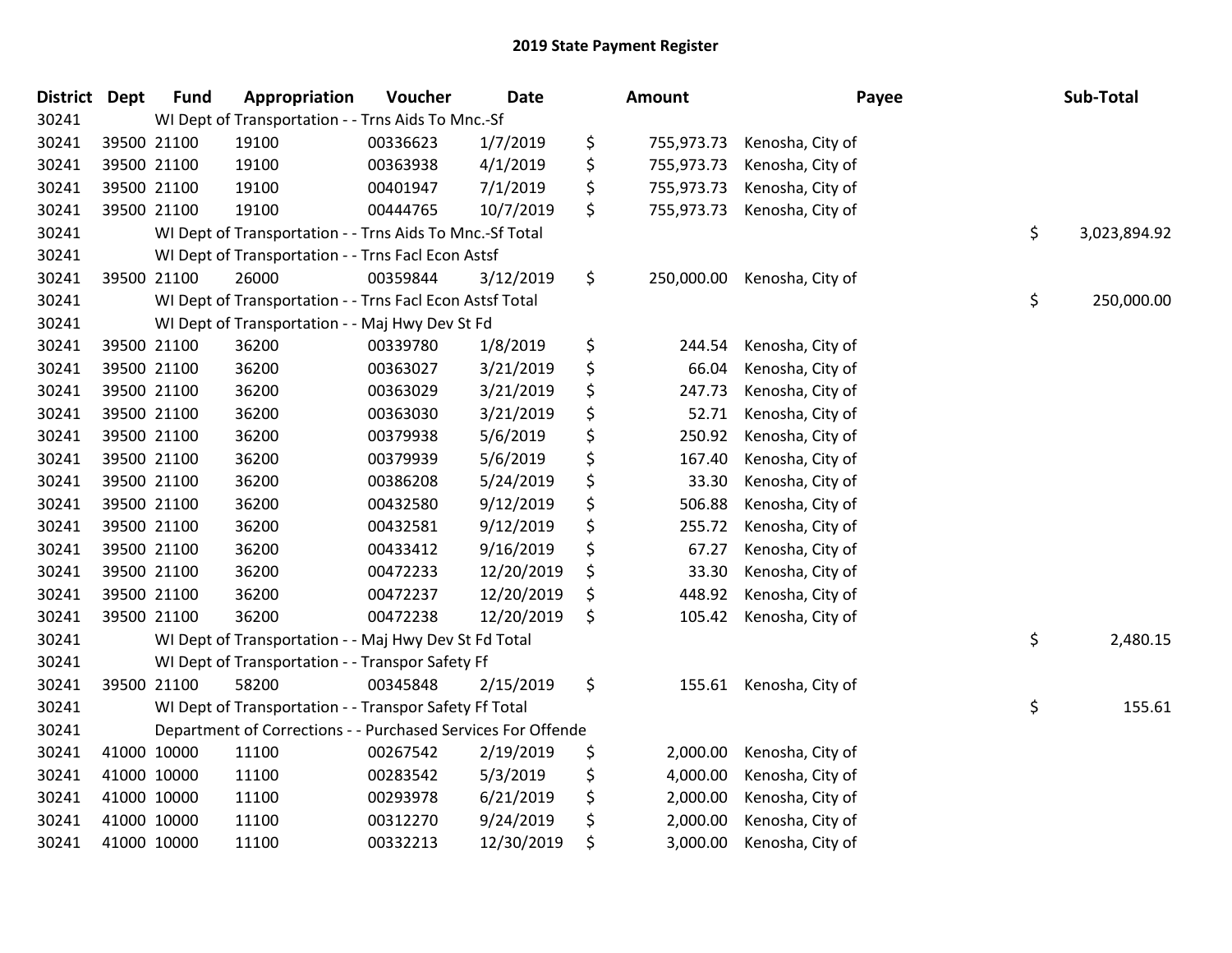| District Dept |             | <b>Fund</b> | Appropriation                                                                   | Voucher                 | <b>Date</b> | <b>Amount</b> |            | Payee                      | Sub-Total        |
|---------------|-------------|-------------|---------------------------------------------------------------------------------|-------------------------|-------------|---------------|------------|----------------------------|------------------|
| 30241         |             |             | Department of Corrections - - Purchased Services For Offende Total              |                         |             |               |            |                            | \$<br>13,000.00  |
| 30241         |             |             | Department of Health Services - - Emergency Medical Services, Ai                |                         |             |               |            |                            |                  |
| 30241         | 43500 10000 |             | 11900                                                                           | 00307926                | 9/4/2019    | Ş             |            | 15,526.19 Kenosha, City of |                  |
| 30241         |             |             | Department of Health Services - - Emergency Medical Services, Ai Total          |                         |             |               |            |                            | \$<br>15,526.19  |
| 30241         |             |             | Department of Health Services - - Federal Project Aids                          |                         |             |               |            |                            |                  |
| 30241         | 43500 10000 |             | 15000                                                                           | 00274307                | 4/19/2019   | \$            | 1,500.00   | Kenosha, City of           |                  |
| 30241         |             |             | Department of Health Services - - Federal Project Aids Total                    |                         |             |               |            |                            | \$<br>1,500.00   |
| 30241         |             |             | Department of Health Services - - Prepaid Medical Transport Reimbursement       |                         |             |               |            |                            |                  |
| 30241         | 43500 10000 |             | 16300                                                                           | AMBULANCE 11/18/2019 \$ |             |               | 209,161.10 | Kenosha, City of           |                  |
| 30241         |             |             | Department of Health Services - - Prepaid Medical Transport Reimbursement Total |                         |             |               |            |                            | \$<br>209,161.10 |
| 30241         |             |             | Dept of Workforce Development - - Title Ib Aids State GPR                       |                         |             |               |            |                            |                  |
| 30241         | 44500 10000 |             | 50900                                                                           | 00209760                | 2/8/2019    | \$            | 191.70     | Kenosha, City of           |                  |
| 30241         | 44500 10000 |             | 50900                                                                           | 00213109                | 3/6/2019    | \$            | 198.09     | Kenosha, City of           |                  |
| 30241         | 44500 10000 |             | 50900                                                                           | 00217795                | 4/5/2019    | \$            | 185.31     | Kenosha, City of           |                  |
| 30241         | 44500 10000 |             | 50900                                                                           | 00222288                | 5/1/2019    | \$            | 201.28     | Kenosha, City of           |                  |
| 30241         | 44500 10000 |             | 50900                                                                           | 00228216                | 6/5/2019    | \$            | 191.70     | Kenosha, City of           |                  |
| 30241         | 44500 10000 |             | 50900                                                                           | 00230694                | 6/26/2019   | \$            | 207.67     | Kenosha, City of           |                  |
| 30241         | 44500 10000 |             | 50900                                                                           | 00236102                | 7/31/2019   | \$            | 198.09     | Kenosha, City of           |                  |
| 30241         | 44500 10000 |             | 50900                                                                           | 00241359                | 8/30/2019   | \$            | 182.11     | Kenosha, City of           |                  |
| 30241         | 44500 10000 |             | 50900                                                                           | 00248074                | 10/9/2019   | \$            | 153.36     | Kenosha, City of           |                  |
| 30241         | 44500 10000 |             | 50900                                                                           | 00253261                | 11/6/2019   | \$            | 127.79     | Kenosha, City of           |                  |
| 30241         | 44500 10000 |             | 50900                                                                           | 00257697                | 11/27/2019  | \$            | 159.75     | Kenosha, City of           |                  |
| 30241         |             |             | Dept of Workforce Development - - Title Ib Aids State GPR Total                 |                         |             |               |            |                            | \$<br>1,996.85   |
| 30241         |             |             | Dept of Workforce Development - - Title Ib Aids Federal Prf                     |                         |             |               |            |                            |                  |
| 30241         | 44500 10000 |             | 54400                                                                           | 00209760                | 2/8/2019    | \$            | 708.30     | Kenosha, City of           |                  |
| 30241         | 44500 10000 |             | 54400                                                                           | 00213109                | 3/6/2019    | \$            | 731.91     | Kenosha, City of           |                  |
| 30241         | 44500 10000 |             | 54400                                                                           | 00217795                | 4/5/2019    | \$            | 684.69     | Kenosha, City of           |                  |
| 30241         | 44500 10000 |             | 54400                                                                           | 00222288                | 5/1/2019    | \$            | 743.72     | Kenosha, City of           |                  |
| 30241         | 44500 10000 |             | 54400                                                                           | 00228216                | 6/5/2019    | \$            | 708.30     | Kenosha, City of           |                  |
| 30241         | 44500 10000 |             | 54400                                                                           | 00230694                | 6/26/2019   | \$            | 767.33     | Kenosha, City of           |                  |
| 30241         | 44500 10000 |             | 54400                                                                           | 00236102                | 7/31/2019   | \$            | 731.91     | Kenosha, City of           |                  |
| 30241         | 44500 10000 |             | 54400                                                                           | 00241359                | 8/30/2019   | \$            | 672.89     | Kenosha, City of           |                  |
| 30241         | 44500 10000 |             | 54400                                                                           | 00248074                | 10/9/2019   | \$            | 566.64     | Kenosha, City of           |                  |
|               |             |             |                                                                                 |                         |             |               |            |                            |                  |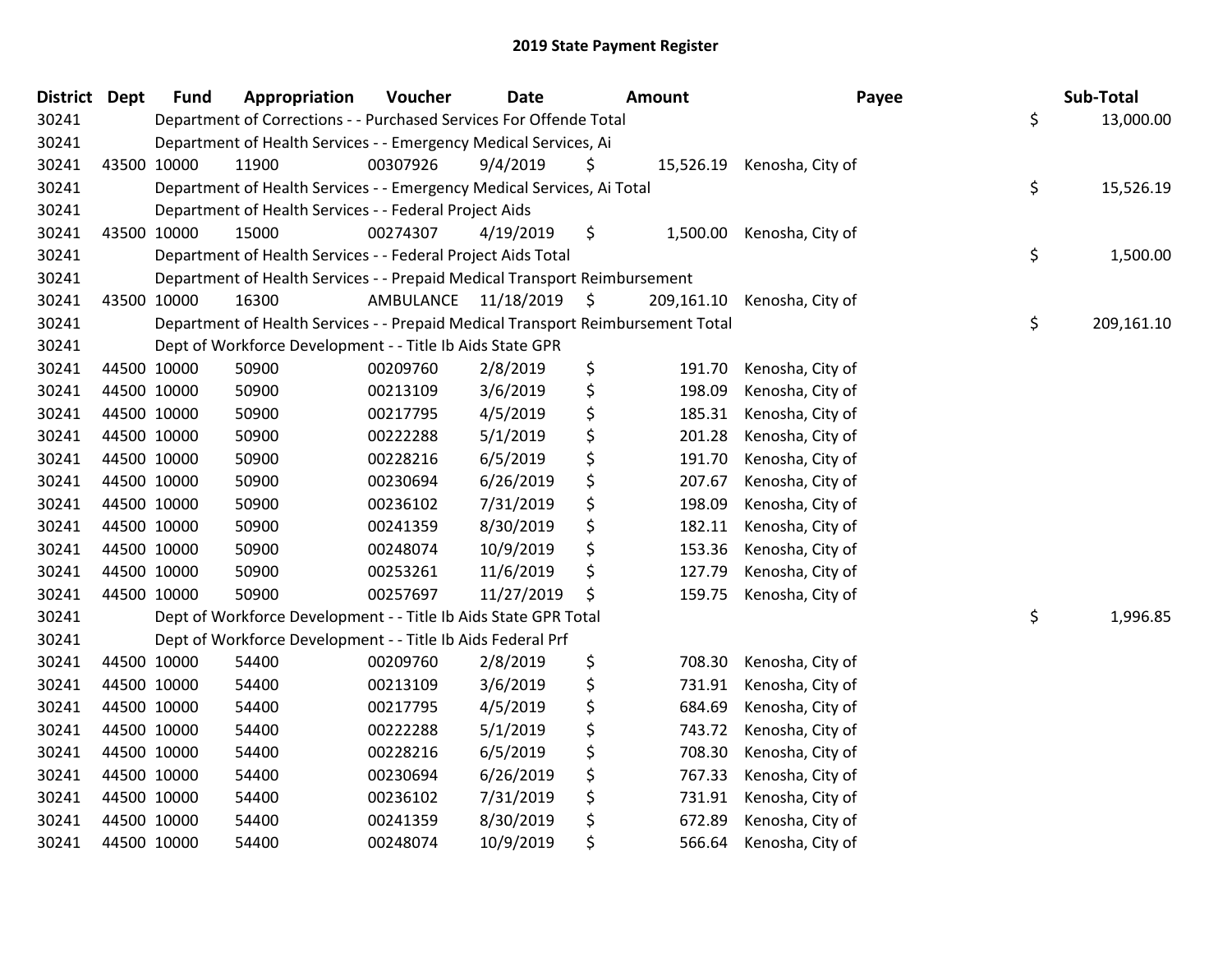| <b>District</b> | <b>Dept</b> | <b>Fund</b> | Appropriation                                                     | Voucher  | <b>Date</b> | <b>Amount</b>   |                  | Payee | Sub-Total  |
|-----------------|-------------|-------------|-------------------------------------------------------------------|----------|-------------|-----------------|------------------|-------|------------|
| 30241           |             | 44500 10000 | 54400                                                             | 00253261 | 11/6/2019   | \$<br>472.21    | Kenosha, City of |       |            |
| 30241           |             | 44500 10000 | 54400                                                             | 00257697 | 11/27/2019  | \$<br>590.25    | Kenosha, City of |       |            |
| 30241           |             |             | Dept of Workforce Development - - Title Ib Aids Federal Prf Total |          |             |                 |                  | \$    | 7,378.15   |
| 30241           |             |             | Department of Justice - - Crime Laboratories, Dna                 |          |             |                 |                  |       |            |
| 30241           |             | 45500 10000 | 22100                                                             | 00068553 | 7/19/2019   | \$<br>3,150.00  | Kenosha, City of |       |            |
| 30241           |             |             | Department of Justice - - Crime Laboratories, Dna Total           |          |             |                 |                  | \$    | 3,150.00   |
| 30241           |             |             | Department of Justice - - Law Enforcement Train, Local            |          |             |                 |                  |       |            |
| 30241           |             | 45500 10000 | 23100                                                             | 00073247 | 10/18/2019  | \$<br>28,000.00 | Kenosha, City of |       |            |
| 30241           |             |             | Department of Justice - - Law Enforcement Train, Local Total      |          |             |                 |                  | \$    | 28,000.00  |
| 30241           |             |             | Department of Justice - - Federal Aid, Local Assistance           |          |             |                 |                  |       |            |
| 30241           |             | 45500 10000 | 25100                                                             | 00073326 | 10/21/2019  | \$<br>9,699.97  | Kenosha, City of |       |            |
| 30241           |             |             | Department of Justice - - Federal Aid, Local Assistance Total     |          |             |                 |                  | \$    | 9,699.97   |
| 30241           |             |             | Department of Justice - - Law Enf Officer Suplmnt Grants          |          |             |                 |                  |       |            |
| 30241           |             | 45500 10000 | 27500                                                             | 00063523 | 4/30/2019   | \$<br>76,061.20 | Kenosha, City of |       |            |
| 30241           |             | 45500 10000 | 27500                                                             | 00069066 | 7/29/2019   | \$<br>45,370.80 | Kenosha, City of |       |            |
| 30241           |             |             | Department of Justice - - Law Enf Officer Suplmnt Grants Total    |          |             |                 |                  | \$    | 121,432.00 |
| 30241           |             |             | Department of Justice - - Internet Crimes Against Childr          |          |             |                 |                  |       |            |
| 30241           |             | 45500 10000 | 28400                                                             | 00062820 | 4/11/2019   | \$<br>743.20    | Kenosha, City of |       |            |
| 30241           |             | 45500 10000 | 28400                                                             | 00064633 | 5/10/2019   | \$<br>448.64    | Kenosha, City of |       |            |
| 30241           |             | 45500 10000 | 28400                                                             | 00066839 | 6/26/2019   | \$<br>174.00    | Kenosha, City of |       |            |
| 30241           |             | 45500 10000 | 28400                                                             | 00069154 | 7/29/2019   | \$<br>3,308.32  | Kenosha, City of |       |            |
| 30241           |             | 45500 10000 | 28400                                                             | 00071060 | 9/10/2019   | \$<br>647.94    | Kenosha, City of |       |            |
| 30241           |             | 45500 10000 | 28400                                                             | 00074196 | 11/12/2019  | \$<br>2,657.60  | Kenosha, City of |       |            |
| 30241           |             | 45500 10000 | 28400                                                             | 00076504 | 12/13/2019  | \$<br>913.28    | Kenosha, City of |       |            |
| 30241           |             | 45500 10000 | 28400                                                             | 00077248 | 12/20/2019  | \$<br>2,004.02  | Kenosha, City of |       |            |
| 30241           |             |             | Department of Justice - - Internet Crimes Against Childr Total    |          |             |                 |                  | \$    | 10,897.00  |
| 30241           |             |             | Department of Justice - - Law Enforcement Overtime Grant          |          |             |                 |                  |       |            |
| 30241           |             | 45500 10000 | 28600                                                             | 00059077 | 2/7/2019    | \$<br>23,542.00 | Kenosha, City of |       |            |
| 30241           |             | 45500 10000 | 28600                                                             | 00069341 | 8/5/2019    | \$<br>21,303.45 | Kenosha, City of |       |            |
| 30241           |             | 45500 10000 | 28600                                                             | 00073192 | 10/18/2019  | \$<br>60,074.85 | Kenosha, City of |       |            |
| 30241           |             |             | Department of Justice - - Law Enforcement Overtime Grant Total    |          |             |                 |                  | \$    | 104,920.30 |
| 30241           |             |             | Department of Justice - - Awards For Victims Of Crimes            |          |             |                 |                  |       |            |
| 30241           |             | 45500 10000 | 50200                                                             | 00071950 | 9/25/2019   | \$<br>645.00    | Kenosha, City of |       |            |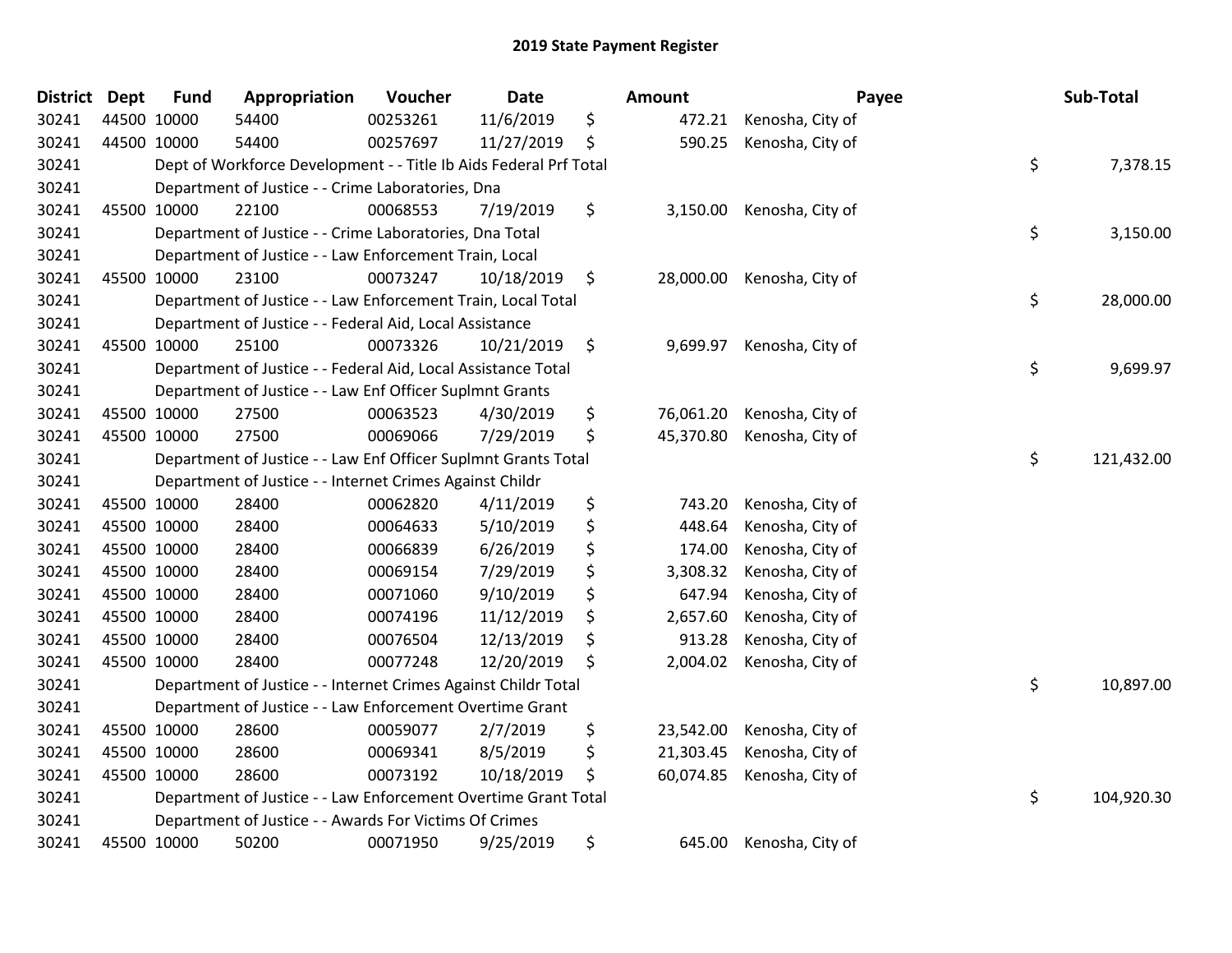| <b>District Dept</b> | <b>Fund</b> | Appropriation                                                          | Voucher  | <b>Date</b> | <b>Amount</b> |           | Payee            | Sub-Total      |
|----------------------|-------------|------------------------------------------------------------------------|----------|-------------|---------------|-----------|------------------|----------------|
| 30241                |             | Department of Justice - - Awards For Victims Of Crimes Total           |          |             |               |           |                  | \$<br>645.00   |
| 30241                |             | Department of Justice - - Federal Aid; Victim Comp                     |          |             |               |           |                  |                |
| 30241                | 45500 10000 | 54100                                                                  | 00058128 | 1/11/2019   | \$            | 225.00    | Kenosha, City of |                |
| 30241                |             | Department of Justice - - Federal Aid; Victim Comp Total               |          |             |               |           |                  | \$<br>225.00   |
| 30241                |             | Department of Military Affairs - - Army Repair And Maintenance         |          |             |               |           |                  |                |
| 30241                | 46500 10000 | 10200                                                                  | 00059549 | 4/22/2019   | \$            | 86.15     | Kenosha, City of |                |
| 30241                | 46500 10000 | 10200                                                                  | 00059550 | 4/22/2019   | \$            | 270.74    | Kenosha, City of |                |
| 30241                |             | Department of Military Affairs - - Army Repair And Maintenance Total   |          |             |               |           |                  | \$<br>356.89   |
| 30241                |             | Department of Military Affairs - - Federal Aid-Service Contracts       |          |             |               |           |                  |                |
| 30241                | 46500 10000 | 14100                                                                  | 00054328 | 1/10/2019   | \$            | 46.38     | Kenosha, City of |                |
| 30241                | 46500 10000 | 14100                                                                  | 00054330 | 1/10/2019   | \$            | 650.51    | Kenosha, City of |                |
| 30241                | 46500 10000 | 14100                                                                  | 00054331 | 1/10/2019   | \$            | 23.00     | Kenosha, City of |                |
| 30241                | 46500 10000 | 14100                                                                  | 00057420 | 3/7/2019    | \$            | 48.38     | Kenosha, City of |                |
| 30241                | 46500 10000 | 14100                                                                  | 00057422 | 3/7/2019    | \$            | 667.30    | Kenosha, City of |                |
| 30241                | 46500 10000 | 14100                                                                  | 00057424 | 3/8/2019    | \$            | 23.00     | Kenosha, City of |                |
| 30241                | 46500 10000 | 14100                                                                  | 00058341 | 4/3/2019    | \$            | 5,263.98  | Kenosha, City of |                |
| 30241                | 46500 10000 | 14100                                                                  | 00059549 | 4/22/2019   | \$            | 86.15     | Kenosha, City of |                |
| 30241                | 46500 10000 | 14100                                                                  | 00059550 | 4/22/2019   | \$            | 270.75    | Kenosha, City of |                |
| 30241                | 46500 10000 | 14100                                                                  | 00060151 | 5/10/2019   | \$            | 23.00     | Kenosha, City of |                |
| 30241                | 46500 10000 | 14100                                                                  | 00060152 | 5/6/2019    | \$            | 81.91     | Kenosha, City of |                |
| 30241                | 46500 10000 | 14100                                                                  | 00060154 | 5/7/2019    | \$            | 54.36     | Kenosha, City of |                |
| 30241                | 46500 10000 | 14100                                                                  | 00063581 | 7/9/2019    | \$            | 48.37     | Kenosha, City of |                |
| 30241                | 46500 10000 | 14100                                                                  | 00063584 | 7/10/2019   | \$            | 75.92     | Kenosha, City of |                |
| 30241                | 46500 10000 | 14100                                                                  | 00063585 | 7/9/2019    | \$            | 23.00     | Kenosha, City of |                |
| 30241                | 46500 10000 | 14100                                                                  | 00066288 | 9/10/2019   | \$            | 23.00     | Kenosha, City of |                |
| 30241                | 46500 10000 | 14100                                                                  | 00066289 | 9/5/2019    | \$            | 69.94     | Kenosha, City of |                |
| 30241                | 46500 10000 | 14100                                                                  | 00066290 | 9/5/2019    | \$            | 48.38     | Kenosha, City of |                |
| 30241                | 46500 10000 | 14100                                                                  | 00069080 | 11/5/2019   | \$            | 103.85    | Kenosha, City of |                |
| 30241                | 46500 10000 | 14100                                                                  | 00069081 | 11/8/2019   | \$            | 23.00     | Kenosha, City of |                |
| 30241                | 46500 10000 | 14100                                                                  | 00069083 | 11/5/2019   | \$            | 58.35     | Kenosha, City of |                |
| 30241                |             | Department of Military Affairs - - Federal Aid-Service Contracts Total |          |             |               |           |                  | \$<br>7,712.53 |
| 30241                |             | Department of Administration - - Federal Aid                           |          |             |               |           |                  |                |
| 30241                | 50500 10000 | 14200                                                                  | 00096647 | 2/15/2019   | \$            | 10,000.00 | Kenosha, City of |                |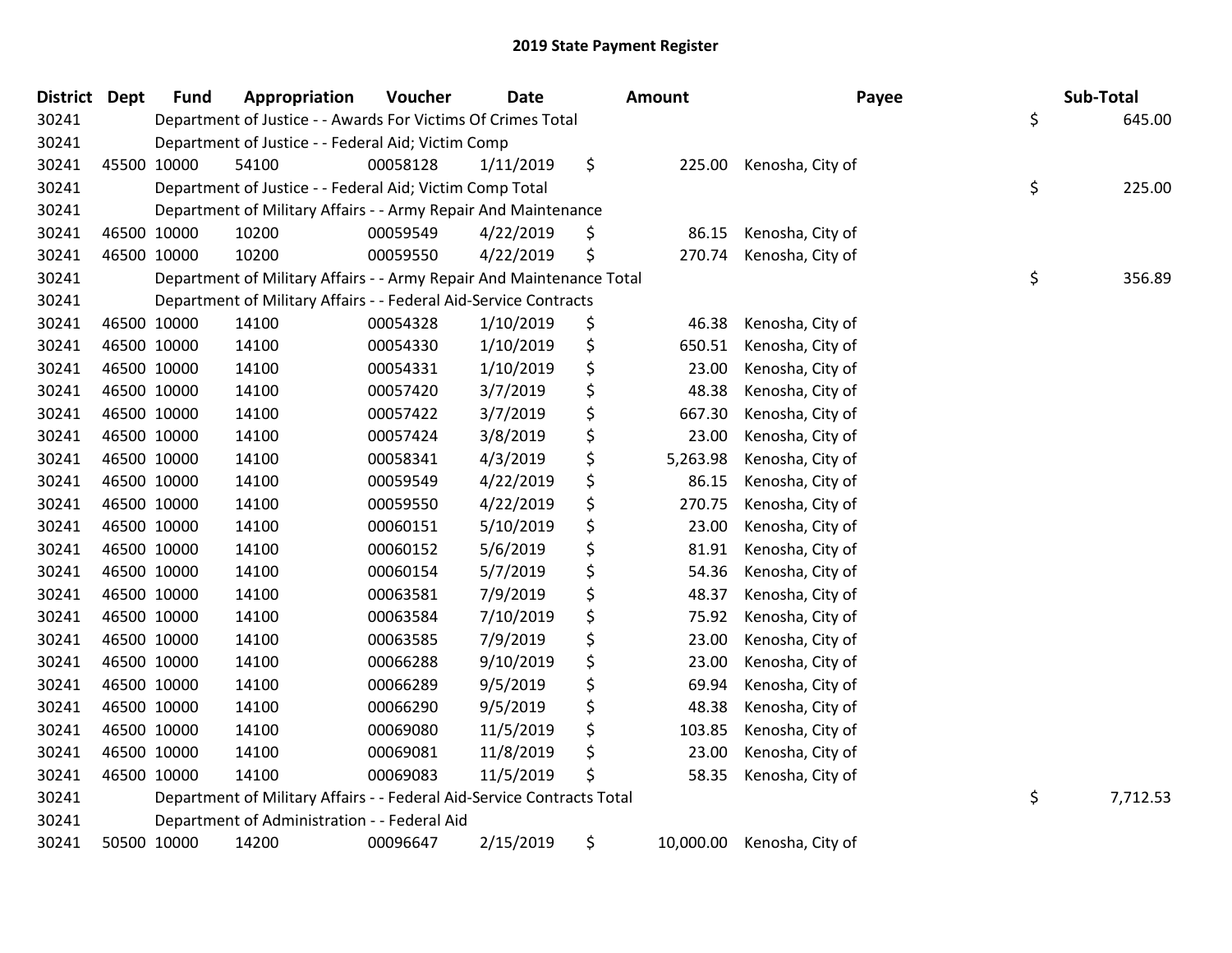| <b>District Dept</b> | <b>Fund</b> | Appropriation                                                         | Voucher  | <b>Date</b>     |     | Amount       | Payee                         | Sub-Total           |
|----------------------|-------------|-----------------------------------------------------------------------|----------|-----------------|-----|--------------|-------------------------------|---------------------|
| 30241                |             | Department of Administration - - Federal Aid Total                    |          |                 |     |              |                               | \$<br>10,000.00     |
| 30241                |             | Department of Administration - - Hv Trans Ln Annual Impact Fee        |          |                 |     |              |                               |                     |
| 30241                | 50500 10000 | 17400                                                                 | 00101035 | 4/26/2019       | \$  |              | 28,882.00 Kenosha, City of    |                     |
| 30241                |             | Department of Administration - - Hv Trans Ln Annual Impact Fee Total  |          |                 |     |              |                               | \$<br>28,882.00     |
| 30241                |             | Department of Administration - - Hv Trans Ln Environ Impact Fee       |          |                 |     |              |                               |                     |
| 30241                | 50500 10000 | 17500                                                                 | 00101035 | 4/26/2019       | \$. | 240,682.00   | Kenosha, City of              |                     |
| 30241                |             | Department of Administration - - Hv Trans Ln Environ Impact Fee Total |          |                 |     |              |                               | \$<br>240,682.00    |
| 30241                |             | Department of Administration - - Housing Grants And Loans, GPR        |          |                 |     |              |                               |                     |
| 30241                | 50500 10000 | 70300                                                                 | 00112202 | $11/12/2019$ \$ |     | 27,580.05    | Kenosha, City of              |                     |
| 30241                |             | Department of Administration - - Housing Grants And Loans, GPR Total  |          |                 |     |              |                               | \$<br>27,580.05     |
| 30241                |             | Elections Commission - - General Program Ops, GPR                     |          |                 |     |              |                               |                     |
| 30241                | 51000 10000 | 10100                                                                 | 00001656 | 2/19/2019       | \$  | 664.50       | Kenosha, City of              |                     |
| 30241                | 51000 10000 | 10100                                                                 | 00001914 | 6/28/2019       | \$  | 123.06       | Kenosha, City of              |                     |
| 30241                |             | Elections Commission - - General Program Ops, GPR Total               |          |                 |     |              |                               | \$<br>787.56        |
| 30241                |             | Elections Commission - - 2018 Hava Election Security                  |          |                 |     |              |                               |                     |
| 30241                | 51000 22000 | 18200                                                                 | 00002346 | 11/7/2019       | \$  | 1,200.00     | Kenosha, City of              |                     |
| 30241                |             | Elections Commission - - 2018 Hava Election Security Total            |          |                 |     |              |                               | \$<br>1,200.00      |
| 30241                |             | Shared Revenue and Tax Relief - - Expenditure Restraint Program       |          |                 |     |              |                               |                     |
| 30241                | 83500 10000 | 10100                                                                 | 00049047 | 7/22/2019       | \$  |              | 2,687,731.65 Kenosha, City of |                     |
| 30241                |             | Shared Revenue and Tax Relief - - Expenditure Restraint Program Total |          |                 |     |              |                               | \$<br>2,687,731.65  |
| 30241                |             | Shared Revenue and Tax Relief - - County And Municipal Aid            |          |                 |     |              |                               |                     |
| 30241                | 83500 10000 | 10500                                                                 | 00049047 | 7/22/2019       | \$  | 1,716,653.59 | Kenosha, City of              |                     |
| 30241                | 83500 10000 | 10500                                                                 | 00053344 | 11/18/2019      | \$  | 9,518,542.60 | Kenosha, City of              |                     |
| 30241                |             | Shared Revenue and Tax Relief - - County And Municipal Aid Total      |          |                 |     |              |                               | \$<br>11,235,196.19 |
| 30241                |             | Shared Revenue and Tax Relief - - Exempt Computer Aid                 |          |                 |     |              |                               |                     |
| 30241                | 83500 10000 | 10900                                                                 | 00046176 | 7/22/2019       | \$  | 323,304.14   | Kenosha, City of              |                     |
| 30241                | 83500 10000 | 10900                                                                 | 00047866 | 7/22/2019       | \$  |              | 1,591,265.41 Kenosha, City of |                     |
| 30241                |             | Shared Revenue and Tax Relief - - Exempt Computer Aid Total           |          |                 |     |              |                               | \$<br>1,914,569.55  |
| 30241                |             | Shared Revenue and Tax Relief - - Utility Aid                         |          |                 |     |              |                               |                     |
| 30241                | 83500 10000 | 11000                                                                 | 00049047 | 7/22/2019       | \$  | 9,744.93     | Kenosha, City of              |                     |
| 30241                | 83500 10000 | 11000                                                                 | 00053344 | 11/18/2019      | \$  | 59,413.55    | Kenosha, City of              |                     |
| 30241                |             | Shared Revenue and Tax Relief - - Utility Aid Total                   |          |                 |     |              |                               | \$<br>69,158.48     |
| 30241                |             | Shared Revenue and Tax Relief - - Personal Property Aid               |          |                 |     |              |                               |                     |